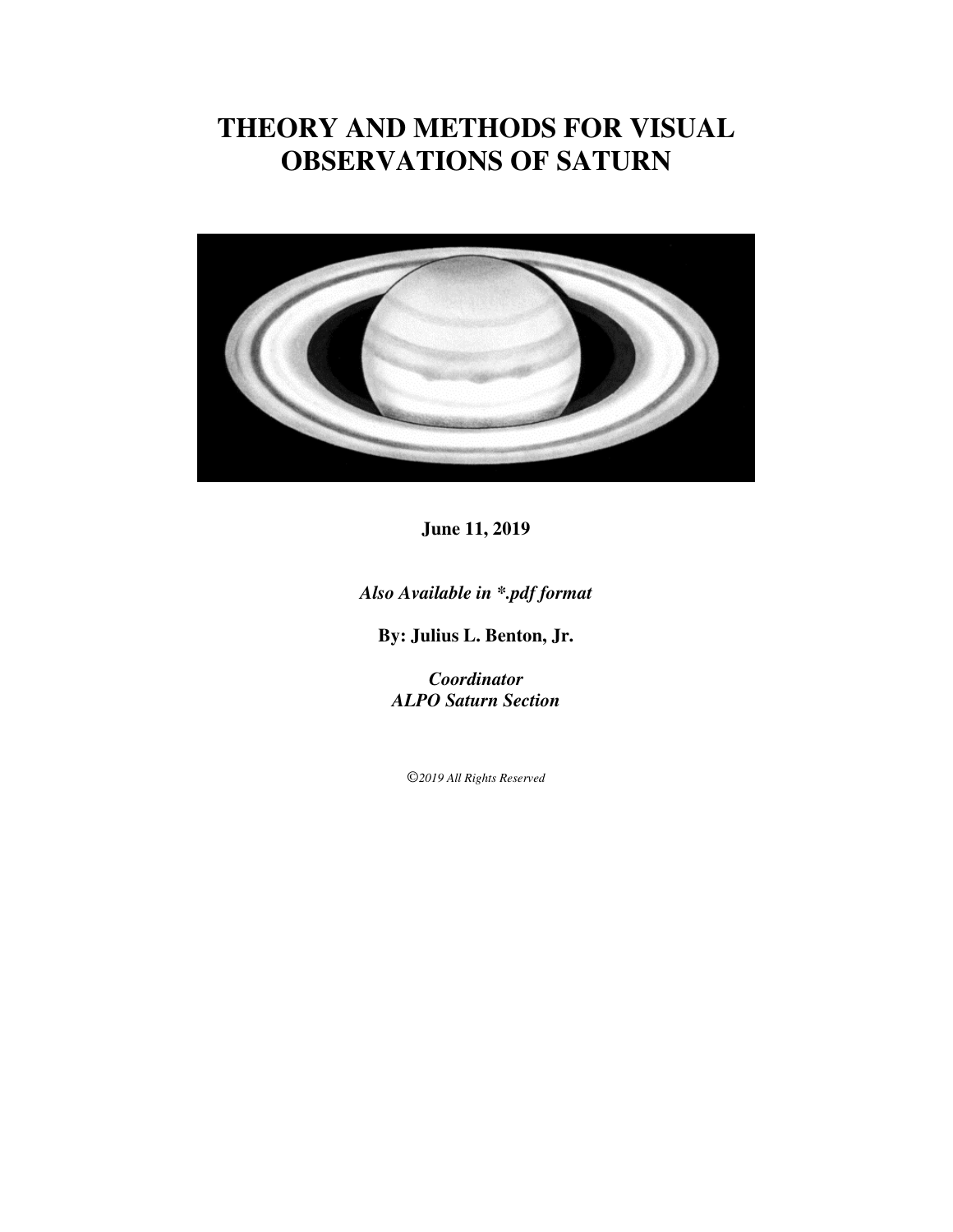#### **PREFACE**

 The many observational programs carried out by *the Association of Lunar and Planetary Observers (ALPO)* over the years since its inception in 1947 have embodied a fundamental guiding principle: *to encourage and coordinate regular, systematic investigations of the principal planets and other constituents of our solar system with instrumentation normally available to amateur astronomers*. Close ties between professional and amateur astronomers in ALPO research programs helped convince the scientific community that the amateur's greatest potential for making useful contributions to planetary science is *a systematic, long-term, and simultaneous monitoring of the Sun, Moon, principal planets, satellites, comets, and meteors at wavelengths of light to which the eye has greatest sensitivity*.

 There is no question that persistent observational surveillance of our solar system by dedicated ALPO observers has helped shed light on lingering mysteries about the Moon and planets, and most of this success is attributed to the unique ability of the visual observer to perceive, at intermittent times of exceptional seeing, smaller and more delicate details than could be normally be photographed in the past with even the largest optical instruments on Earth. Despite the appearance in recent years of more sophisticated computer-driven telescope mounts, CCD imaging systems, the importance of observations by purely visual methods has not diminished.

 The visual observer who really wants to contribute something of value to planetary science can still do so if he is willing to meet certain challenges. This monograph has been written for the individual who is seeking gain an understanding of the observational theory and methodology involved in pursuing a worthwhile program of observing Saturn, its ring system, and accompanying satellites. If one carefully studies the contents of this manual prior to beginning routine telescopic observations of the planet, the methods and techniques presented herein will hopefully be instructive and helpful to the observer who wishes to produce the most useful and reliable data possible for analysis, whether one is conducting a purely visual program or utilizing digital imagers to capture images of Saturn at various wavelengths.

 An overview of the history of Saturn observations, as well as a summary of our current knowledge about the planet itself, as well as an in-depth description of the many programs conducted by the ALPO Saturn Section, is beyond the scope of this monograph. A thorough discussion of all the observational programs of the ALPO Saturn Section is available in the author's recent book entitled *Saturn and How to Observe It*, available from book-sellers such as Amazon.com and elsewhere. The most recent research on Saturn, including late-breaking news about the planet, can be found in various periodicals and also accessed via the Internet. Our official publication, in which apparition reports and observational alerts appear, is the *Journal of the ALPO* (subtitled *The Strolling Astronomer*), which is presently published quarterly in printed format as well as a downloadable \*.pdf document, and it frequently contains information about specialized lunar and planetary observations not often found elsewhere. Observing alerts and other on-line information about the ALPO Saturn Section, as well as the organization as a whole, can be accessed on the ALPO's web site at **<http://www.alpo-astronomy.org>**. The bibliography at the end of this book lists sources of additional authoritative information about Saturn and planetary science in general.

 Many people supplied valuable assistance and thoughtful suggestions during the development and completion of this document. Above all, it has been the participation and support of numerous dedicated ALPO Saturn observers that really made this book possible, and it is to these individuals that the author extends his sincerest gratitude.

*Julius L. Benton, Jr., Ph.D. Telephone: (912) 508-1087 Coordinator, ALPO Saturn Section P.O. Box 30545 Wilmington Island Savannah, GA 31410 USA* 

*ASSOCIATES IN ASTRONOMY E-Mail: jlbaina@msn.com* 

2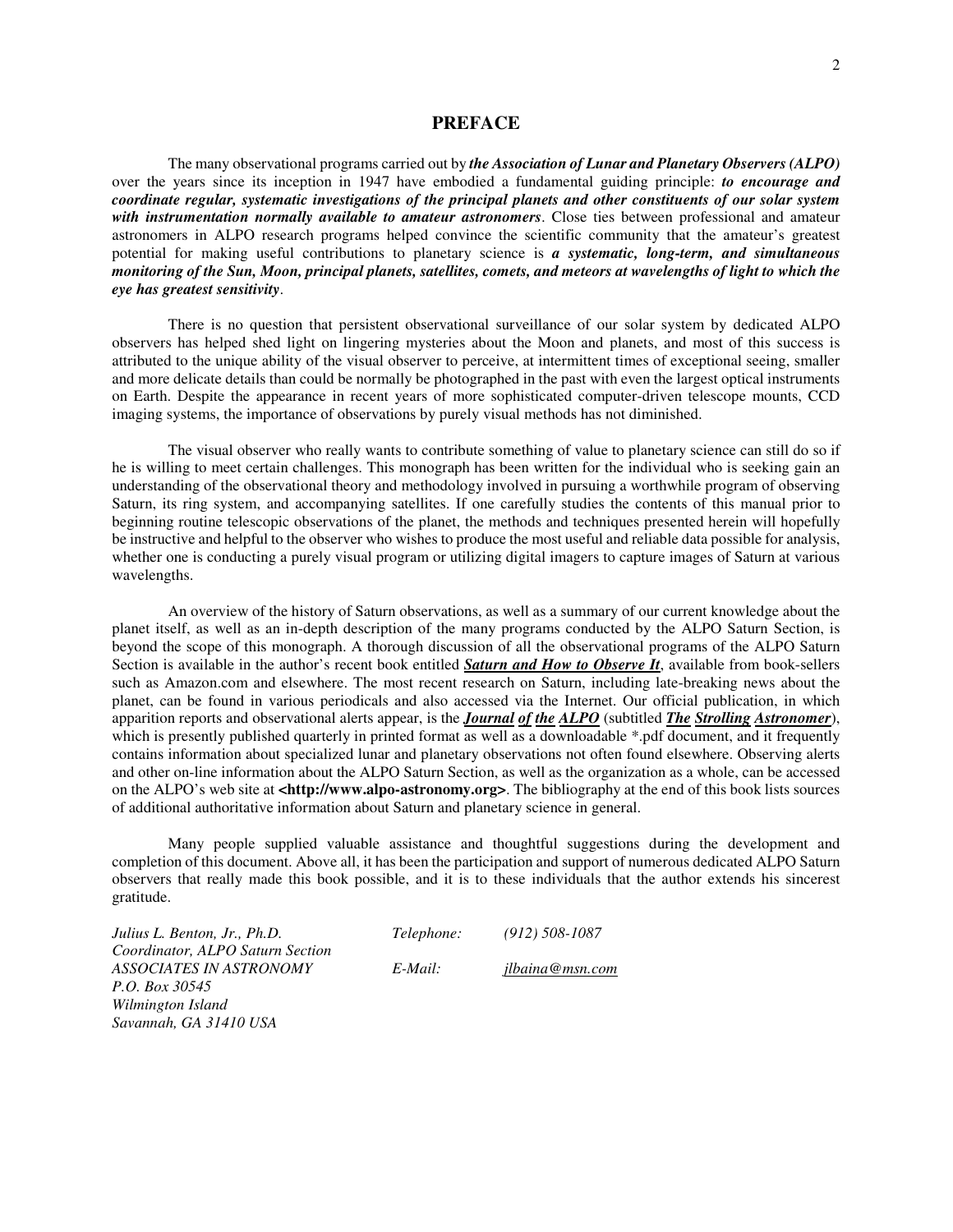# **CONTENTS**

|           | <b>PREFACE</b>    |                                                                                       | $\mathbf{2}$            |
|-----------|-------------------|---------------------------------------------------------------------------------------|-------------------------|
|           | <b>CONTENTS</b>   |                                                                                       | $\mathbf{3}$            |
| $\bullet$ | CHAPTER 1.        | <b>INSTRUMENTATION AND CRITICAL FACTORS THAT</b><br><b>AFFECT SATURN OBSERVATIONS</b> | $\overline{\mathbf{4}}$ |
|           |                   | <b>CHAPTER 2. DRAWING SATURN AND ITS RING SYSTEM</b>                                  | 21                      |
|           |                   | <b>CHAPTER 3. VISUAL PHOTOMETRY AND COLORIMETRY</b>                                   | 28                      |
|           |                   | <b>CHAPTER 4. LATITUDES OF SATURNIAN GLOBAL FEATURES</b>                              | 34                      |
|           |                   | CHAPTER 5. CENTRAL MERIDIAN (CM) TRANSIT TIMINGS                                      | 37                      |
|           |                   | <b>CHAPTER 6. STUDIES OF SATURN'S RING SYSTEM</b>                                     | 40                      |
|           |                   | <b>CHAPTER 7. VISUAL STUDIES OF THE SATELLITES OF SATURN</b>                          | 45                      |
|           |                   | <b>CHAPTER 8. SIMULTANEOUS OBSERVATIONS</b>                                           | 48                      |
|           | <b>REFERENCES</b> |                                                                                       | 50                      |
|           |                   | <b>OBSERVING FORMS</b> ( $B = \pm 0$ ° to $\pm 28$ °)                                 | 51                      |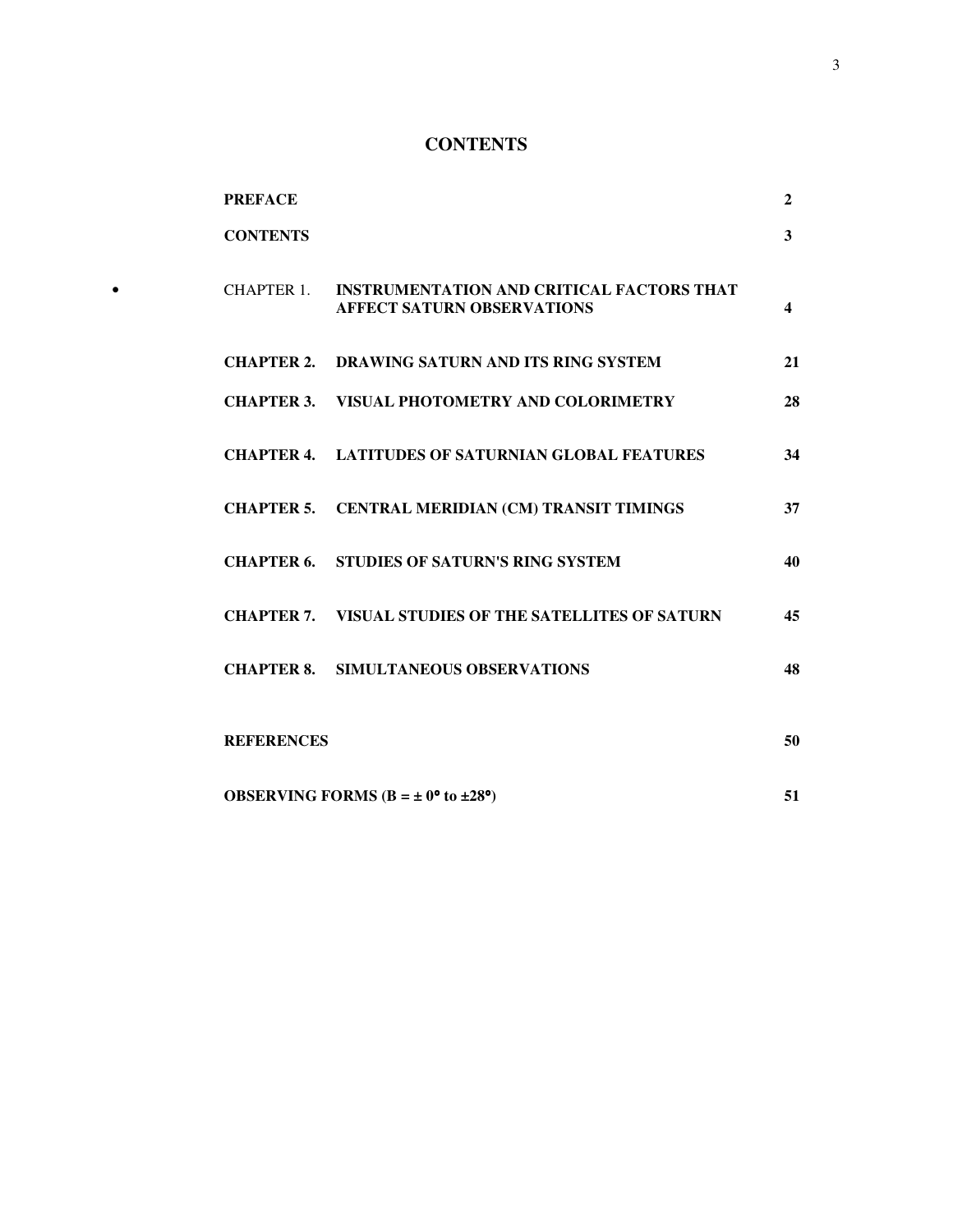# **CHAPTER 1: INSTRUMENTATION AND CRITICAL FACTORS THAT AFFECT SATURN OBSERVATIONS**

 Visual observations of the planet Saturn and its satellites should be carried out systematically throughout any given apparition, starting early in the observing season after Saturn has just emerged from the solar glare and continuing until the planet again enters the domain of the Sun, at conjunction.

The *synodic period* for Saturn is roughly 378<sup>d</sup> in length, meaning that in the course of an apparition (which lasts longer by a few days than one year on Earth), the planet will be well-placed for observation for about nine or ten months (depending on the observer's latitude). Widely-spaced observations are of limited value, and the importance of systematic observations by many individuals, all using standardized methods, cannot be stressed strongly enough. Our goal is to achieve a high incidence of simultaneous observations of variable phenomena on Saturn to confirm phenomena and increase the level of objectivity in our data.

#### **1.1. Instrumentation**

 A lot has been written about telescopes of various types that can be used effectively in planetary observations, and we will not devote a great deal of space here to a rigorous discussion of instrument designs or their particular attributes, advantages, or disadvantages. The main consideration in selecting a telescope for pursuing planetary observations is simply optical and mechanical excellence. Since our basic objective is to see the most detail possible in the atmosphere of Saturn or in the rings, the telescope must deliver superior image quality, excellent contrast, and optimum resolution under the prevailing atmospheric conditions. Furthermore, the optics need to be clean, properly aligned, and everything mounted so as not to hinder reliable observational work. It has been demonstrated repeatedly that classical long-focus *Newtonian reflectors* or *refractors* (especially the newest *apochromatic* types) consistently give the level of performance required of a lunar and planetary telescope. Of course, there are instruments of other designs that have been proven to be completely satisfactory (e.g., *Maksutovs, Schmidt-Cassegrains, and Schiefspieglers*).

 Assuming quality optics and workmanship, the *minimum aperture* telescope for useful observations of Saturn is about 15.2 cm (6.0 in) for reflectors and 10.2 cm (4.0 in) for refractors, but many observers have gotten by with smaller instruments. The *ideal aperture* for viewing Saturn is probably the largest *quality* telescope that one can afford.

 The *eyepieces* used with any telescope should be of the highest optical quality, and accompanying the eyepiece set should be a *variable-density polarizer* and a variety of *color filters of known wavelength transmission*  (they are required for certain aspects of the Saturn observing program). Even at the cost of a little convenience, observers should try to avoid using *star diagonals* or accessories that change the orientation of the telescopic image of Saturn from the normal inverted and reversed astronomical view. Of course, the *normal astronomical orientation* of Saturn in the eyepiece is with South toward the top of the field of view, West to the left, and so forth. This is a field of view corresponding to a position of the planet between the zenith and the South point of the horizon from the Earth's northern hemisphere, and these are clearly sky directions, not to be confused with IAU directions discussed later in this monograph.

 After acquiring the appropriate instrument and accessories, there can be no substitute for many hours spent at the eyepiece actually observing. Regular sessions at the telescope looking at Saturn will train the eye and, in time, will improve one's ability to detect subtle detail.

#### **3.1.1. A Brief Word About Photography and CCD Imaging**

 Although this book is chiefly concerned with visual observations of Saturn, a few words should be said about *lunar and planetary photography* and *CCD imaging*.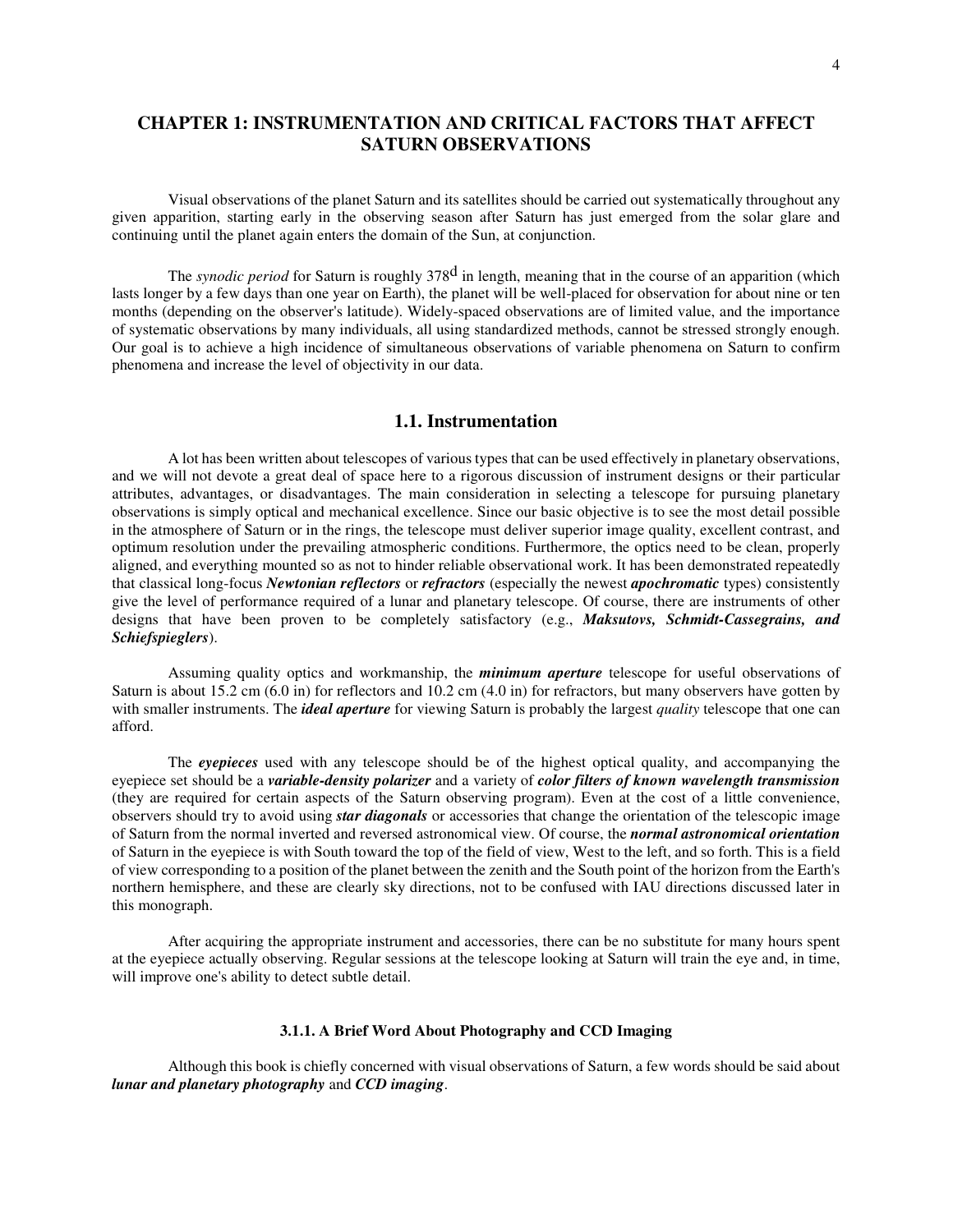Many observers in the past often photographed the Moon and planets, taking both black and white and color exposures. Through trial-and-error efforts, using a variety photographic set-ups and techniques, some observers have produced impressive, high-resolution images with photographic film. Contemporary CCD imaging has basically replaced outmoded photographic methods and has now become a vitally important and worthwhile addition to the collection of visual data for any observing season.

 The planet Jupiter and the Moon usually can be imaged fairly well because of the wealth of high-contrast detail, but attainment of optimum results demands careful planning, proper choice of suitable equipment, and a great deal of experimentation. Other solar system objects, including the planet Saturn, have offered in the past a significant challenge to the astrophotographer because of the sparsity of clearly-discernible features using film. For example, in the past film photography of Saturn revealed perhaps one or two belts, the Equatorial Zone (EZ), plus Cassini's division and a couple of major ring components. High-resolution CCD digital images of Saturn routinely capture discrete features and phenomena within specific belts and zones and ring components that is often beyond the threshold of detection by purely visual methods, (e.g., suddenly appearing and recurring prominent bright and dark spots on the planet's globe), in particular images at different wavelengths of light. Observers who have specialized in imaging Saturn using an optimum combination of filters and other equipment have typically achieved truly amazing results. There is no doubt that regular imaging of Saturn as a concurrent program with systematic visual observations, increases the overall success in recording important phenomena on the planet that is useful to science.

 To maximize the value of visual and digital imaging endeavors, observers are urged to coordinate their work so that simultaneous investigations of Saturn can become the rule rather than the exception. In any observing season, an objective comparison of simultaneous data in the form of visual drawings and high-resolution CCD images of Saturn help shed light on the limits of visibility and reality of sometimes very elusive atmospheric or ring phenomena.

 Discussion of the rapidly-changing equipment, methods, and techniques for successful imaging of Saturn is beyond the scope of this document. Nevertheless, up-to-date information on lunar and planetary imaging can usually be found in periodicals such as *Astronomy*, *Sky and Telescope*, and the *Journal of the ALPO*, as well as numerous specialized texts. The author is always pleased to direct prospective observer who want to pursue digital imaging to the appropriate sources of authoritative information upon request.

 It has been abundantly demonstrated in recent years, that CCD imaging has surpassed what has been possible I the past with ordinary photographic film, plus CCD's generate digital information which can be processed with specialized computer software to bring out the best detail in the images. The enormous dynamic range of CCDs and their high sensitivity to visual and other wavelengths makes them a valuable tool in lunar and planetary research. Observers have also achieved very good results using afocal methods to image Saturn using digital cameras, too.

#### **1.2. Astronomical Seeing and Transparency**

 The state of the Earth's atmosphere is a critical factor to consider when one is attempting visual research programs in planetary astronomy. *Astronomical seeing* is the result of a number of very slight differences in the refractive index of air from one point to another, and such variations are directly related to density differences, normally associated with temperature gradients, from one location to another. The observed effect of such random atmospheric deviations is an irregular distortion and motion of the image. At one time, the *seeing* may be "excellent," whereby no gross image fluctuations are noted over a fairly long time period, while at another instant, the seeing may be "poor," the image appearing as though it is boiling or being seen through a moving fluid.

 It is exceedingly important for the planetary observer to establish, as accurately and objectively as possible, the quality of the seeing at the time of observation. When the atmosphere is in a highly turbulent state, it becomes virtually impossible to achieve optimum resolution, and one is usually forced to wait until conditions are more favorable for useful observations.

 Most Saturn observers routinely use the numerical *ALPO Standard Seeing Scale*, which ranges from 0.0 (the absolute worst possible seeing) to 10.0 (perfect seeing), with intermediate values assigned in accordance with one's best appraisal of the atmospheric seeing conditions (in the area nearest the planet in the sky). This scale is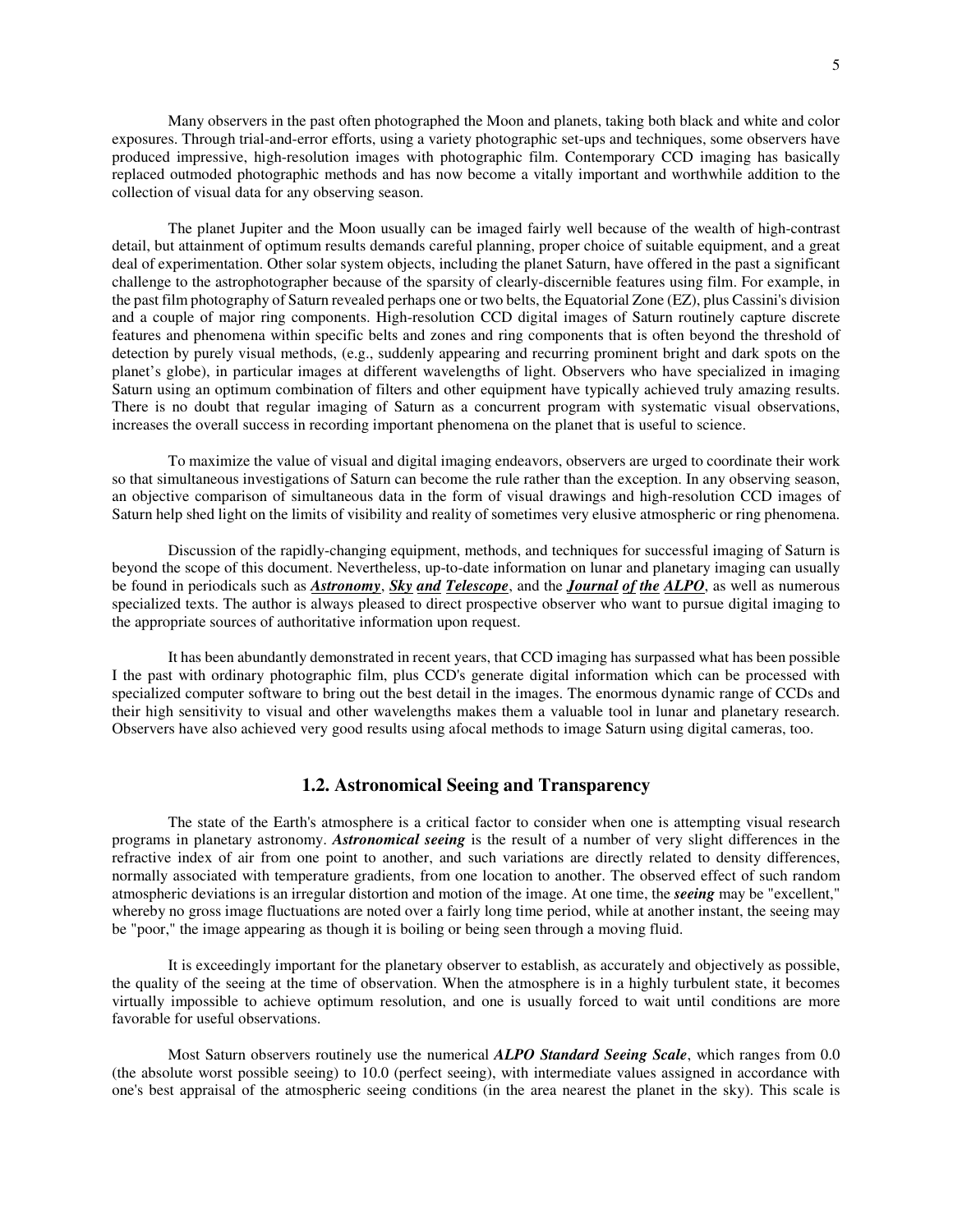completely suitable for most observing situations, but it is rather subjective. More advanced planetary observers should consider a more quantitative seeing appraisal.

 Attempts have been made to devise a scale that is a bit more objective, and the results abound in the literature. For instance, W.H. Pickering assigned descriptive notation to numerical categories based on the appearance of diffraction disks of a number of moderately brilliant stars. While being somewhat more accurate, the resulting sequence still omitted the critical relationship between atmospheric turbulence and resolution. Resolution is one of the most essential factors to consider in planetary work. It would seem natural, therefore, to try to devise a meaningful scale based upon the relationship between resolution and seeing.

 The image of a star as seen in a quality optical instrument with an unobstructed circular aperture (e.g., as in a refractor), assuming proper alignment and steady air, the *diffraction pattern* is a bright diffraction disk surrounded by concentric rings of illumination with interspersed dark zones. If one is observing a double star (the components of which are of the same visual magnitude), the separation of the two stars will or will not be accomplished by the instrument employed. Unless the separation of the diffraction patterns is *at least* equal to the radius of the central disk, the two stellar components will appear as one and unresolved. Increasing magnification will not enhance the capability of the optical system to resolve the stars, mainly because dimensions of the diffraction disks will increase in the same proportion as their separation. Increasing aperture, however, will decrease the size of the central diffraction disks without altering the separation of components. Thus, aperture is the key factor affecting resolution of the two stars.

The *angular radius of the diffraction disk* is given by equation (1) below:

$$
1.22\frac{\lambda}{D}(206, 265'')
$$

where λ is the *wavelength* and *D* is the *aperture of the instrument* (both values expressed in inches). It is known that the *maximum visual spectral sensitivity of the human eye* is attained at 5550 $\AA$  (expressed in inches it is 2.2 x 10<sup>-5</sup>) under photopic conditions. Thus, equation (1) becomes equation (2) below:

$$
\frac{5.54''}{D}
$$

where *D* is expressed in inches as before. Here we are defining a quantitative expression, the *Rayleigh criterion*, of the angular separation between two stars of equal brightness and whether or not it will be possible to distinguish between them with the unaided eye or when using a given aperture. Clearly, the Rayleigh criterion is dependent upon wavelength and aperture.

 Anatomically, the iris controls the amount of light that enters the eye through the pupillary aperture, which has a variable diameter from 2.0 mm to 8.0 mm depending upon the light intensity (field brightness) and in some instances the elasticity of the iris. In addition, it is known that visual acuity is pronounced within the pupillary aperture range from 2.0 mm to about 6.0 mm, and for pupillary diameters less than 2.0 mm, the resolution of two points of light against a dark background is diffraction limited. For larger pupillary apertures, beyond about 6.0 mm, aberrations set the limit on resolution of the eye.

 If the assumption is made that the pupillary diameter of the eye is 0.2 inches, or 5.0 mm, appropriate for most observing situations in planetary astronomy when the background of the sky is considered dark (i.e., no daylight observations), the resolution of the eye is by equation (3) below:

$$
\frac{5.54''}{D_e} = \frac{5.54''}{0.2} = 27.7''
$$

under the stated conditions, where  $D_e$  is the diameter of the pupil of the eye expressed in inches. While the resolution predicted by equation (3) is 27.7″ for the eye under the stated conditions, the limit of resolution is probably much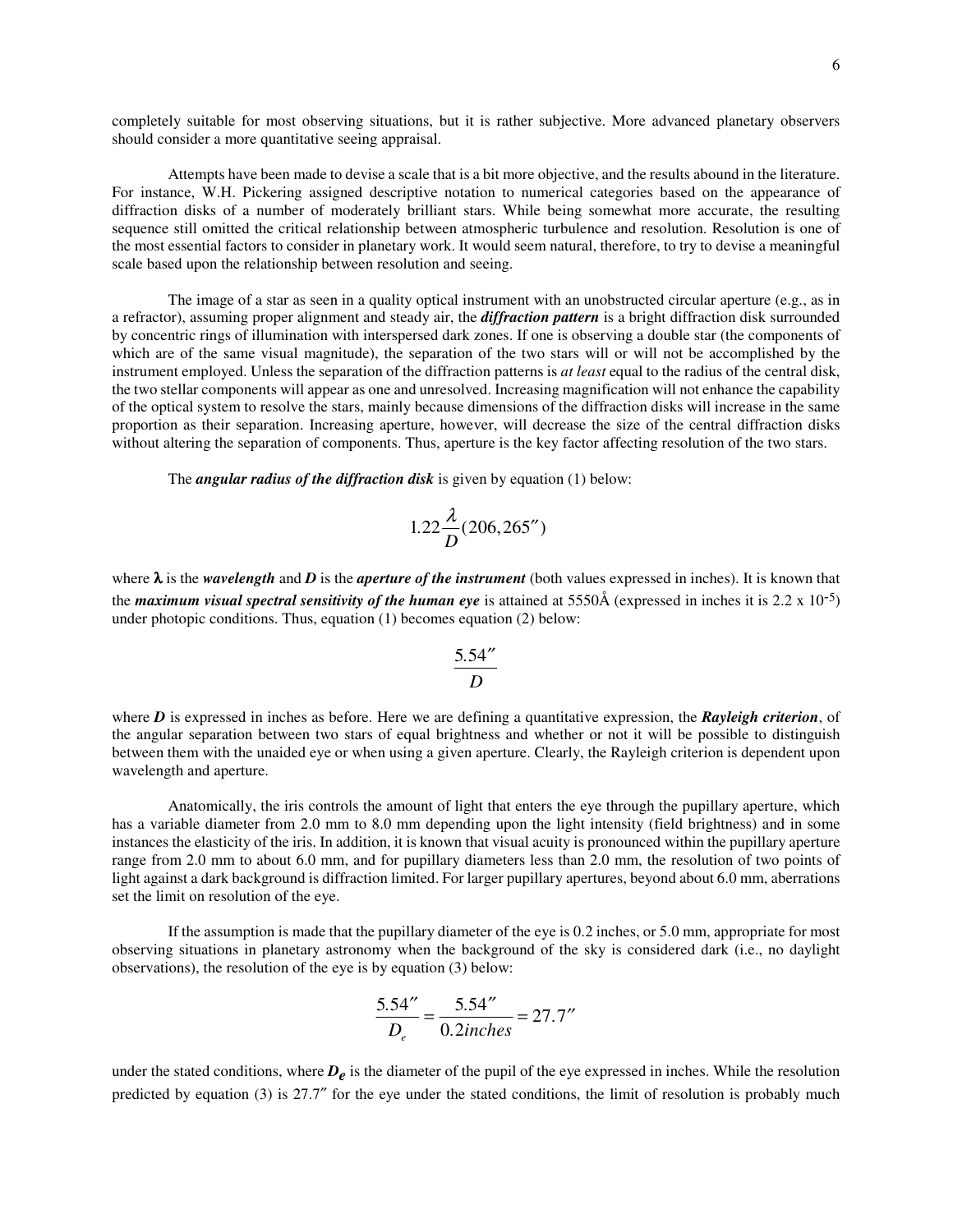nearer 70.0″ or even 140.0″ in actual practice. Note that the Rayleigh criterion does not hold if the points of light are of unequal brightness, nor does it apply suitably to detail on extended objects like planets. It is important to realize that resolution depends upon contrast and image brightness when it comes to planetary work. If these considerations are applied, we may expect to find that Rayleigh's criterion is, at the very least, a fair approximate guide.

 The minimum magnification that may be employed on a given aperture, *D* (expressed in inches), whereby the eye is expected to resolve everything the telescope resolves, is given by equation (4) below:

$$
M_{\min} = \frac{v}{5.54''/D}
$$

where  $\nu$  is the resolution of the eye and  $\vec{D}$  is the aperture of the telescope (in inches). If we adopt as the minimum resolution of the eye the very conservative value of 140.0″ as noted in explaining equation (3), we may employ equation (4) to develop equation (5) below:

$$
M_{\min} = \frac{140.0^{\prime\prime}}{5.54^{\prime\prime}/D} = \frac{140.0^{\prime\prime}D}{5.54^{\prime\prime}} = 25D.
$$

When magnifications of at least 25*D* are used on a given instrument, one may consider that the only factors limiting the telescope's resolution are its aperture and the seeing conditions. Because seeing is rarely perfect, the theoretical limits of resolution of a specific instrument are seldom attained.

 One may express, therefore, the resolution of a certain instrument on a given night of observation as the *effective aperture, D'*, of the telescope. This value is given by equation (6) below:

$$
D'=eD
$$

where *e* is the *efficiency of the instrument*.

 There are a number of ways to determine the efficiency of a particular telescope on a given evening of observation. Before using the instrument, however, it is essential that the telescope be permitted to overcome thermal shock by adjusting adequately to the ambient temperature. The easiest method to ascertain the efficiency of any telescope is to derive the *ideal resolution for a 1.0-inch aperture, r*, which is a personal constant. The telescope used most frequently in planetary observation must be "stopped down" in aperture to precisely 1.0 inch. Next, the observer must select a number of double stars of about the same visual magnitude and with angular separations ranging from 4.0″ to 6.0″ (separations should be constant). The closest double star that can be barely resolved with a 1.0-inch aperture provides the personal constant, *r*, previously noted. This procedure must be attempted on a night of exceptional seeing. This constant, once determined, may be considered fairly stable and may not need checking for several months.

 Now, during each observing session, the individual measures a second quantity known as the *actual resolution for a 1.0-inch aperture, r'*. The closest double star that can be resolved using full aperture of the instrument in question is noted, and the separation distance of the double star is subsequently multiplied by the full aperture of the telescope used, in inches, which gives the value, *r*′. The efficiency of the telescope is given by equation (7) below:

$$
e=\frac{r}{r'}
$$

and the effective aperture,  $D'$ , is determined by equation (8) below:

$$
D'=\frac{rD}{r'}.
$$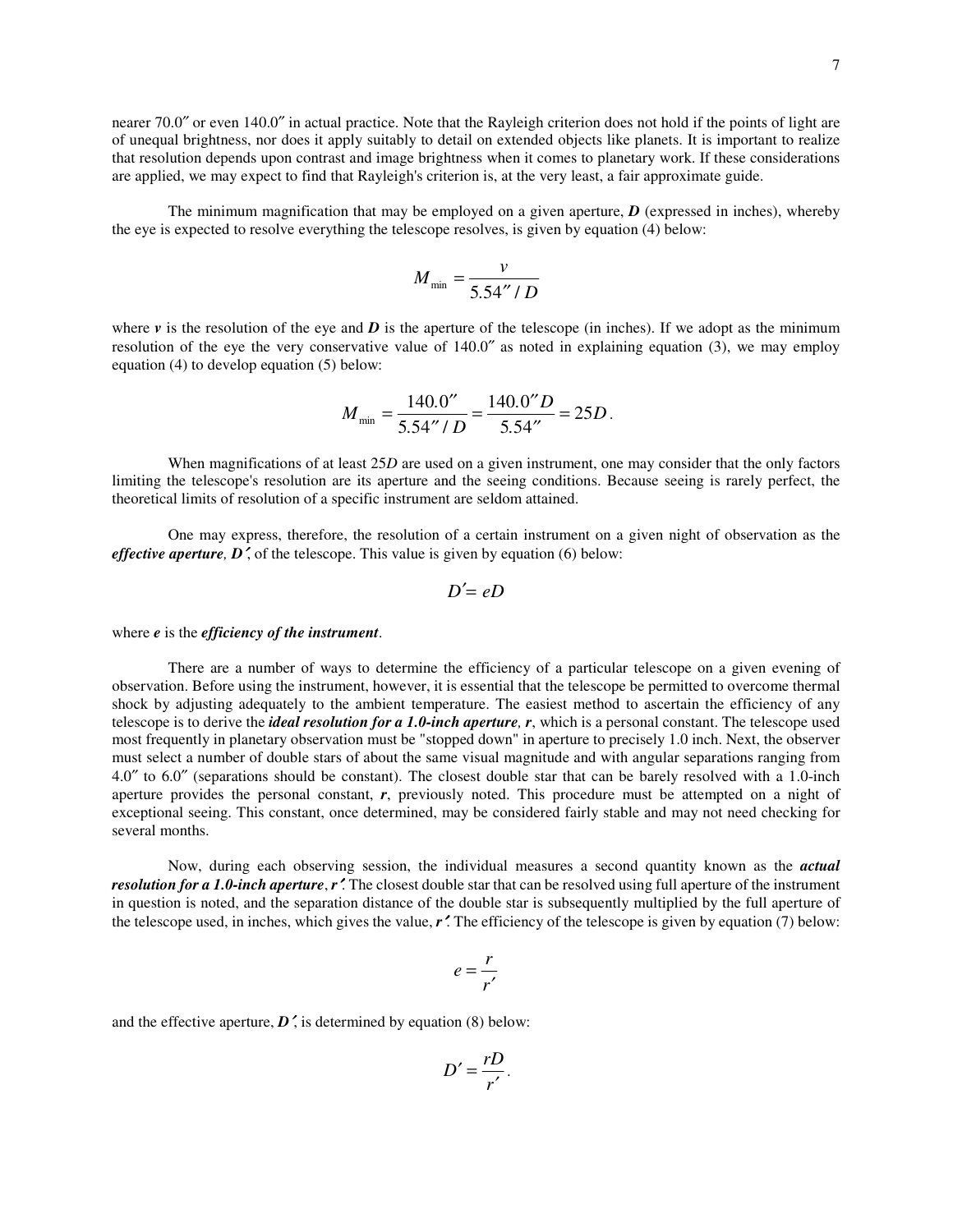In essence, then, a means of quantitatively evaluating the state of the atmosphere in relation to resolution has been achieved. The effective aperture, *D*′, should be determined by experienced observers instead of making subjective estimates of the seeing. It must be stressed that stars used for *r* or *r*<sup>*'*</sup> should be as close to the zenith as possible to avoid detrimental effects of atmospheric dispersion and differential refraction, which is pronounced at low altitudes. The stars should also be as near Saturn as possible, or at least at the same altitude as the planet. Observing Saturn when it is high in the sky, whenever possible, is extremely important.

 The *transparency* of the atmosphere may be determined on a given date of observation by estimating as precisely as possible (using a reliable star atlas for reference) the visual magnitude of the faintest star that can be just barely perceived by the dark-adapted, unaided eye. This method, which was introduced many years ago, remains as the adopted technique for estimating transparency of the sky by ALPO observers, together with estimates or determinations of seeing just described.

 Visually estimating transparency can be accomplished in two fundamental steps. The first requires one to determine accurately his *personal correlation coefficient, C*. This is easily achieved by using a good star atlas and finding the faintest star (to the nearest 0.25 visual magnitude) which can be seen by the dark-adapted, unaided eye in the zenith on a clear, dark, moonless night (away from artificial illumination). The magnitude obtained from this procedure is denoted,  $m_z$ , and equation (9) below will yield the correlation coefficient,  $C$ , as:

$$
C=6.0-m_z.
$$

Next, to enable one to derive the **atmospheric transparency**,  $T_r$ , on any given night of observation, it is necessary that the individual accurately estimate to the nearest 0.25 visual magnitude the faintest star discernible to the dark-adapted, unaided eye in the immediate vicinity of Saturn. This generates the value denoted by, *m<sup>p</sup>* , and in making this determination it is assumed that there is no twilight, no moonlight, and no artificial light interference. The transparency,  $T_r$ , of the atmosphere may then be computed using equation (10) below:

$$
T_r = m_p + C.
$$

 Should there be any extraneous light in the region of the sky nearest Saturn, but essentially absent from the zenith, another approach might be considered. It is necessary to first determine at the time of observation the faintest star visible in the zenith to the unaided, dark-adapted eye, denoted by *m*′ *z* . Let *z* denote the angle between the planet and the zenith, given by equation (11) below:

$$
z = 90^{\circ} - A_p
$$

where  $A_p$  refers to the altitude of the planet from the horizon. The value  $T_r$  may be derived from equation (12) below:

$$
T_r = m'_z + C + 0.2(\sec z)
$$

where the factor 0.2 is suitable for use with observations of Saturn under most conditions.

 If there is a great deal of light interference from a nearby city, from the Moon, or from twilight, then the best that one can do is estimate the faintest star, to the nearest whole magnitude, that would be visible independent of the scattering light. This is often made possible by reference to some other characteristic of the sky, such as its depth of blueness and clarity at twilight, etc. One must remember that transparency is a logarithmic expression of the light transmission properties of the atmosphere, not a function of extraneous or scattered light. Thus, *T<sup>r</sup>* , values will be affected by things like fog, mists, and haze, to mention a few factors.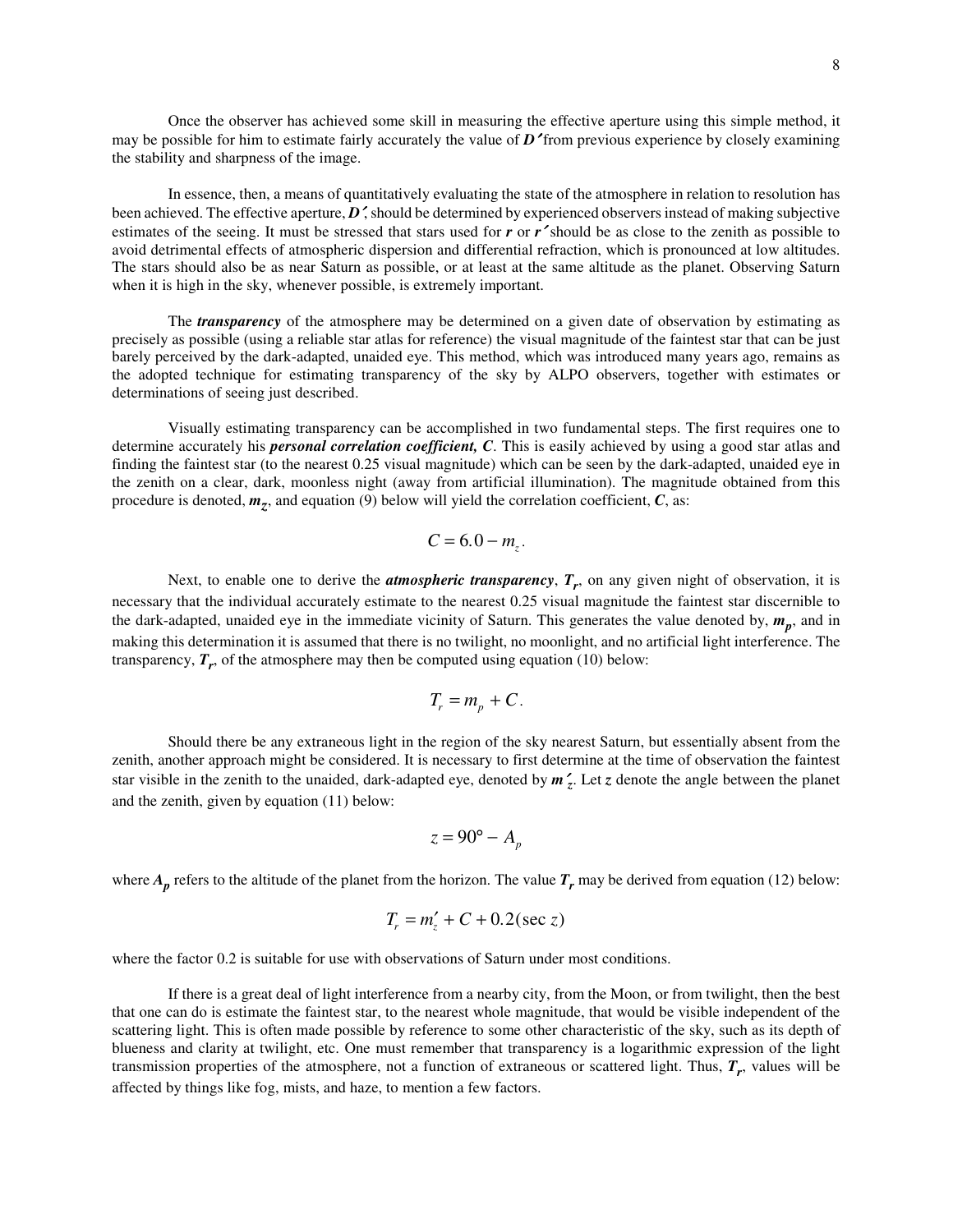#### **1.3. Image Brightness**

 The *surface brightness*, *B*, of any planet may be conveniently expressed in *stilbarnes* (stilb), where 1.0 stilb is the luminance of 1.0 cd/cm<sup>2</sup> (candela per square centimeter) or  $1.0 \times 10^4$  cd/m<sup>2</sup> (candela per square meter). The *visual geometric albedo*,  $p_y$ , of Saturn is 0.461, which is the percentage of incident light that is reflected by the planet in the direction of the observer. The *true surface brightness* of Saturn has been determined to be about 0.018 stilb. This true surface brightness value for Saturn (as well as the rest of the planets) is not constant, varying both with the *phase angle*, *i*, or the planetocentric angle between the Earth and the Sun, and with the distance of the planet from the Sun. This is particularly the case for the inferior planets like Mercury and Venus, for which the numerical value of the phase angle, *i*, becomes significantly greater than 0°, and as a consequence, the surface brightness of the planet in question will turn out to be appreciably less than the geometric albedo. A phase angle of  $0^{\circ}$  occurs when the hemisphere facing the Earth is fully illuminated (at opposition for a superior planet or at superior conjunction for an inferior planet), while 180° occurs when the facing hemisphere of the planet is completely dark (as is the case only at inferior conjunction for inferior planets). Inferior planets and the Moon exhibit all possible phase angles, while superior planets like Saturn show only a small phase angle. Because the numerical value of the phase angle for Saturn never exceeds 0° by very much, and because the perihelion and aphelion distances are not appreciably dissimilar, the true surface brightness of 0.018 stilb for the planet does not change significantly.

 Before the reflected light from Saturn can reach the eye of the observer, it is somewhat diluted by absorption in the atmosphere, in the optical system of the instrument, and in any particular filter that might be employed during the course of the observation. The percentage of light transmission for a number of Wratten filters appears in *Table 1.1,* known as the *filter transmission coefficient*, *u<sup>f</sup>* . The transmission of light through the optical system of the telescope is a function of the number of optical surfaces that the light must pass through, the thickness of the lenses, the size of any obstructions in the optical path, the reflectivity of the mirrors, and the cleanliness of the optical surfaces. The *transmission coefficient for any telescope*,  $u_t$ , is at best 0.8 and more likely 0.6, or possibly even 0.4.

The *total transmission factor*, *u*, ultimately determined from equation (13) below:

$$
u = u_{f} u_{t} u_{s}
$$

may be derived from *Table 1.2*, which lists values of  $u$  as a function of  $T_r$  and the product  $u_f u_t$ . Thus, to use *Table 1.2*, the product  $u_j u_t$  must be determined and the  $T_r$  ascertained precisely, and it is only necessary to read down the proper column in *Table 1.2* to find *u*. Note that the *atmospheric transmission factor or coefficient*, *u<sup>s</sup>* , is given by equation (14) below:

$$
u_s = \frac{u}{u_f u_t}.
$$

As an example, suppose that  $u_f = 0.25$  (for a Wratten filter #23A from *Table 1.1*), and  $u_t = 0.8$ . The product  $u_f u_t$  is  $(0.25)(0.8) = 0.2$ . If  $T_r = 5.5$ , we may look in *Table 1.2* and find the value for *u* of 0.10.

 In addition to light that is lost by absorption, scattered light is added to the image of the planet by both the atmosphere and the optical system itself. If scattered light in the sky (moonlight or artificial illumination) is *L<sup>s</sup>* (in stilb), then the surface brightness of the planet in question,  $B_s$ , after the light has passed through the atmosphere is derived by equation (15) below:

$$
B_s = u_s B + L_s.
$$

If  $L_t$  is the scattered light (in stilb) within the optical system resulting from internal reflections off dust particles on the optical elements, etc., then the surface brightness of the image,  $B_t$ , not yet corrected for aperture and magnification, is given by equation (16) below: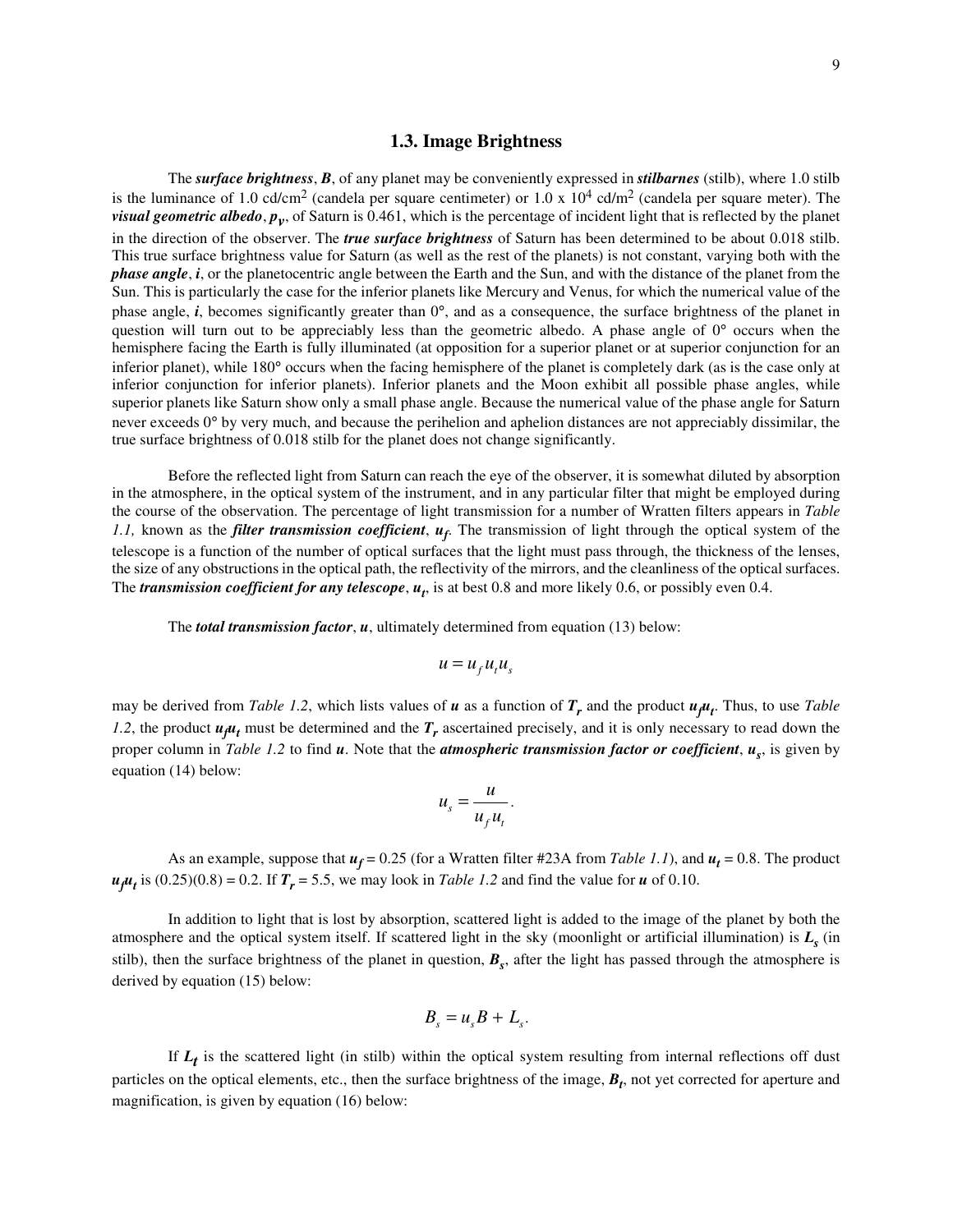$$
B_t = u_t u_s B + u_t L_s + L_t.
$$

If a filter of transmission,  $u_f$ , is employed, then the surface brightness,  $B_f$ , of the image is given by equation (17) below:

$$
B_f = u_f u_t u_s B + u_f u_t L_s + u_f L_t.
$$

 Of final importance in determining the apparent surface brightness of the image is the aperture of the telescope and the magnification. The image is brighter by the ratio of the area of the telescope's aperture to the area of the pupil of the eye, and it is fainter by the square of the magnification. For a telescope of aperture, *D*, in inches, magnification, *M*, and pupillary diameter (aperture) in inches of the eye, θ, the *apparent surface brightness*, *B*′, is derived by equation (18) below:

$$
B' = \frac{D^2(u_f u_t u_s B + u_f u_t L_s)}{\theta^2 M^2}
$$

where  $u_f L_t = 0.0$  assuming that the optics of the instrument are exceptionally free of dust and very clean.

#### *Table 1.1*

#### **Numerical Data for Selected Wratten Color Filters**

|                 |                |      | Dominant            | <b>Extreme</b>      |
|-----------------|----------------|------|---------------------|---------------------|
| Filter No.      | Color          | $\%$ | <b>Transmission</b> | <b>Transmission</b> |
| 3N <sub>5</sub> | Yellow-Neutral | 27   | 5700Å               | 4400-7000Å          |
| 8               | Light-Yellow   | 83   | 5720                | 4600-7000           |
| 11              | Yellow-Green   | 40   | 5500                | 4100-7000           |
| 12              | Yellow         | 74   | 5760                | 5000-7000           |
| 15              | Deep Yellow    | 66   | 5790                | 5100-7000           |
| 21              | Orange         | 46   | 5890                | 5400-7000           |
| 23A             | Orange-Red     | 25   | 6030                | 5700-7000           |
| 25              | Red            | 14   | 6150                | 5900-7000           |
| 38A             | Light-Blue     | 17   | 4790                | 3800-5650           |
| 47              | Violet         |      | 4500                | 4000-5000           |
| 58              | Green          | 24   | 5400                | 4950-5750           |
| 82A             | Light-Blue     | 72   | 4770                | 4000-7000           |
| 30              | Magenta        | 27   | 4200 & 6020         | 3000-9000           |
|                 |                |      |                     |                     |

 If Saturn is being observed in a reasonably dark sky, and if the interference from artificial illumination is negligible, the pupillary diameter, θ, of the eye may be considered to be 0.2 in or 5.0 mm. In this particular case, the equation (18) will be transformed into equation (19) below:

$$
B'=\frac{25D^2uB}{M^2}
$$

where *u* is the total transmission coefficient as before.

If one is interested in the magnification per inch of aperture,  $M_i$ , which will give an apparent surface brightness, *B*′, then equation (20) below may be employed:

$$
M_i = \frac{M}{D} = \sqrt{\frac{25u}{B'}}.
$$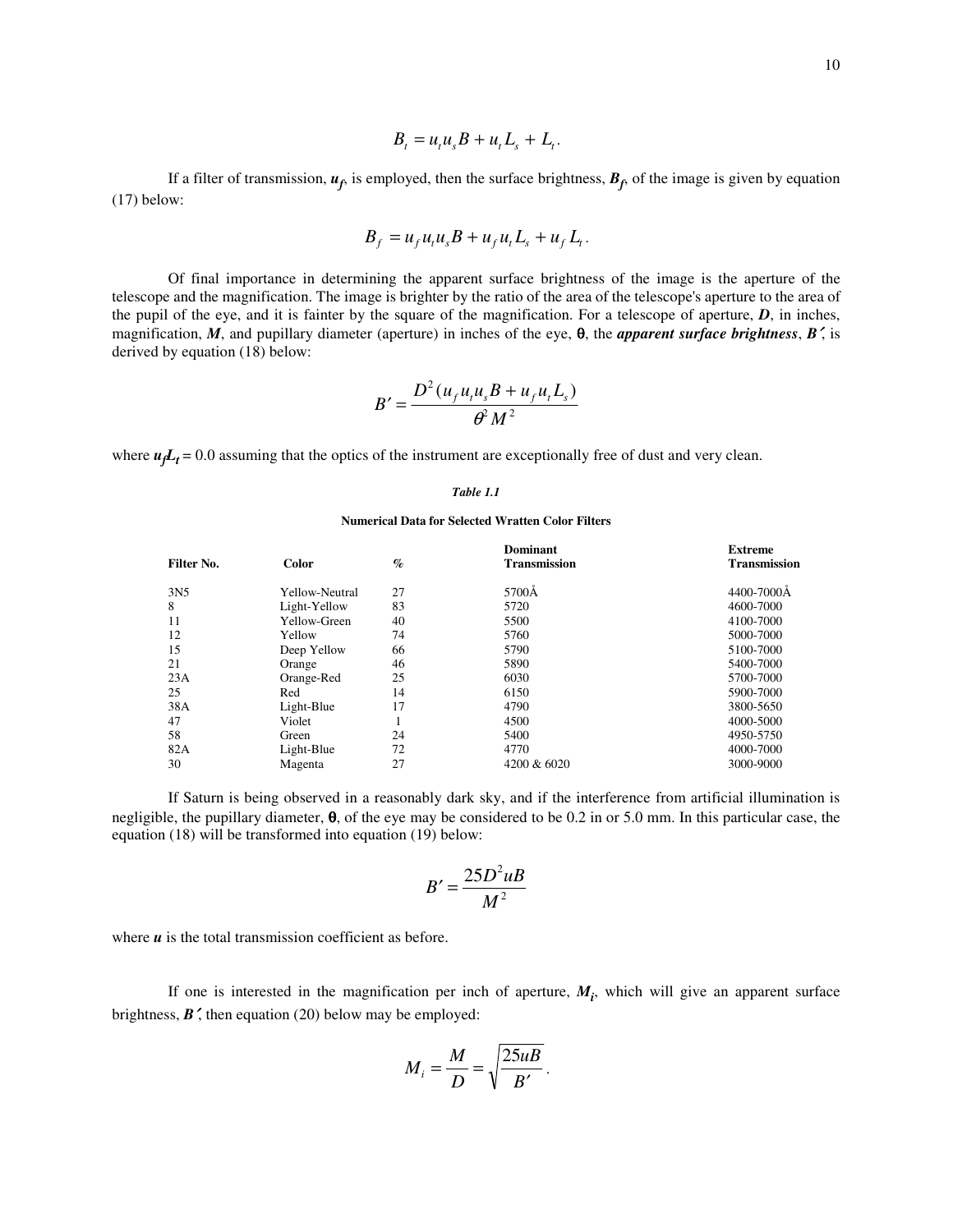#### *Table 1.2*

#### Factor *u* as a Function of  $T_r$  and  $u_f u_f$

| $T_r$ |       | $u_f u_t = 0.8$ |       | $u_{f}u_{t} = 0.6$ |       | $uflut = 0.4$ |       | $u_f u_t = 0.2$ |
|-------|-------|-----------------|-------|--------------------|-------|---------------|-------|-----------------|
| 6.00  | $u =$ | 0.64            | $u =$ | 0.50               | $u =$ | 0.30          | $u =$ | 0.15            |
| 5.75  |       | 0.50            |       | 0.40               |       | 0.25          |       | 0.13            |
| 5.50  |       | 0.40            |       | 0.30               |       | 0.20          |       | 0.10            |
| 5.25  |       | 0.30            |       | 0.24               |       | 0.16          |       | 0.08            |
| 5.00  |       | 0.25            |       | 0.20               |       | 0.13          |       | 0.06            |
| 4.75  |       | 0.20            |       | 0.15               |       | 0.10          |       | 0.05            |
| 4.50  |       | 0.16            |       | 0.12               |       | 0.08          |       | 0.04            |
| 4.25  |       | 0.13            |       | 0.095              |       | 0.06          |       | 0.03            |
| 4.00  |       | 0.10            |       | 0.075              |       | 0.05          |       | 0.025           |
| 3.75  |       | 0.08            |       | 0.06               |       | 0.04          |       | 0.02            |
| 3.50  |       | 0.06            |       | 0.05               |       | 0.03          |       | 0.015           |
| 3.25  |       | 0.05            |       | 0.04               |       | 0.025         |       | 0.013           |
| 3.00  |       | 0.04            |       | 0.03               |       | 0.02          |       | 0.01            |
| 2.75  |       | 0.03            |       | 0.024              |       | 0.016         |       | 0.008           |
| 2.50  |       | 0.025           |       | 0.02               |       | 0.013         |       | 0.006           |
| 2.25  |       | 0.02            |       | 0.015              |       | 0.010         |       | 0.005           |
| 2.00  |       | 0.016           |       | 0.012              |       | 0.008         |       | 0.004           |
| 1.00  |       | 0.006           |       | 0.005              |       | 0.003         |       | 0.0015          |
| 0.00  |       | 0.0025          |       | 0.002              |       | 0.0013        |       | 0.0006          |

*Table 1.3* 

 **Transmission Coefficient,** *u*, as Derived **Coefficient,** *u***, as Derived Coefficient,** *u***, as Derived Coefficient,** *u***, as Derived Coefficient,** *u***, as Derived Coefficient,** *u***, as Derived Coefficient,** *u***, as Derived Co from** *Table 3.2* **for Surface Brightness,** *B*′ **Inch of Aperture for Saturn (in stilb)** 

| $1.0x10^{-5}$ |       |      |     | $1.0x10^{-4}$ $1.0x10^{-3}$ $1.0x10^{-2}$ $1.0x10^{-1}$ stilb |                  |
|---------------|-------|------|-----|---------------------------------------------------------------|------------------|
| 0.6           | ---   |      |     | ---                                                           |                  |
| 0.5           | ---   |      |     |                                                               |                  |
| 0.4           |       |      |     |                                                               | 130              |
| 0.3           | ---   |      |     |                                                               | 120              |
| 0.2           | ---   |      |     | ---                                                           | 95               |
| 0.1           | ---   |      |     |                                                               | 67               |
| 0.08          | ---   |      |     | ---                                                           | 60               |
| 0.06          | 0.6   | ---  |     | ---                                                           | 52               |
| 0.05          | 0.5   | ---  |     | ---                                                           | 47               |
| 0.04          | 0.4   |      |     | ---                                                           | 42               |
| 0.03          | 0.3   |      |     |                                                               | 37               |
| 0.02          | 0.2   | ---  |     | ---                                                           | 30               |
| 0.01          | 0.1   |      |     |                                                               | 21               |
| 0.008         | 0.08  | ---  |     | ---                                                           | 19               |
| 0.006         | 0.06  | 0.6  |     | ---                                                           | 16               |
| 0.005         | 0.05  | 0.5  | --- | ---                                                           | 15               |
| 0.004         | 0.04  | 0.4  |     |                                                               | 13               |
| 0.003         | 0.03  | 0.3  |     | ---                                                           | 12               |
| 0.002         | 0.02  | 0.2  | --- | ---                                                           | 10               |
| 0.001         | 0.01  | 0.1  |     |                                                               | $\boldsymbol{7}$ |
|               | 0.008 | 0.08 | --- |                                                               | $\sqrt{6}$       |
|               | 0.006 | 0.06 | 0.6 | $---$                                                         | 5                |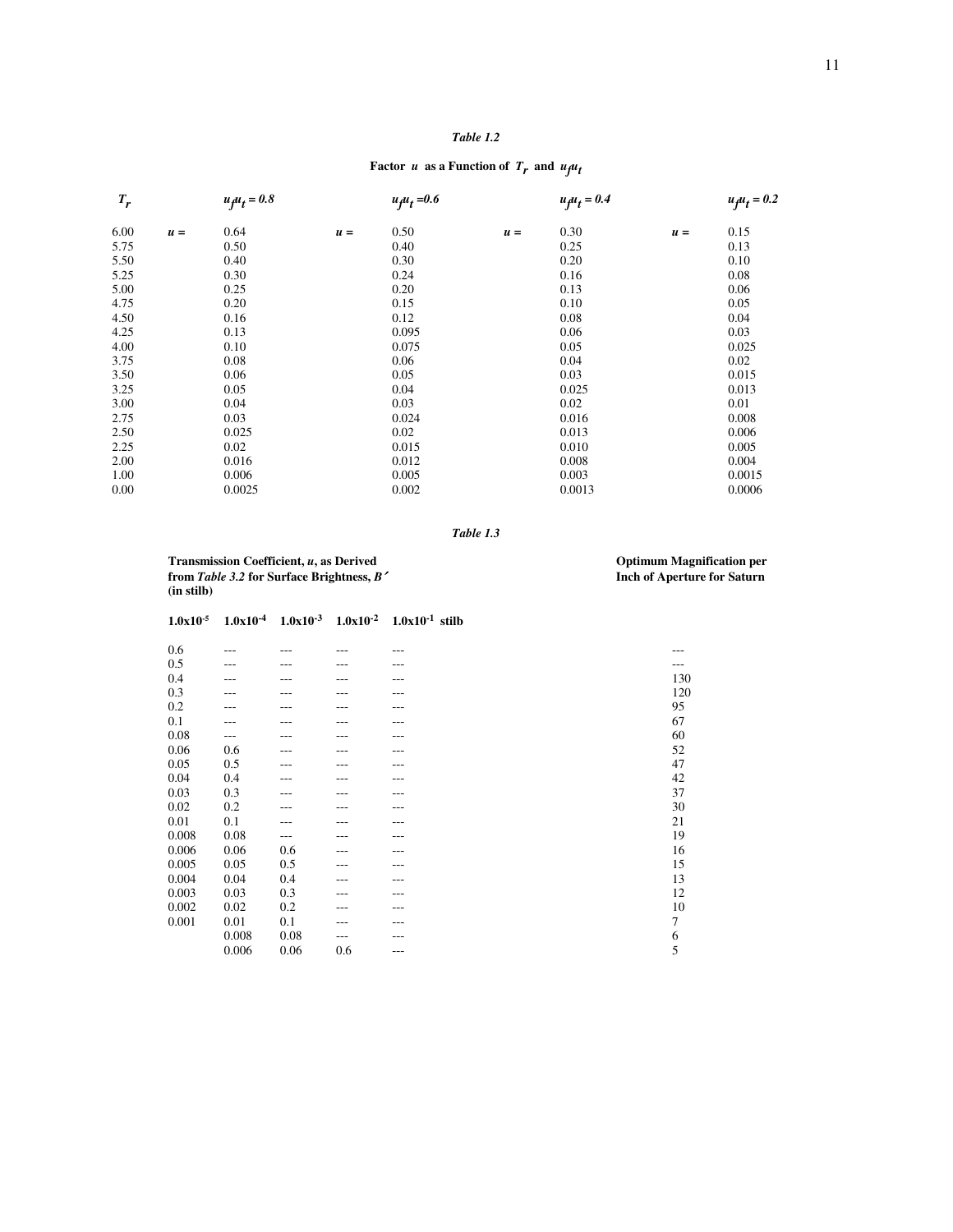*Contrast* is defined as the fractional difference in brightness between two objects. If two areas on the visible surface of a planet have true surface brightness  $B_1$  and  $B_2$ , where  $B_1 \ge B_2$  as measured in stilb, the *true contrast*, *c*, between the two areas is derived using equation (21) below:

$$
c=\frac{B_1-B_2}{B_1}.
$$

If *c* is 0.0, then  $B_1$  must equal  $B_2$ , and the two areas are of equal brightness. When  $c = 1.0$ ,  $B_2$  must be 0.0 (perceptibly black).

 As may be observed through the telescope, the *apparent contrast*, *c*′, between two planetary surface features is defined by equation (22) below:

$$
c' = \frac{B_1' - B_2'}{B_1'}
$$

where  $\mathbf{B}'_1$  and  $\mathbf{B}'_2$  denote apparent surface brightness in stilb, and  $\mathbf{B}'_1 \geq \mathbf{B}'_2$ .

We are specifically assuming that the surface features considered are fairly large in comparison with limiting resolution. The value *c*′ will be appreciably different from that of *c* only when scattered light has been added to the image. If we are considering a difference between *B* and *B*′ resulting from atmospheric and instrumental absorption, then the apparent contrast is not affected. For example, suppose that the brightness of the planetary image has been reduced by absorption in the atmosphere and in the optical system of the instrument used, and assume that the incidence of scattered light is so small as to be negligible, then we have equation (23) as follows:

$$
c' = \frac{uB_1' - uB_2'}{uB_1'} = \frac{u(B_1' - B_2')}{uB_1'} = \frac{B_1' - B_2'}{B_1'} = c
$$

whereby the contrast is unchanged by absorption provided there is no scattered light.

 As an additional example, suppose one is observing Saturn during daylight hours. If the transparency, *T<sup>r</sup>* , is found to be about 5.5, if the transmission coefficient,  $u_t$ , for the telescope is 0.6, if no filter is used, and if the optical components of the instrument are exceptionally clean, so that  $L_t = 0.0$ , it is possible to derive the value,  $u$ , from *Table 1.2.* Under these given set of observational circumstances,  $\mathbf{u} = 0.3$ . The surface brightness of the daylight sky is near 0.8 stilb, and the surface brightness of Saturn is 0.018 stilb. If the actual surface brightness of the Equatorial Zone (EZ) and the South Equatorial Belt (SEB) are taken to be 0.019 and 0.009 stilb, respectively, the true contrast, *c*, is found employing equation (21) as

 $[(0.019)-(0.009)]/(0.019) = 0.526$  or 0.5.

 It is possible to derive the apparent surface brightness, *B*′*EZ* and *B*′*SEB*, recalling that the effects of aperture and magnification have not yet been applied, using equation (17) modified to

$$
B'_{EZ} = uB_{EZ} + u_f u_t L_s + u_f L_t
$$

$$
B'_{SEB} = uB_{SEB} + u_f u_t L_s + u_f L_t
$$

whereby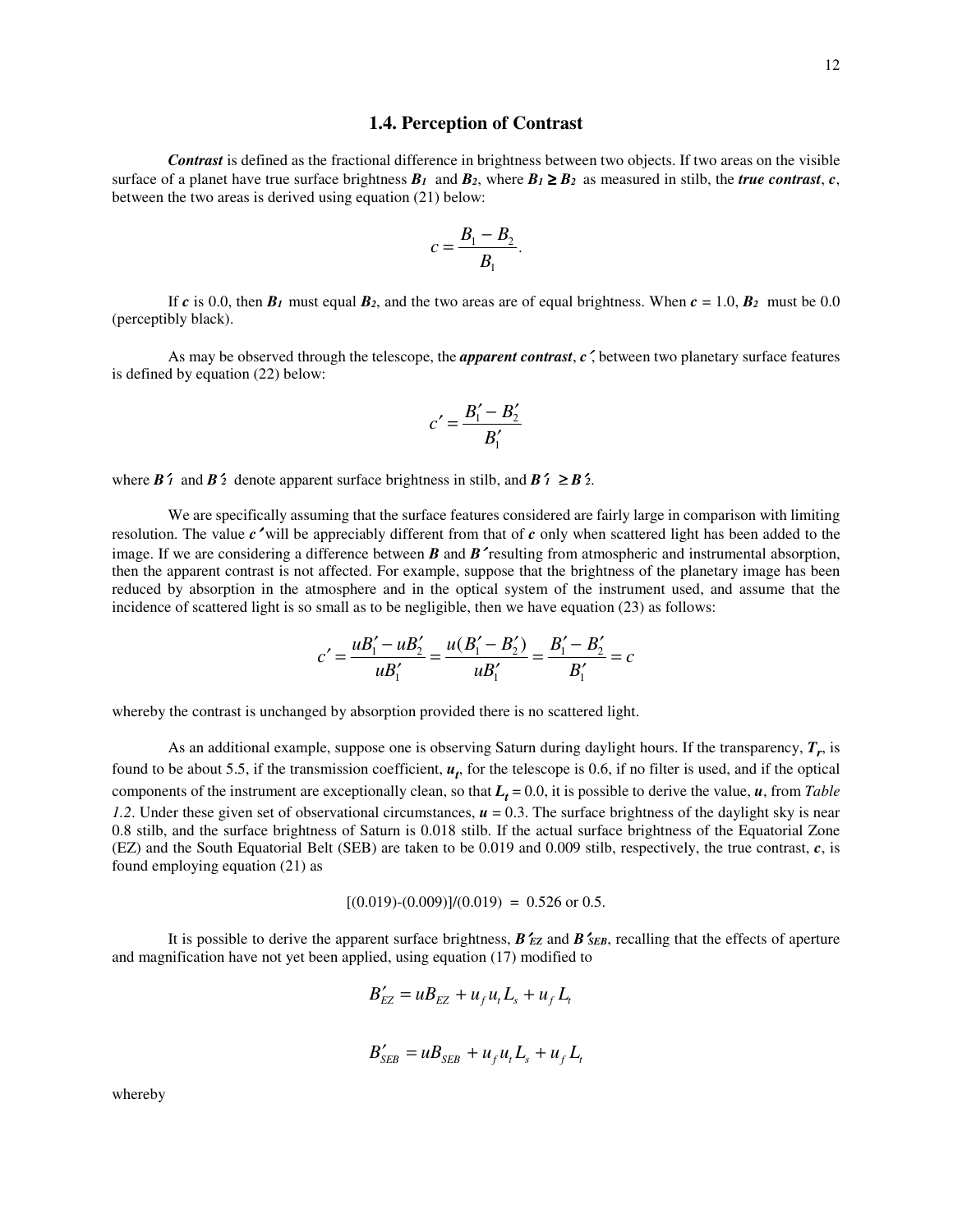$$
u = u_{f} u_{t} u_{s}.
$$

where the computation takes the form

$$
B'_{EZ} = (0.3)(0.019) + (1)(0.6)(0.8) + 0.0 = 0.4857 \text{ still}
$$
  

$$
B'_{SEB} = (0.3)(0.009) + (1)(0.6)(0.8) + 0.0 = 0.4827 \text{ still}
$$

and by using equation (22), the observed contrast,  $c$ , is

$$
[(0.4857)-(0.4827)]/(0.4857) = 0.0062.
$$

Therefore, observing Saturn during daylight hours will be completely useless. The true contrast of 0.5 (or 50%) between the EZ and SEB has been reduced to 0.006 (less than 1.0%), below the limit of contrast perception of the eye (as will be discussed later).

 The atmosphere of the Earth scatters moonlight as well as sunlight, and the true surface brightness of the sky is in proportion to the ratio of the brightness of the Sun and that of the Moon. For example, the surface brightness of the Sun, denoted by  $B_{\text{sun}}$ , is about 2.25 x 10<sup>5</sup> stilb, while that of the Moon, denoted by  $B_{\text{moon}}$ , is about 0.41 stilb (at Full Moon or  $0^{\circ}$  phase angle). If the sky brightness due to scattered light (sunlight),  $L^*$ <sub>s</sub>, at noon on a clear, cloudless day is taken to be about 0.8 stilb, the sky brightness, *L @ <sup>s</sup>*, due to scattered moonlight on a clear and otherwise dark night would be determined as

$$
L^{\omega}{}_{s} = \frac{B_{\text{moon}}(L^*{}_{s})}{B_{\text{sun}}}
$$

whereby the computation becomes

$$
L^{\omega} = [(4.1 \times 10^{-1}) (8.0 \times 10^{-1})]/2.25 \times 10^5 = 1.46 \times 10^{-6} \text{ still.}
$$

This value is several orders of magnitude less than the true surface brightness of any of the planets (e.g., Neptune has a surface brightness of 2.0x 10-3 stilb), and is, therefore, negligible.

 An additional note of comparative interest might be the surface brightness of the sky on a clear, dark night outside the region of the Milky Way galaxy; assuming no artificial illumination, moonlight, or twilight, this value is about equal to  $5.0x10^{-9}$  stilb.

 So that the observer may achieve optimum contrast perception, and thus be able to detect markings on the visible surface of a planet, it is essential that the image be large and bright. The contrast sensitivity of the human eye may be evaluated in terms of the minimum perceptible difference in brightness between two contiguous areas, yet it is extremely difficult to obtain contrast perception that approaches the theoretical visual threshold in planetary studies. If one increases the magnification in an attempt to get a bigger image, the planet will frequently be too dim; also, if one lowers the magnification to remedy this problem (in an effort to achieve a brighter image), the result will often be an image so small that nothing can be seen to advantage on the planet. So, a happy medium is sought so that both requirements of large image size and brightness can be satisfied.

 In general, it has been shown by experiment that relative contrasts are best revealed if the surface brightness of the planet lies between 0.03 and 0.3 stilb. For this brightness range, contrast perception corresponds reasonably well with *Fechner's Law*, for which equation (25) takes the form as

$$
F_c = \frac{B_1 - B_2}{B_1}
$$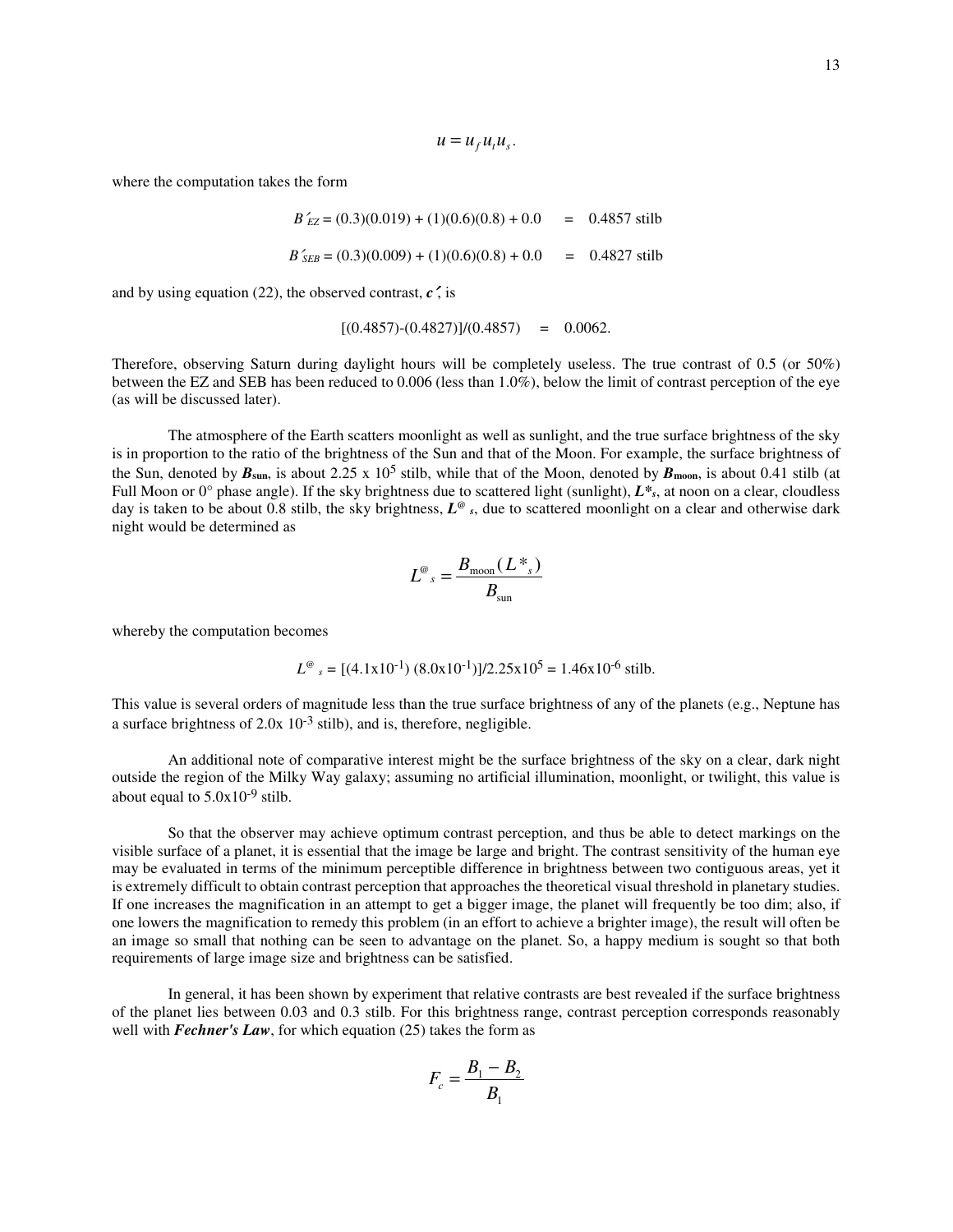defining *Fechner's Constant*, and the values  $B_1$  and  $B_2$  are identical with those in equation (21).

 Experimentally, the threshold constant has been determined to be near 0.005, while in practice the value is probably nearer 0.02. In addition, it has been shown that the best contrast perception is attained when the surface brightness is about equal to 0.1 stilb. In order to have an apparent surface brightness, *B*′, as high as 0.1 stilb (from *Table 1.3*) it would be necessary for a significant reduction in magnification to occur. For Saturn, this is not possible, since even an apparent surface brightness of 0.01 stilb is virtually impossible to achieve (taking into consideration the fact that several transmission factors are affecting *B*′). For magnifications less than about 25*D*, as was emphasized earlier, the eye is usually not capable of resolving all that the optical system can resolve. Assuming that the lowest possible light level for reasonably good contrast perception is near 0.001 stilb, it is noted that one must still use much lower magnification than 25*D* for Saturn. Thus, larger apertures are usually required when seeing and transparency conditions permit.

 Image size is a factor that plays an even more significant role in contrast perception than does the level of surface brightness. Seasoned observers using high magnifications on comparatively dim planets like Saturn often disagree that lower powers will improve perception of delicate contrasts. There is a strong dependence, in truth, of contrast perception on the angular dimensions of various atmospheric features on Saturn (e.g., belts and zones), and it turns out that more is usually gained in discrimination of delicate contrasts by a moderate increase in magnification than will be lost by the resulting diminution in apparent surface brightness. It is not to be implied that contrast perception will be made good by such a sacrifice. It will only be improved within certain critical limits. In any case, it is to be recalled that for the contrast perception to remain near the Fechner constant of 0.02, it is still required that we encounter a surface brightness from 0.03 to 3 stilb for optimum visual work.

In *Figure 3.1*, the ideal contrast perception thresholds for the human eye under conditions in the laboratory are plotted as functions of *B*′, the apparent planetary surface brightness, and the subtended angle of the contrasting feature at the eye (image size in minutes of arc).

 Suppose that during a particular observation the size of the planetary surface features being studied and the apparent surface brightness of the planet are plotted on the graph in *Figure 1.1*. If the plot falls above or below the line of optimum contrast perception, the magnification must be increased or decreased, respectively. Should the plot fall in the clear region of the graph, around the line of optimum contrast perception, then the best magnification is being used. Thresholds in excess of 1.0 can be achieved only for bright markings on dark backgrounds, the contrast being defined in this case by equation (26) below:

$$
c = \frac{B_1 - B_2}{B_2}
$$

where  $B_1 > B_2$ .

 Using *Figure 1.1* and *Table 1.3*, it has been possible to determine the approximate magnifications for use on the planet Saturn that will yield optimum contrast perception conditions, assuming excellent observing circumstances and reasonably clean optics. Calculations have been made for those features which have an angular diameter nearly twice the Rayleigh criterion for resolution, as well as for features that comprise a significant fraction of the planetary dimensions. For Saturn's finest details, very high magnifications are necessary if one is to see them to advantage, this being from about 350X to 500X. It is obvious that large apertures are mandatory for good image characteristics at these powers. Larger surface features may be detected with low to moderate magnifications, in the range extending from about 200X to 400X. It is worth mentioning that, given any magnification in excess of 25*D*, the resolution of surface detail is at a maximum value when the contrast perception is also at the optimum level. This is chiefly a result of the fact that the Rayleigh criterion is valid only for sources of infinite contrast, while the surface details on any planet differ in brightness only to a small degree. Thus, the contrast has to be good for detail to be seen. The magnification ranges noted here can be considered as the upper limit on occasions when the conditions for viewing Saturn are absolutely perfect. Lower magnifications are commonly found to be more useful under average conditions as long as they are not significantly less than 25*D*.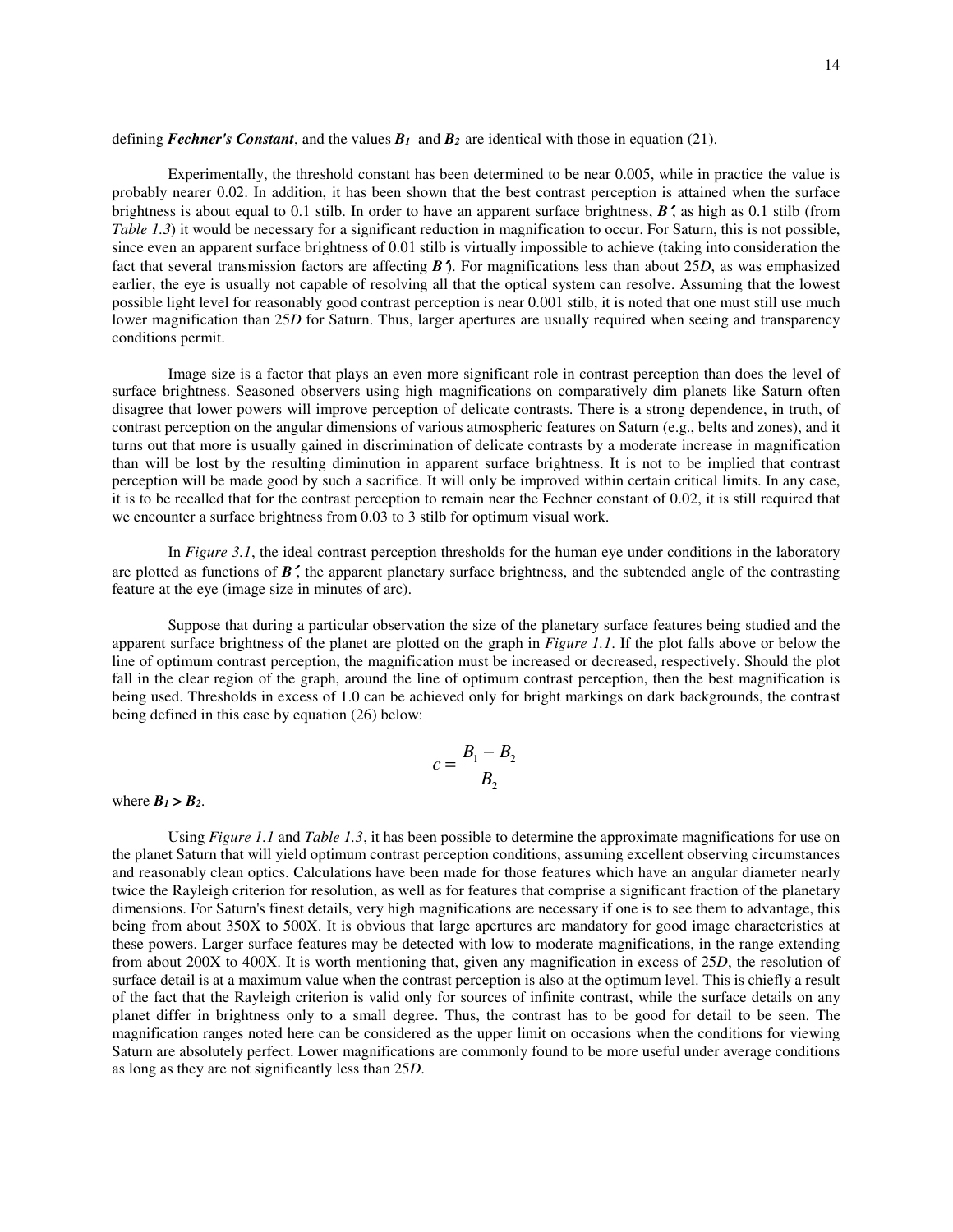Suppose for the sake of example one is observing Saturn using a 4.0-inch refractor at 200X, and the observer desires to determine if this magnification is near the optimum. The optics are assumed to be very clean, whereby  $u_t =$ 0.6;  $T_r = 5.0$ ; seeing, *D*, is determined to be 3.0 in. From *Table 1.2*, the value of  $u = 0.2$ , assuming no filter is employed. Using equation (19) the apparent surface brightness, *B*′, is

$$
B' = (25D^2u) / (M^2) = [25(4^2)(0.2)(0.018)] / (200^2) = 3.6 \times 10^{-5}
$$
 stillb.

Following this procedure, it is necessary to determine the true angular size, in seconds of arc, of detail that can be seen with the instrument in question under the prevailing conditions.

 Generally, as noted before, the smallest visible details of moderate contrast will be twice Rayleigh's criterion. Since the effective aperture, *D*′, is 3.0 inches (as determined in appraising the seeing), the *effective resolution*, *R<sup>e</sup>* , is given by equation (27) below:

$$
R_e = \frac{5.54^{\prime\prime}}{D'}
$$

where the computation is, for our example above, as follows

$$
R_e = (5.54'')/(3.0) = 1.85''
$$

Therefore, the smallest visible detail will be approximately *2R<sup>e</sup>* , as was previously noted, or 3.4″. We may now derive the *apparent size* of this detail as seen by the eye in the telescope using equation (28) below:

$$
A = (M)(2R_e)
$$

where *M* is the *magnification* and  $R_e$  is the *effective resolution*. Our computation is, therefore, as follows

$$
A = (200)(3.4'') = 680''
$$
 or 11.3'

If this result is plotted on the graph in *Figure 1.1*, the point falls nearly on the line of optimum contrast perception, and we can be confident that 200X on the 4.0-inch refractor in our example is close to the optimum magnification.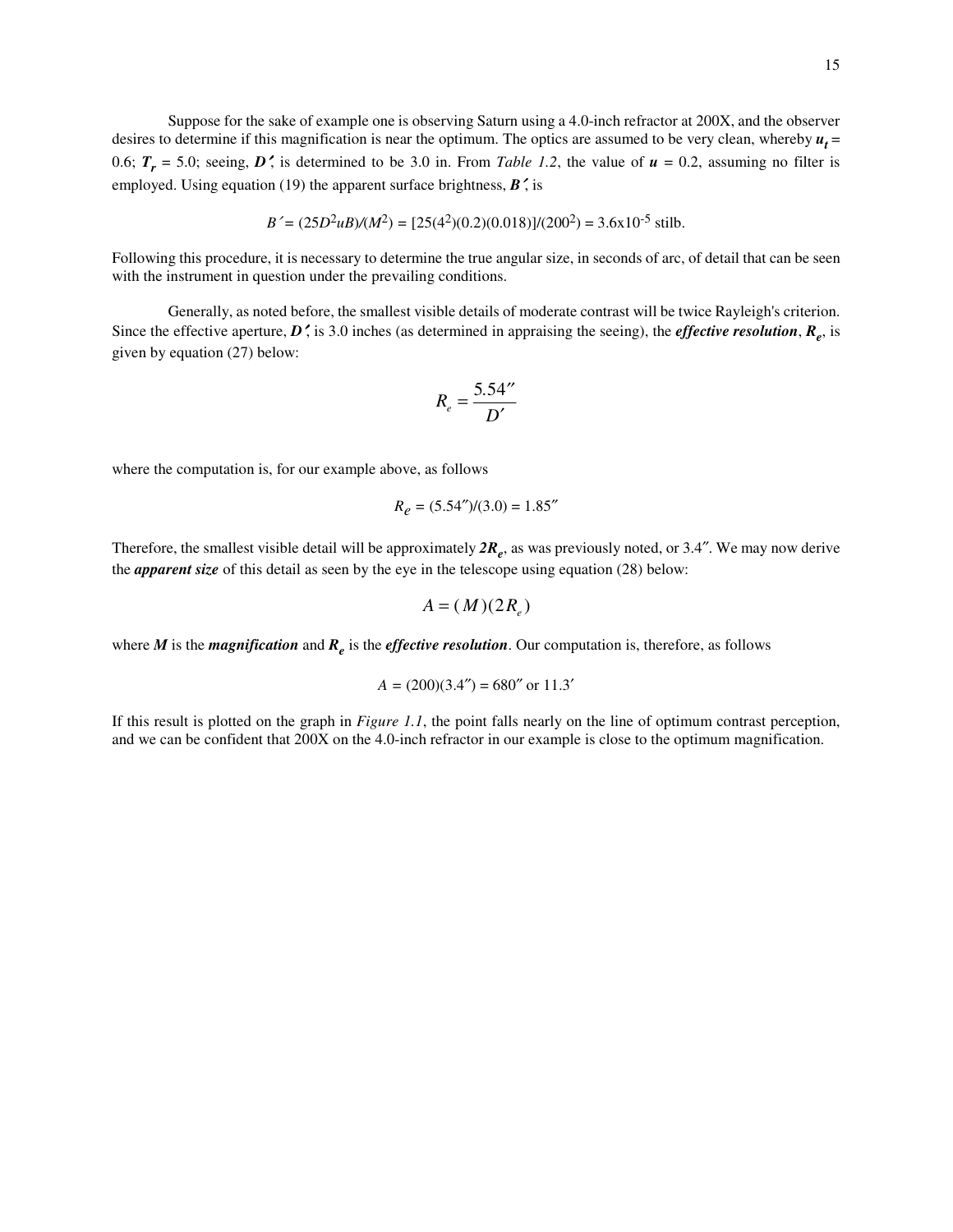

 Actually, a better presumed value for the apparent size of a spot of diameter, *d*, or a linear feature of width, *w*, smeared by the effective resolution, *R<sup>e</sup>* , is, by equations (28a) and (28b), respectively:

$$
A = (M)(d + R_e)
$$

and

$$
A = M \sqrt{w + R_e}.
$$

 In addition to the investigations into the methods of optimizing contrast perception, it is important to examine how apparent contrast differs from true contrast in a more rigorous manner.

 The apparent size of a planetary surface feature is simply the product of its true angular size, as viewed from the Earth, and the magnification employed. The brightness of surface features may be considered to be the mean of differential reflectivity's of component elements which lie below the resolution threshold of the instrument in integrated light (no filter). Detrimental alterations in the contrast of surface markings may be attributed to the imposition of scattered light on the image and to smearing of the image by the finite resolution.

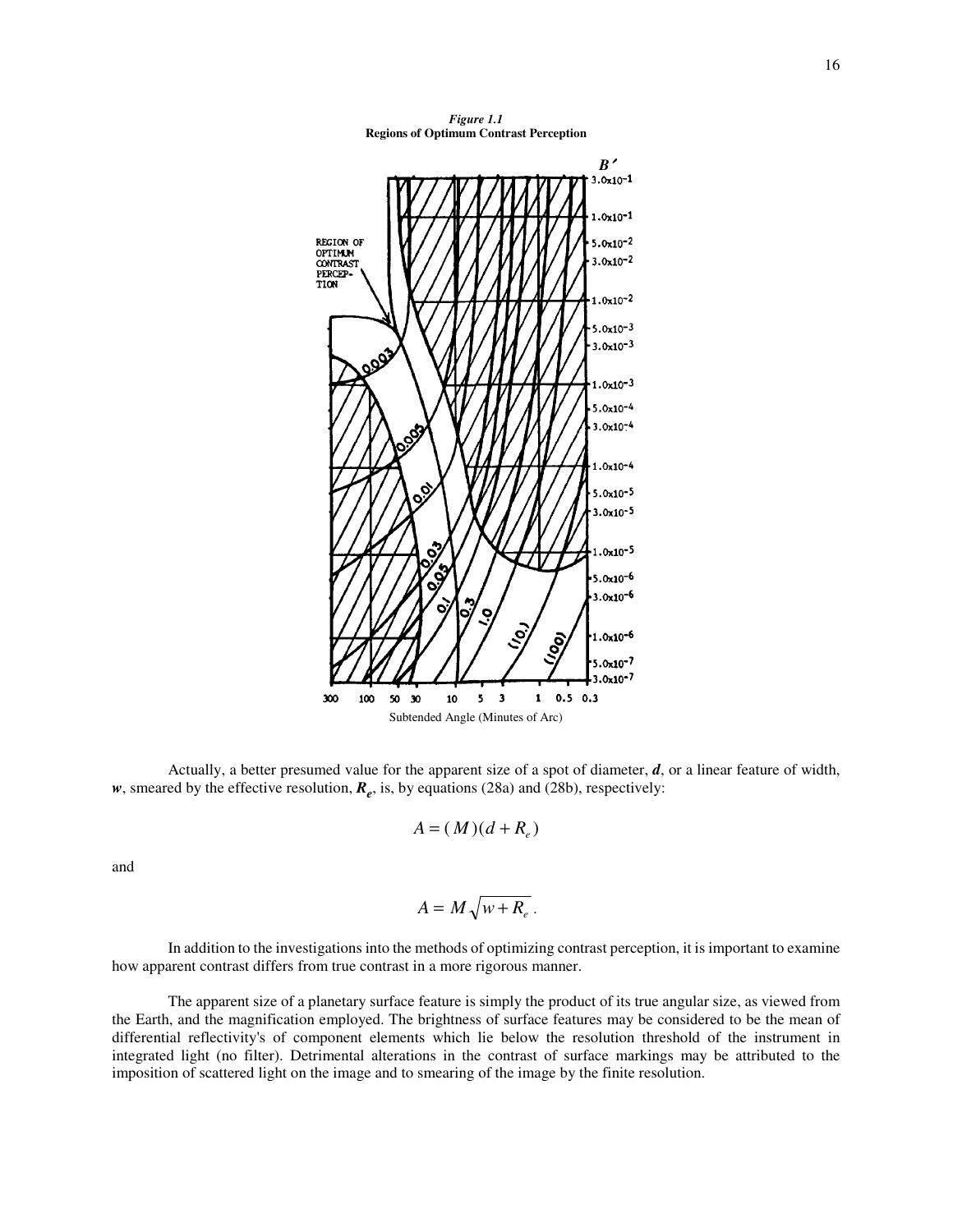Consider two areas on Saturn, where *B2* denotes the darker background's true surface brightness in stilb and  $B_I$  is the true surface brightness in stilb of a lighter area. The apparent surface brightness of the two areas will be given by the equation

$$
B'=\frac{25D^2uB_1}{M^2}
$$

for the lighter area, and equation

$$
B_2'=\frac{25D^2uB_2}{M^2}
$$

for the darker background, employing equation (19) in both instances, as in the previous computations. From the definition of contrast,  $c$ , given by equation (21), the apparent contrast,  $c'$ , considering features near or below the effective resolution,  $R_e$ , will be given by the equation (29) below:

$$
c' = \frac{(B_1' - B_2')d^2}{B_2'(d + R_e)^2}
$$

where *d* is the true diameter of a circular spot in seconds of arc. For linear features (e.g., a Saturnian belt like the NEB or SEB) of width, *w*, the equation for determining apparent contrast, *c*′, becomes by equation (30) below:

$$
c' = \frac{(B_1' - B_2')w}{B_1'(w + R_e)}.
$$

 Knowing the value of *c* from equation (21), and recalling that the contrast will be unchanged by absorption as long as there is no scattered light, as noted in connection with equation (23) such that  $c = c'$ , it is possible to simplify equations (29) and (30) under these circumstances to equations (29a) and (30a) below:

$$
c' = c \left\{ \frac{d^2}{\left(d + R_e\right)^2} \right\}
$$

and

$$
c' = c \left\{ \frac{w}{w + R_e} \right\}
$$

respectively.

It must be emphasized that the apparent contrast,  $c'$ , is independent of the aperture of the telescope, the magnification employed, and the monochromatic absorption, as long as scattered light is not a factor. The ability of the eye to perceive contrast, however, is strongly dependent on all of these criteria.

 Many may be led to assume, using equations (29) and (30) that it is possible for the eye to detect contrasting markings having dimensions far below the Rayleigh criterion, but the apparent diameter of the feature must be taken into consideration. So, in order to have an increase in angular size or apparent size of a very small feature, there must be a corresponding increase in magnification. This increase in magnification is likely to reach the limit at which the final image is so faint that even the features of large apparent contrast are hard to scrutinize.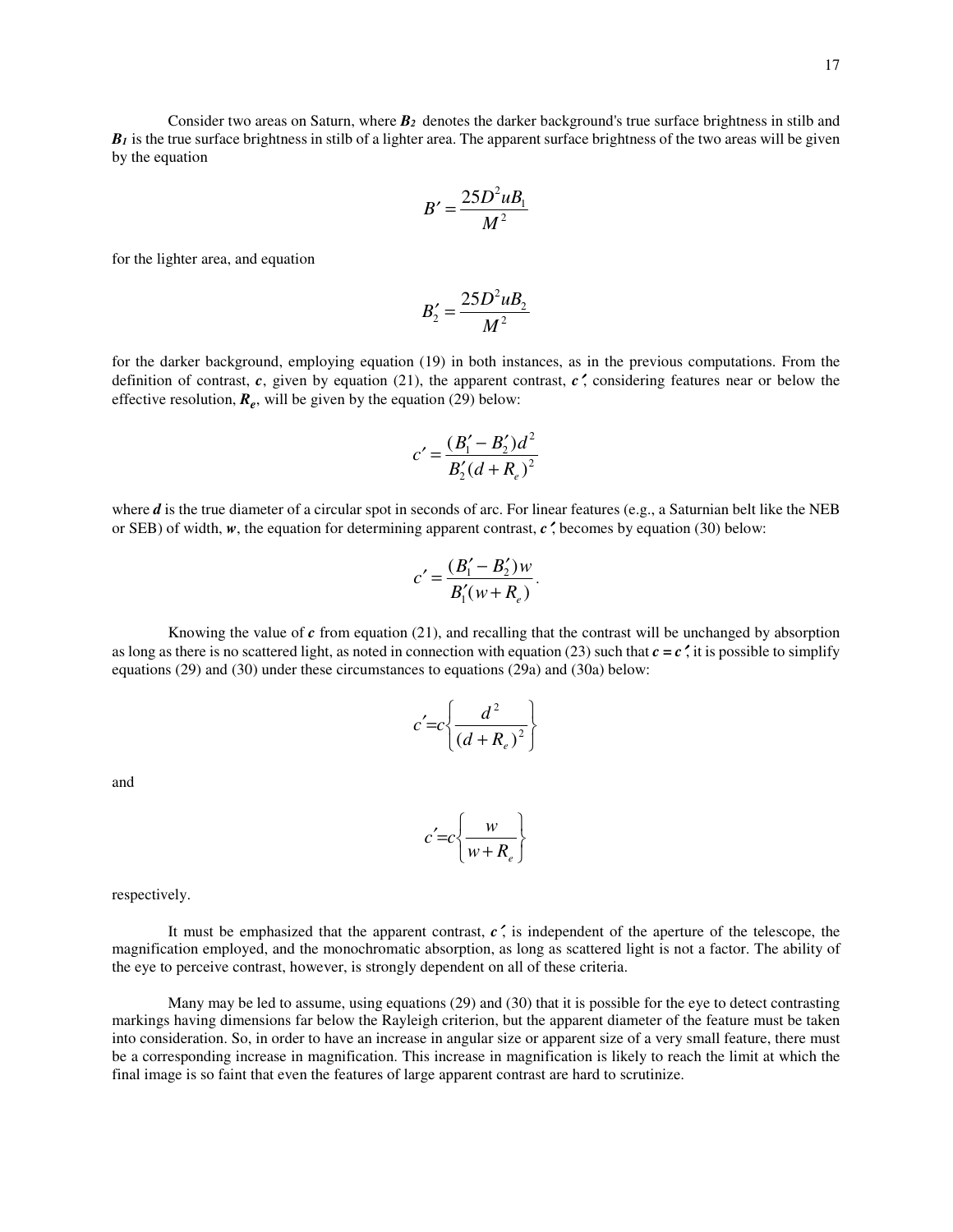Consider at this point a specific practical observational situation for Saturn where the astronomer wishes to study belts on the globe of the planet 1/10th the polar diameter in width. The date of observation is 1980 March 25, and the ephemeris consulted shows that the polar diameter of Saturn would have a value of 16.0″ (seconds of arc). A belt 1/10th the polar diameter of Saturn would have a width,  $w$ , of  $(16.0'')(1/10) = 1.6''$ . The telescope used is a 6.0inch refractor at 300X with no filter and exceptionally clean, well-aligned optics. The appraised seeing is 5.5 inches for *D*<sup> $\prime$ </sup>, and  $R_e$  is 1.0". The value for  $u_t$  is 0.8,  $u_f$  is 1.0 (no filter),  $L_t$  is 0,  $L_s$  is 0, and  $T_r$  is 5.5. The total transmission factor, *u*, is found in *Table 1.2* to be 0.4. The true surface brightness of Saturn, *B*, is 0.018 stilb, whereby the apparent surface brightness,  $\mathbf{B}'$ , by equation (19) is computed as

$$
B' = \frac{25(6^2)(0.4)(0.018)}{300^2} = 7.2 \times 10^{-5}
$$
stilb.

If a dusky belt of width, *w*, is being sought on Saturn, and if the true surface brightness of the feature is taken to be 0.008 stilb, the apparent surface brightness of the feature, *B*′, is

$$
B' = \frac{25(6^2)(0.4)(0.008)}{300^2} = 3.2 \times 10^{-5}
$$
 stillb.

Now, the true contrast between *B* (which may be taken as the surface brightness of the background) and *B1* (the surface brightness of the belt sought) may be determined using equation (21) as

$$
c' = \frac{0.018 - 0.008}{0.018} = 0.555
$$
 or 55.5%.

The apparent contrast,  $c'$ , by equation (22) is

$$
c' = \frac{(B'-B_1')w}{B'(w+R_e)}
$$

where  $w$  is the width of the belt being sought,  $R_e$ , is the effective resolution, and  $B$  and  $B'$ <sub>1</sub> represent the apparent surface brightness. The solution is found as

$$
c' = \frac{(7.2 \times 10^{-5} - 3.2 \times 10^{-5})1.6}{7.2 \times 10^{-5}(1.6 + 1.0)} = 0.341 \text{ or } 34.1\%.
$$

In our computation it is interesting to recall the relationship between  $c$  and  $c'$ , noted in equation (23), when scattered light is not a factor, as

$$
c = \frac{(B - B_1)w}{B(w + R_e)} = \frac{(B' - B_1')w}{B'(w + R_e)} = c'
$$

so that by using equation (30a) we have

$$
c' = 0.555 \left[ \frac{1.6}{1.6 + 1.0} \right] = 0.341 \text{ or } 34.1\%
$$

Using equation (28b), the effective or limiting resolution of 1.0″ will smear the belt of width 1.6″ to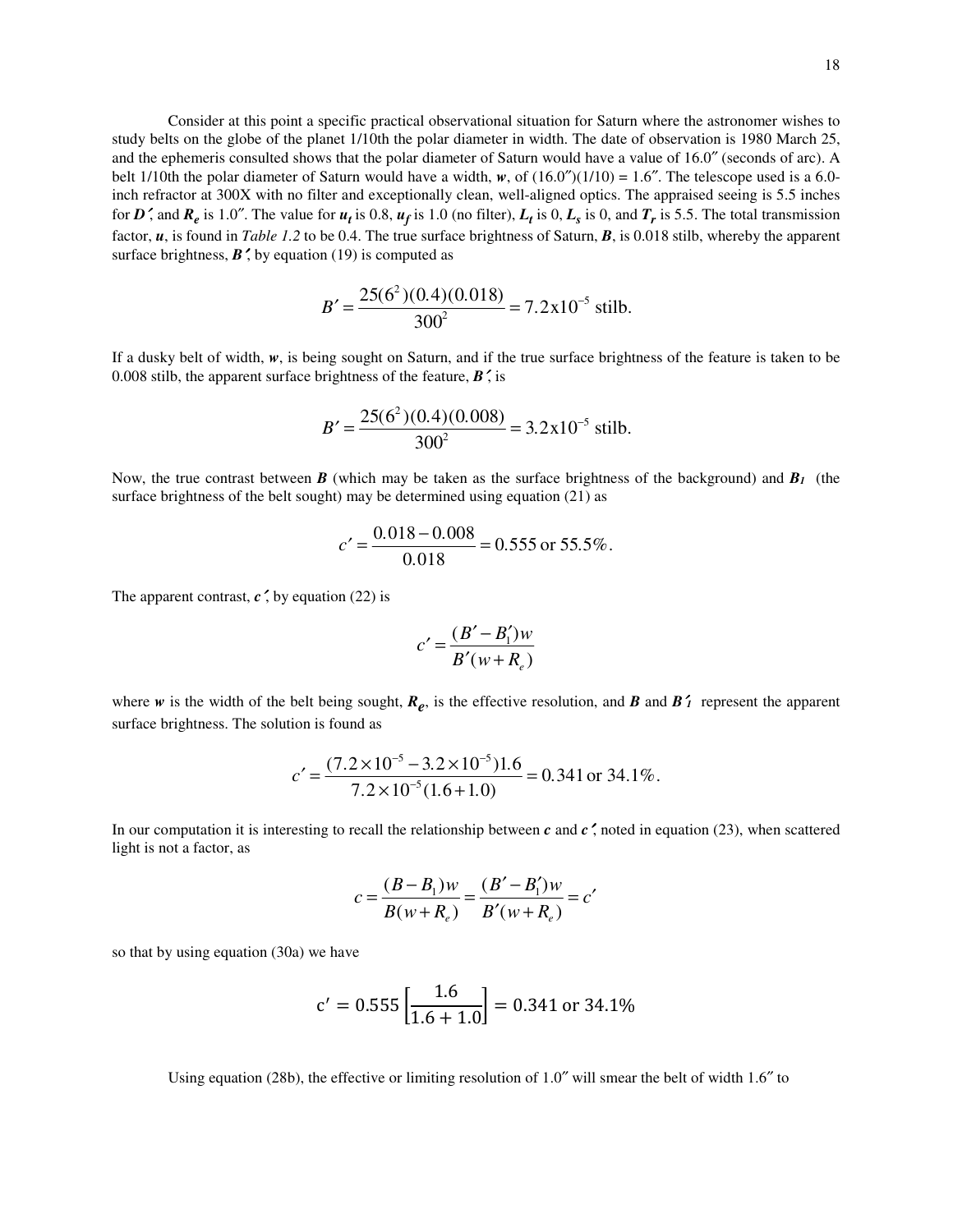$$
A = M\sqrt{w + R_e} = 300\sqrt{1.6 + 1.0} = 484.0''
$$
 or 8.1'

at the eye of the observer. Plotting the derived values of 8.1′ and 3.2x10-5 stilb on the graph in *Figure 1.1*, it will be noted that the point lies just within the clear area below the line designated "optimum contrast perception," with an approximate value of 0.03. In our example, the true contrast of 55.5% has been reduced to 34.1%, and we may enhance contrast perception by increasing magnification. Again, as was pointed out earlier, more will be gained in this case by a slight increase in magnification in terms of contrast perception than will be lost due to a diminution in apparent image brightness.

 In conclusion, the results outlined here concerning contrast perception have been based largely upon experimental research carried under controlled situations, and they are considered to be approximate scenarios that could be encountered in actual planetary observation. There are, however, some factors that cannot be overlooked in the final analysis. For example, since planets are generally observed against dark sky backgrounds, there may be some psychophysical influences on contrast perception. Also, turbulent seeing conditions often spread out and initiate boundaries that are ill-defined for planetary features. Thus, in this case, lower magnifications than those suggested might be required to sharpen peripheral areas and improve perception of delicate, often elusive detail.

### **1.5. Perception of Color**

 The surface brightness of a planet is of far greater significance in visual color perception than in contrast perception. Because of the duplicity of vision, the states of scotopia and photopia are mediated by two types of photoreceptive cells in the retina. *Scotopic vision* involves the retinal *rods*, and the response is that of the dark-adapted eye. The levels of luminance in scotopic vision are so low that the retinal cones are not stimulated, and there is no color vision. On the other hand, *photopic vision* involves the retinal *cones*, and at higher levels of luminance needed for their function color vision is possible.

The color-sensitive cones cannot generally function at light levels below about  $3.0x10^{-6}$  stilb, and if the image of any given planet is exceedingly dim, it is likely that a number of chromatic illusions will interfere with the observation, rendering the results highly questionable.

At  $3.0x10^{-6}$  stilb, the approximate point where there is a transition between scotopic and photopic vision, the eye is affected by the *Purkinje phenomenon* (particularly as the threshold of scotopic vision is attained) whereby colors appear bluer than normal. From  $5.0x10^{-5}$  to  $5.0x10^{-3}$  stilb, above the brightness range where the Purkinje phenomenon is prevalent, another complex illusion is encountered, known as the *Bezold-Brüke phenomenon*. Accordingly, the colors red, green, blue, and yellow will appear as normal, but the hues yellow-green and orange appear more yellowish; blue-green and violet look much bluer. All this takes place as the brightness diminishes. Thus, it is apparent that the reddish or greenish colors are subtracted somehow. As the planetary surface brightness level becomes very great, all colors show a marked reduction in their saturation.

 Direct color estimates are dependent upon the angular extent of the feature being observed, and especially for blue, green, and violet hues, the color becomes more saturated as the area increases. Small features of an apparent angular size of less than about 10.0′ are affected such that the colors of violet or yellow-green look grey. Other colors look bluish-green or reddish-orange.

 On a more practical note, it is recommended that the observer frequently shift his eye from one point on the visible surface of the planet under study to another adjacent location, chiefly because keeping the eye essentially fixed upon any one spot for a long period of time will tend to produce fading in color and contrast of adjacent areas of differing color and contrast.

 *Simultaneous contrasts*, produced when one color is superimposed upon a background of a different hue, present numerous problems for the planetary observer. Neutral or unsaturated colors, which are superimposed on more saturated hue backgrounds, frequently assume the complimentary color of the background. Grey, for instance, on a reddish background appears greenish!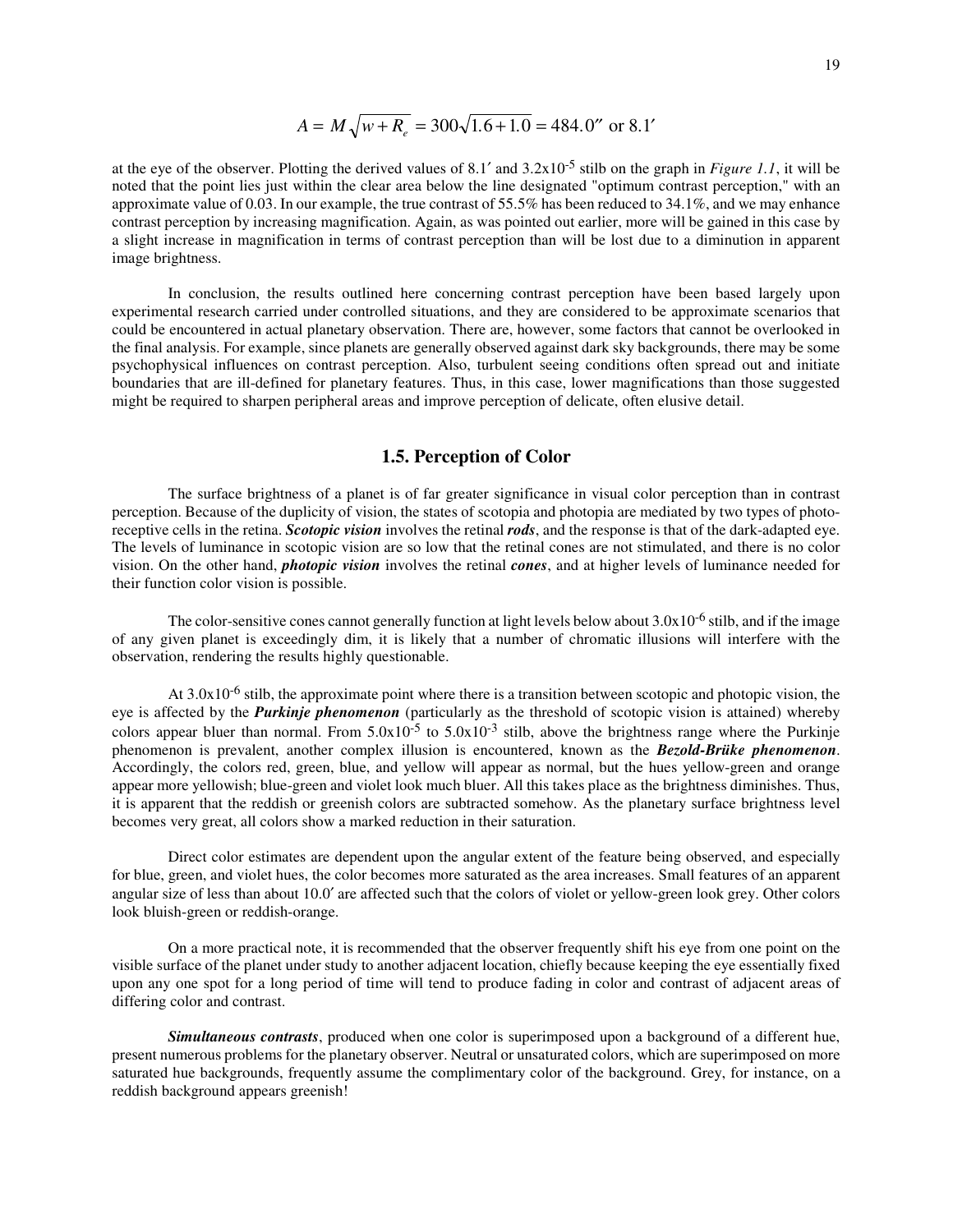From an exhaustive investigation of these phenomena, it has been concluded that induced contrast colorations are more or less insensitive to fluctuations in surface brightness, and the more saturated the surrounding hue, the more obvious will be the contrast-induced color. Also, the contrast-generated effects become more noticeable the longer one stares at a particular region, the smaller the size of the feature, and the more indistinct the boundaries (as may result from poor seeing or excessive magnification).

 Absolute color estimates by visual means are made less subjective and more standardized as a method if one employs color reference charts (available from a variety of photographic or art suppliers) when viewing Saturn.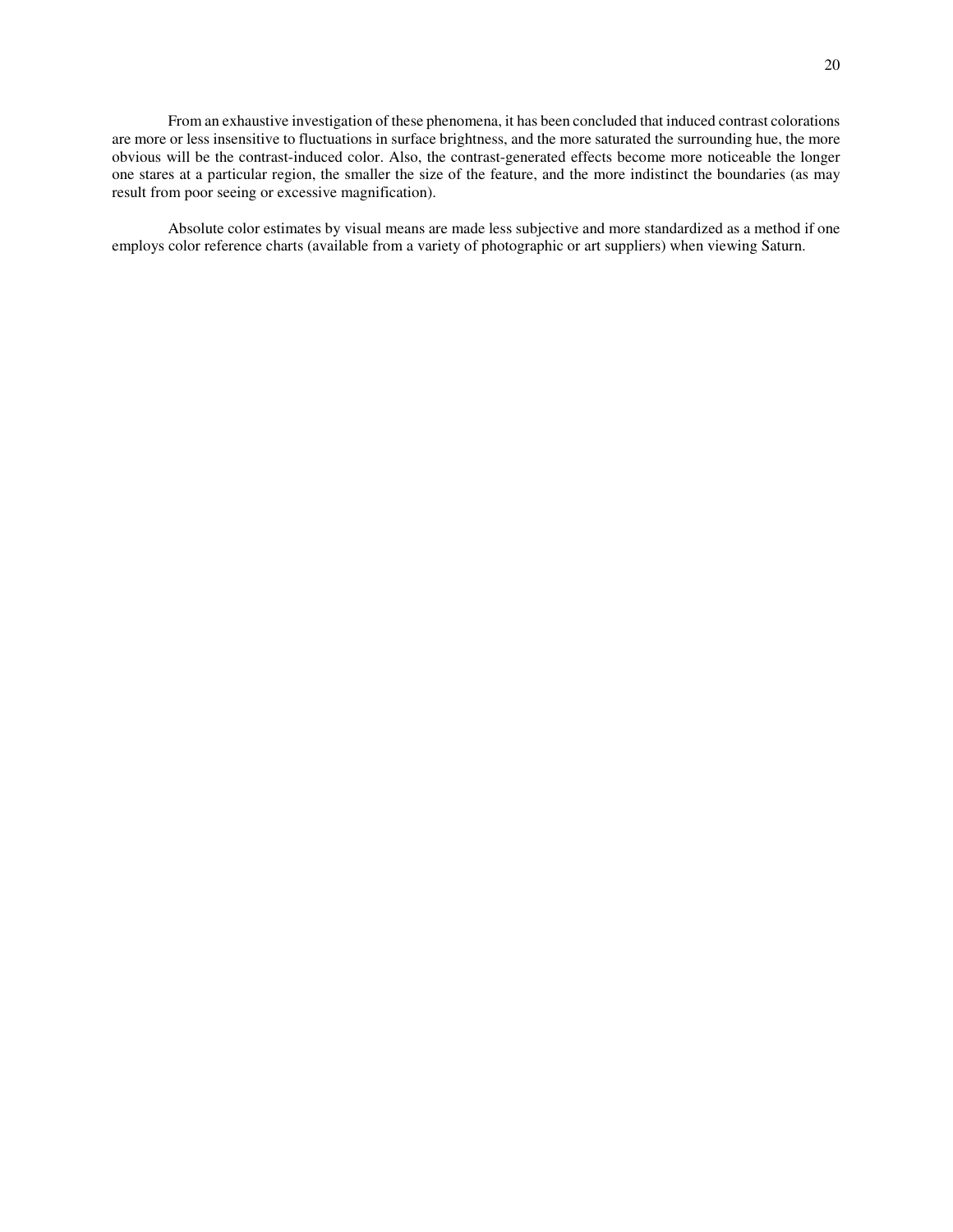## **CHAPTER 2: DRAWING SATURN AND ITS RING SYSTEM**

#### **2.1. Observing Blanks and Forms**

 A series of carefully executed *full-disk drawings* of the planet Saturn and its accompanying ring system can provide an exceptionally valuable record of the changing aspect of the planet's atmosphere or phenomena associated with the rings. Unfortunately, freehand drawings of Saturn are usually quite difficult because of the constantly changing inclination of the plane of the rings from one apparition to another. The author has developed a series of blanks for the ALPO Saturn Section that can be conveniently utilized throughout any given observing season to correctly draw Saturn with the proper global oblateness and ring tilt. These blanks are available from the Saturn Section at the cost of reproduction and mailing, and they should be ordered prior to the start of the apparition in question. For convenience, a full set of these drawing blanks accompanies this monograph, and observers are granted permission to photocopy the forms, provided that they will be used strictly for the purpose of recording and submitting observations to the ALPO Saturn Section.

 Each form includes a blank that depicts the proper outline of the globe of Saturn and its accompanying ring system. Careful attention should be paid to the value of **B** (not to be confused with the usage of *B* in connection with our discussion of planetary surface brightness, contrast, and color perception), which is the planetocentric (Saturnicentric) latitude of the Earth referred to the plane of the rings. **B** is found in ephemerides such as the *Astronomical Almanac*, and it is positive, +, when northern portions of the globe and ring system can be seen from our vantage point; it is negative, −, when southern areas of Saturn and its rings are seen. **B** can vary from ±0° to nearly  $\pm 28^\circ$ , and when  $\bf{B} = 0.0^\circ$ , the rings are edgewise to our line of sight. At  $\pm 28^\circ$  the rings are open to their fullest extent (tilted into our line of sight at a maximum angle), and they are then observed to greatest advantage, as are northern or southern polar zones. Values of **B** are entered on the form selected (the correct blank to use on any particular date and ring tilt). After choosing the appropriate drawing blank, one is generally ready to proceed with drawing Saturn.

### **2.2. Executing the Drawing**

 There are a number of fundamental guidelines that need to be adhered to by anyone who desires to draw Saturn and its rings at the telescope. Before the drawing is actually initiated, and prior to coming to the telescope, it is wise to give serious thought to what basic items will be required while observing. A few of the more essential items are:

- 1. A complete set of pencils with varying sharpness and hardness.
- 2. An artist's stump.
- 3. Clean erasers and/or erasing pencils of variable sharpness.
- 4. A red flashlight (a hiker's head lamp is a great convenience).
- 5. Accurate watch set to WWV/CHU time signals (specialized radios are available at small cost that receive WWV at 2.5, 5.0, 10.0, 15.0, and 20.0MHz or CHU at 7.33 and 14.33MHz).

 Once at the eyepiece, it is best to spend a few moments looking at Saturn on a very general basis. Decide if the seeing and transparency of our own atmosphere is going to permit perception of enough detail to make a drawing feasible (the instrument's optical system should have been allowed to adjust to the ambient temperature before starting observation). If drawing Saturn is not possible because of bad seeing, a written report will suffice, with attention being paid to the general nature of the globe and rings. More subtle features near the threshold of vision should be described accordingly. If a drawing is attempted, it is still very important to accompany it with written notes for clarification of anything that was actually seen and drawn.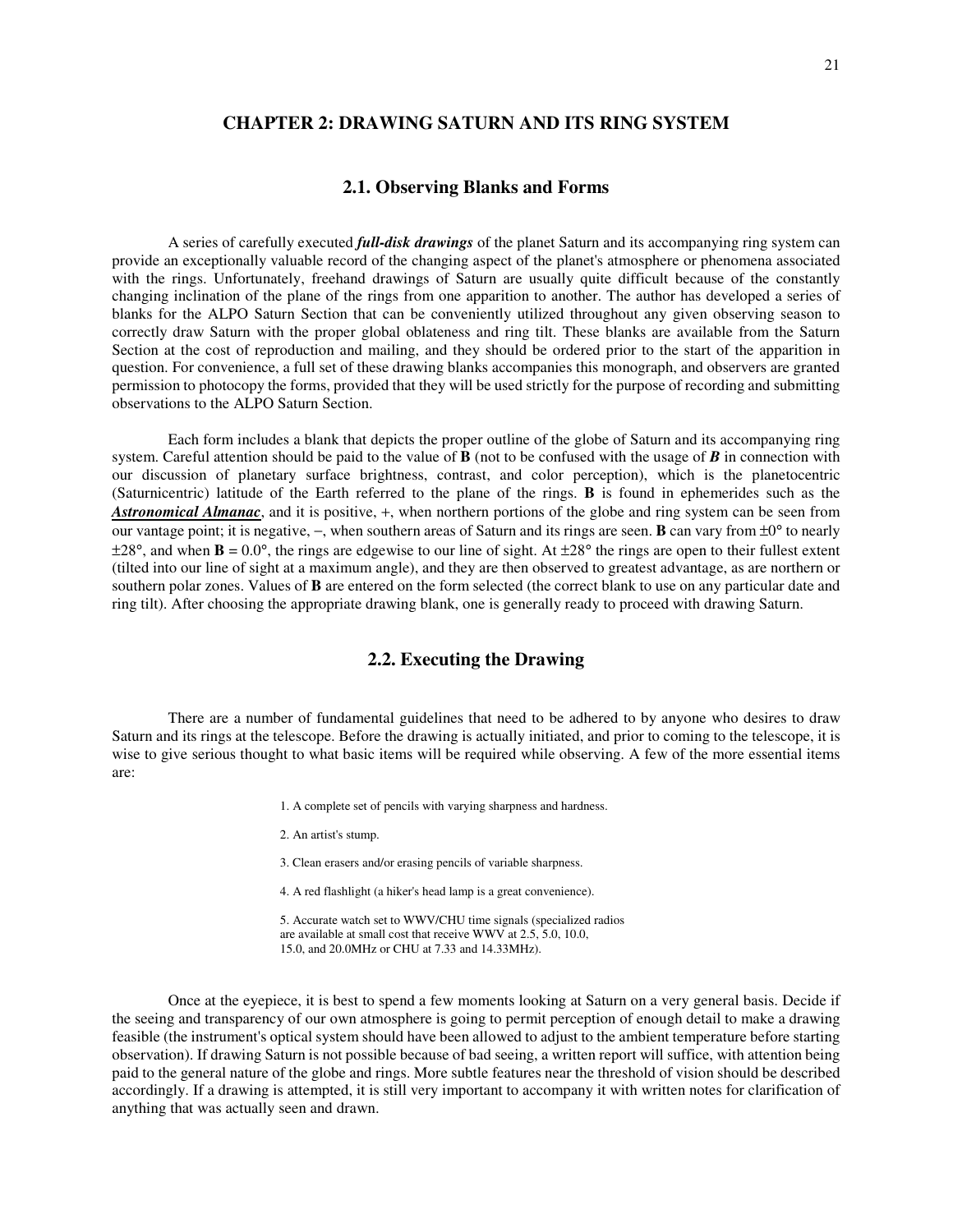The initial step in any drawing of Saturn is to establish the correct relative locations of the belts and zones in accordance with the proper latitude, with close attention being given to the overall geometric appearance and actual width of these features. In practice, it is a good idea to sketch in lightly all of the readily apparent belts and zones, and this may be done at some leisure since rotation does not appreciably distort latitudes. The same procedures should be followed for the rings and their components and phenomena.

 Utilization of the same eyepiece (and magnification) throughout the drawing session is encouraged. Of course, using variable magnifications to correctly represent features (and/or to confirm their presence when they may be questionable at lower powers), along with the use of color filters of known transmission, is recommended. Careful notes need to accompany the drawing as to equipment employed and when.

 Now that the general details have been sketched in, it is time to enter on the forms the UT (Universal Time) of the "starting time" of the drawing. With some degree of haste, without sacrificing accuracy, fine details can be added to the drawing. Dashed lines are commonly used to set off bright areas or brilliant spots from their immediate environment. All areas represented on the drawing must be given equal emphasis, depicting actual and relative appearances. Shading-erasure techniques, often employed in making drawings of lunar features, give finesse and allow accurate representation of relative intensities and tones for belts, zones, ring components, and fine features. About 20 minutes should be all that elapses during this phase of the drawing, because rotation will begin to distort features with increased time.

 A final examination of the completed drawing should be the next step. If everything is properly represented, the observer now records the UT of the "ending time" of the sketch.

 *Strip-sketches*, not usually warranted for Saturn, may be useful if features persist long enough for CM transit timings. These are especially useful for showing a particular belt or zone through a span of rotational time, and they can be made directly on forms provided for recording CM transits. *Sectional-sketches* are also valuable as a means of giving emphasis to localized phenomena (e.g., spots, disturbances, festoons, etc.) examined under higher magnification. Sectional-sketches should be completed on a separate sheet of paper and attached to the main Saturn drawing form.

For all drawings, the following supporting data must be provided:

- 1. Observer's name, address, and location of the observing station.
- 2. Latitude, longitude, and height above mean sea level is important, but optional.
- 3. Telescope used, including magnification(s), all filters, and accessories.
- 4. Field orientation of the ocular(s).
- 5. Seeing (**D**′) and transparency (**Tr** ).
	- 6. Start and End times of the drawing in UT.
	- 7. CM longitudes for System I and II (from an appropriate ephemeris).
	- 8. Critical evaluation of one's drawing accuracy and reliability.
	- 9. Numerical value of **B** (from an ephemeris).

Room is provided on the standardized drawing blanks for most of this information, but careful checking is a good idea to be certain that nothing important is overlooked.

 All drawings must be accompanied by sufficient, objective descriptions as to exactly what was seen. Some points to consider in providing such information are: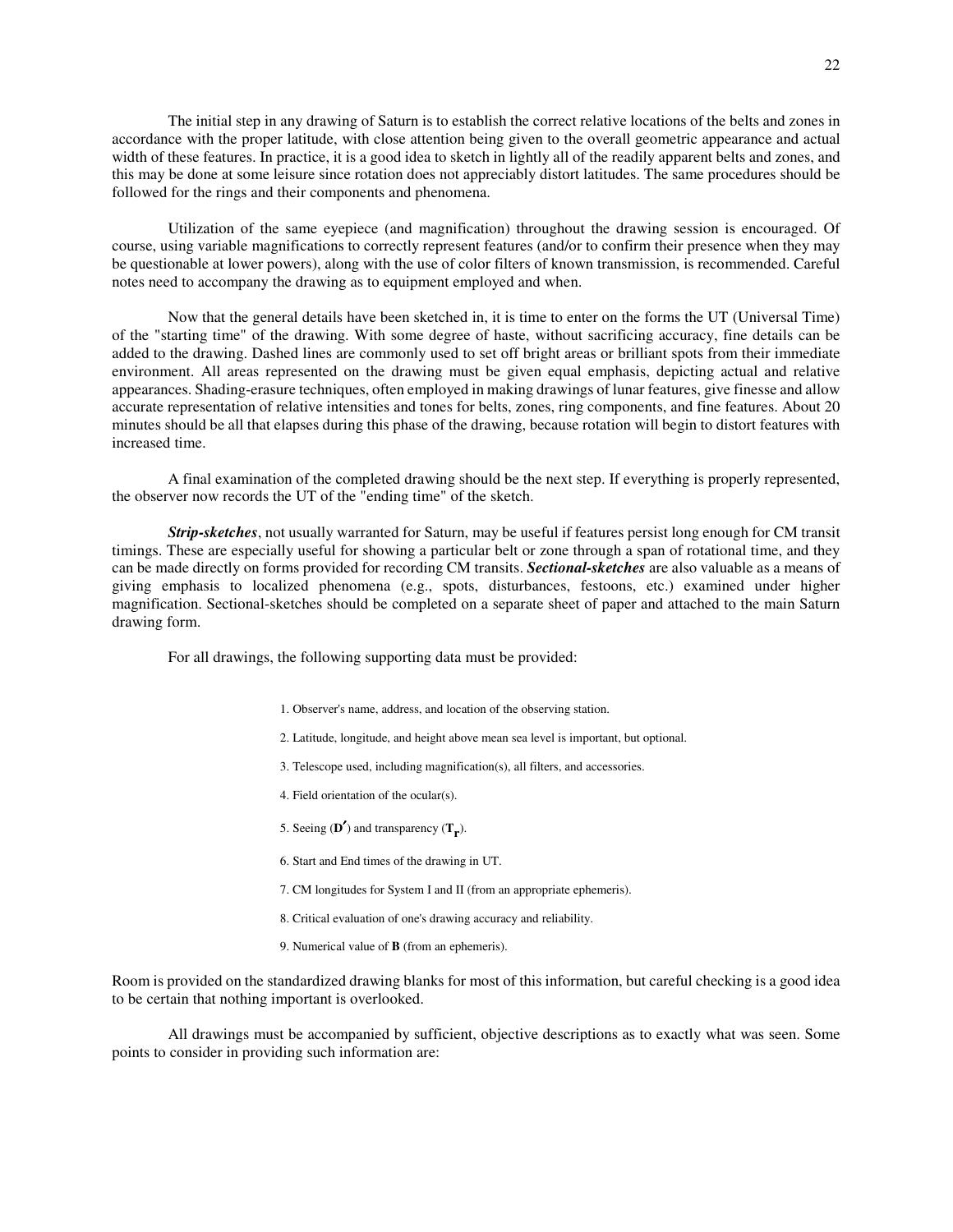1. The location, characteristics, and general nature of disturbances, spots, or other phenomena in connection with belts, zones, or ring components.

 2. Comparisons between regions of similar nature and latitude in opposite hemispheres (whenever possible); for example, comparing the SEBs with the NEBn. It is also possible to compare areas that are adjacent or similar in the same hemisphere (e.g., SEBs vs. SEBn).

3. General notes regarding the prominence of belts, zones, or ring components.

 4. General width and extent of the ring shadow on the globe and the shadow of the globe on the rings.

 5. Visibility and location of "intensity minima" in the rings, in addition to studies of Encke's and Cassini's divisions.

6. Notes on the bicolored aspect of the ring ansae.

7. General appearance and nature of the rings at edgewise presentations (when

**.** 

8. Anything unusual or of particular significance.

 Saturn, as was mentioned earlier, does not usually exhibit the same frequency and conspicuousness of atmospheric detail and activity as is so common on Jupiter. As a result, one is often disappointed with initial visual impressions of Saturn, especially at low powers. With time, however, it will be easier to see delicate features at the threshold of vision directly attributable to training of the eye during times of optimum image brightness and contrast.

# **2.3. The Purposes and Objectives of Drawing Saturn**

Drawings of Saturn, with accompanying descriptive reports, have a three-fold purpose:

 1. To keep one constantly aware of any activity on the planet or in the rings.

 2. To establish a reliable concept of the overall phenomena perceived on Saturn.

 3. To help maintain one's sensitivity to perceive subtle detail at the threshold of vision.

 *Long-term observations* are being used to investigate "routine" seasonal activity, periodic outbursts (e.g., unusually prominent white spots), and other long-term changes that are suspected or readily apparent in the features on the globe and the relative visibility of various ring phenomena.

 *Short-term observations* are chiefly concerned with the observation of bright and dark spots on the globe as a check on the rotation period in different latitudes, presumably in expectation that a reliable ephemeris will emerge that is analogous to that for Jupiter in the *Astronomical Almanac* (which already gives System I and System III data for Saturn). The ALPO Saturn Section now publishes System I, System II, and System III data on the ALPO website at **<www.lpl.arizona.edu/alpo>** for the convenience of observers. A good deal remains to be done to confirm rotation rates in different latitudes, particularly with respect to monitoring disturbances or spots that persist long enough for CM transits at higher northern or southern latitudes on Saturn. These continuing efforts may eventually persuade the Nautical Almanac Office to add ephemerides for System II longitudes to the *Astronomical Almanac*.

 Confirmation of infrequently observed features and suspected detail is another major objective. In order to positively confirm a feature, some very extensive work by many observers is required, and unless several people are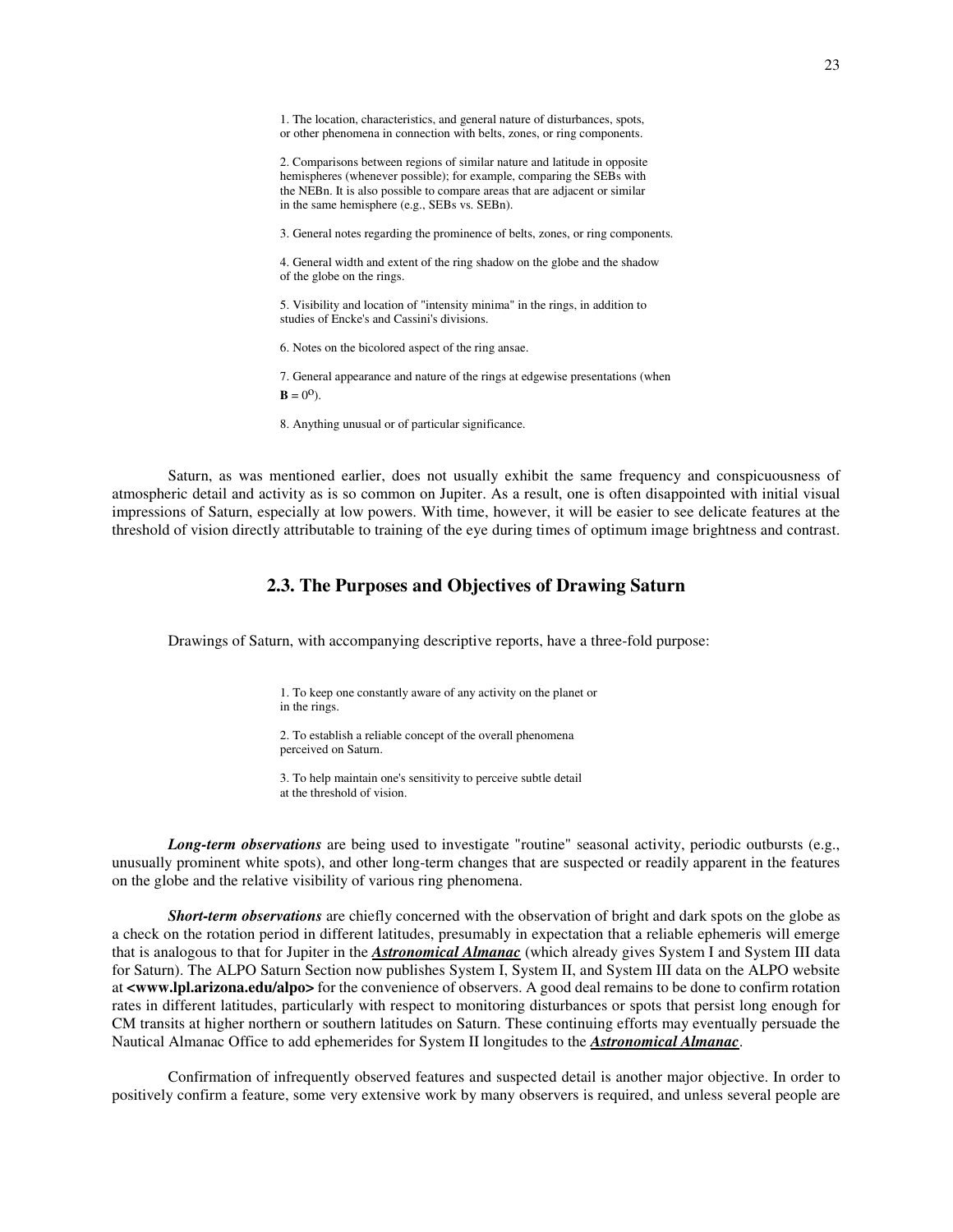certain of a particular phenomenon over a reasonable period of time, it is not easy to claim it as definitely established. These points justify the necessity and emphasize the critical requirement for an aggressive *systematic, simultaneous observing program*, where individuals work independently but at the same time and date throughout a given apparition. As the years pass, more and more of the ALPO Saturn Section observers are participating in this endeavor, and this collective monitoring of variable phenomena in the atmosphere of Saturn and in the rings is improving the objectivity and reliability of data. It is being demonstrated by these and other international team efforts that a more complete, coherent, and realistic picture of Saturn is possible. As an example, we have already established from visual observations that faint belts are not just occasionally seen on the planet, and we know that faint, delicate details are more frequently perceptible within these global features, as well as in the ring components, if the proper observational methods are consistently used. Also, it has been demonstrated that, without taking into consideration the recent *Voyager* revelations, Cassini's division and Encke's gap are not the only such features seen in the rings of Saturn. Furthermore, visual observations have shown that Ring C can be seen not only at the ansae.

 In the past, observers have made substantial advances in clarifying some of the controversial problems concerning Saturn. For example, consider these observational results:

> 1. Observations of numerous spots and festoons have been accumulated, most showing up in the equatorial latitudes of Saturn's globe.

 2. Variability has been noticed in the rotation rate of the SEB through observations of some long-enduring spots.

 3. Variations have been detected with regard to the belt and zone intensities that may be attributed to a seasonal effect.

 4. Ring C has been observed at the ansae as well as in front of the globe of Saturn with small to moderate apertures.

 5. Shadow intensity anomalies have been observed on quite a few occasions.

 6. Definite confirmation of several "intensity minima" in the rings was accomplished prior to the *Voyager* missions.

 7. Reasonably good confirmation occurred of the very tenuous, elusive Ring E (formerly known in ALPO literature as Ring <sup>D</sup>′) exterior to Ring A, prior to the *Voyager* flybys.

 8. Identification of a remarkable series of dusky radial "spokes" in Ring B (and sometimes suspected in Ring A), occurred prior to the views by *Voyager*.

 There is sufficient reason to believe that, as observing equipment and methods evolve and improve, a great deal more will emerge from systematic, simultaneous efforts in drawing, photographing, and describing Saturn. We simply need to continuously examine, criticize, refine, and develop our methods and techniques to perfection, where our work will always be useful, perhaps even vital, to the rest of the scientific community. There is no question that ALPO observations of Saturn have been a major contribution to the body of knowledge about the planet, and there is no reason to believe that these contributions will not continue.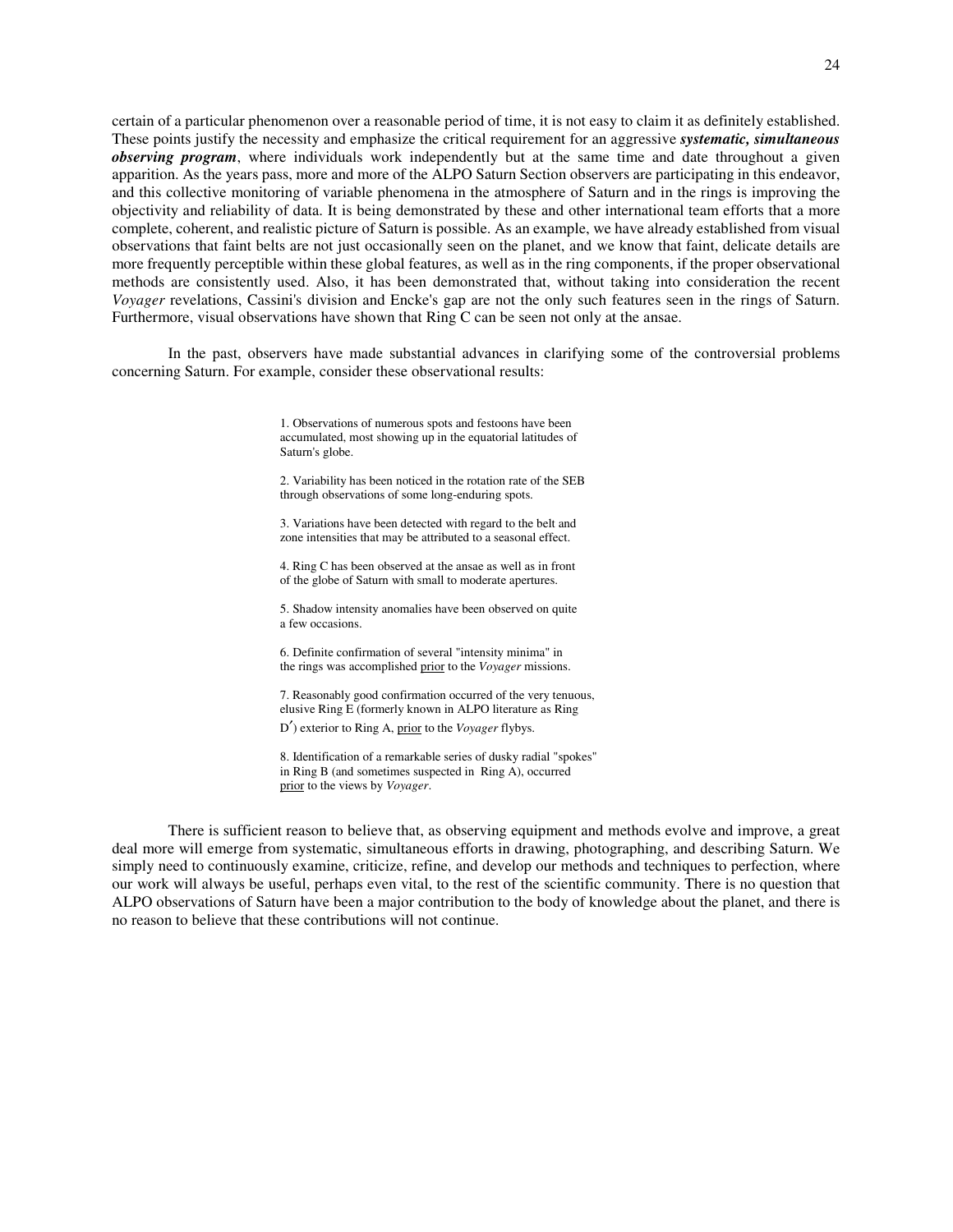#### **2.4. Factors Affecting Reliability of Drawing Saturn at the Telescope**

 It is important to point out some of the things which contribute to drawing inaccuracies. One of these is repetitive *style*, which can be easily avoided by experimentation with one's drawing form and technique. Another pitfall is depicting *excessive boundary sharpness* for belts and zones. It should be remembered that these features cannot be resolved so that edges are perfectly linear, crisply-defined features. If observers will utilize relatively blunt pencils when making drawings, the incidence of this problem can be diminished.

 *Differences in transparency and seeing* affect drawings, and the best solution to this difficulty is to choose observing times when good seeing and optimum transparency can be attained (e.g., observing when Saturn is high above the horizon). *Visual acuity*, where one person simply sees better than another, is a factor that is difficult to measure and correct for. *Aperture of the telescope* is critical, and the proper choice of instrument size will, within certain limits, dictate how much detail can be resolved. For example, observations with too small of an aperture usually means that the drawing will be considerably simplified. Larger instruments usually resolve more detail to sketch, all things being favorable, and comparing drawings with small apertures to those made with larger instruments can be very troublesome. Care must be taken to appraise the atmospheric conditions accurately, to use appropriate aperture and magnification, to seek optimum image brightness and contrast conditions, and to make careful mental and written notes of any anomalies that might exist with regard to one's overall visual acuity. One way to help overcome the latter problem is to evaluate the drawing objectively, and those who have certain visual deficiencies need to indicate these in estimating the level of confidence to be placed in the final drawing. Astigmatism, for example, is the worst of the visual problems of the eye, and observers suffering from this defect should wear their corrective lenses while observing.

 *Contrast sensitivity* is variable from one person to another. Those who have poor contrast sensitivity, for instance, make drawings that consistently are devoid of detail and minute tonal differences. Faint detail on the planet is apparently beyond their visual threshold, and if one's efforts are constantly plagued by an inability to see any detail, particularly with larger apertures, one might consider even more aperture and proportionate magnification. Those with exceptionally good contrast sensitivity and perception often exaggerate tonal differences, and their drawings are often misleading. It is generally believed that an observer who is bothered by what appears to be an apparent inability to represent properly with a pencil a great range of tonal differences, probably has good or near-optimum contrast perception. Indeed, as one gains experience in observing and drawing Saturn, contrast sensitivity shows marked improvement.

*Color sensitivity* is yet another factor that affects drawings. It is clear that some eyes are particularly sensitive to specific wavelengths and less responsive to others. It is not uncommon for a person with a sensitivity toward blue, for example, to refer to a bluish zone on Saturn as the brightest zone on the globe. Another person may have a greater affinity for yellow light, and he may consequently say that a yellowish zone is more brilliant. If one knows that he has a specific psychophysical color sensitivity, it is easy to correct for it. Color-blind individuals are particularly handicapped, and they should not attempt absolute color estimates.

 Observers who make errors systematically with regard to *proportion* may draw features too small or too large relative to others or to the planetary globe or rings. If the magnification is too low, irradiation might produce an effect whereby dark areas appear smaller in proportion to lighter regions. Using magnifications that are too high frequently may cause one to draw dark features or regions too large in relation to the disk of the planet. *Positional errors* significantly affect drawings too, and it is apparent that one must exercise care in establishing the location of a feature relative to another one. Systematic errors in proportion and position can be corrected for or reduced by making simulated sketches of the planets and comparing the results.

 *Fatigue* critically affects drawings and data acquisition, and the observer should be adequately rested prior to coming to the telescope. Many experienced observers "pre-sleep" for a period of time that is equal to the anticipated observing session. *Distractions* can seriously affect accuracy of one's work, and every effort should be made to optimize concentration and attention to detail during the observing session.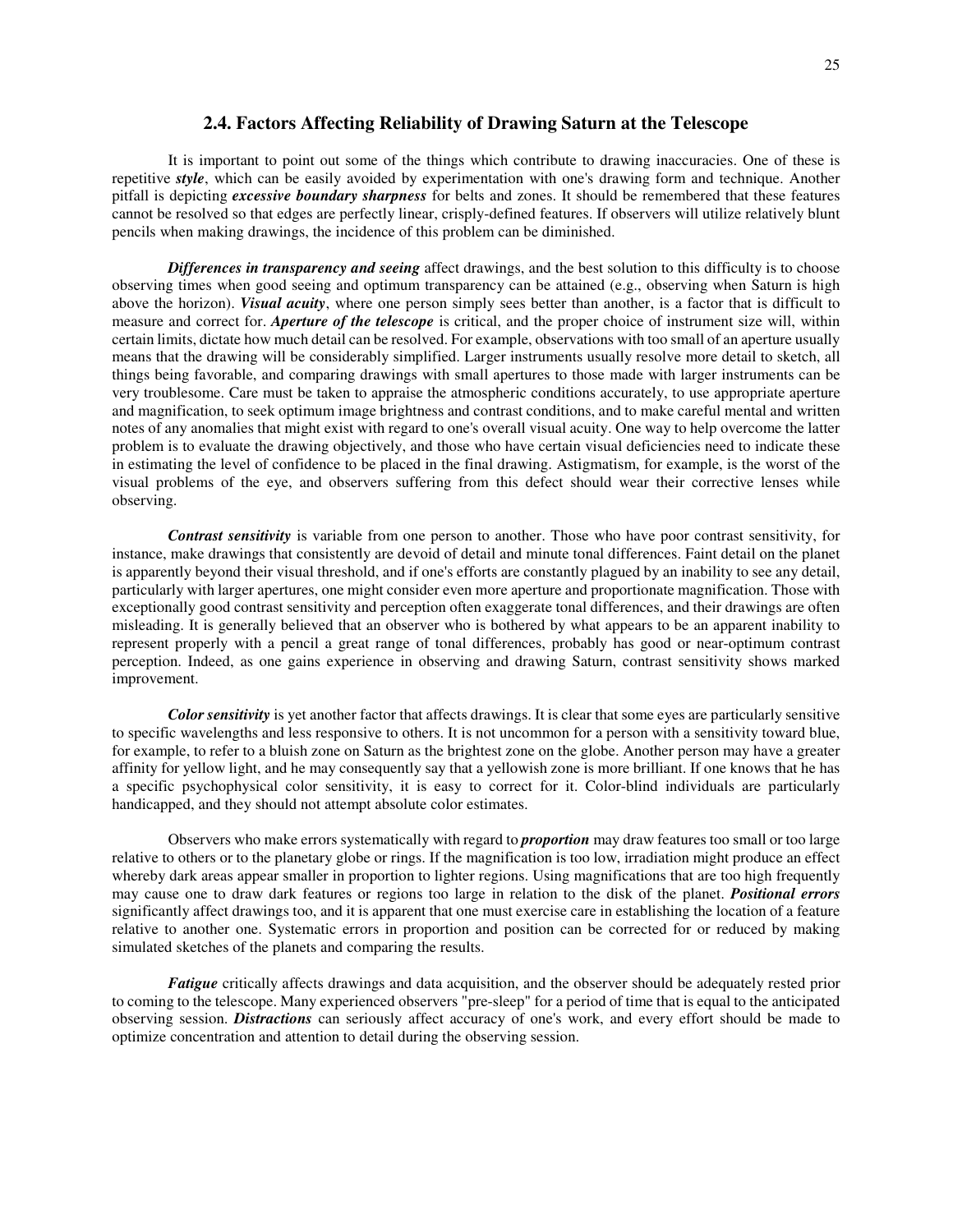#### **2.5. Nomenclature and Field Orientation of the Image**

 *Figure 2.1* presents the *nomenclature system* for Saturn's rings and globe, while *Table 2.1* lists the relevant abbreviations and symbolism used. In the figure, South (S) is at the top and West (W) is to the left by directions in the sky using a telescope that inverts and reverses the image (the normal astronomical telescopic view). Verbal descriptions must employ, without exception, the IAU system whereby East (E) is toward the left (true E on the planet), as indicated in *Figure 4.1*. Individuals should employ the correct reference nomenclature for Saturn in all cases when submitting drawings or any other observations. No observations will be used where alternate or nonstandard abbreviations or nomenclature is employed, particularly in cases where it is impossible to correctly identify represented features.

 At this point in our discussion, nomenclature for Saturn's ring system perhaps needs a little further clarification. *Ring A* is the usually-seen outermost component, *Ring B* is the inner middle portion of the ring system, and *Ring C* is the innermost visible component. A very tenuous ring component external to Ring A has been identified (first by ALPO observers) and classified as *Ring E* (confirmed by *Voyager*), but it does not appear on the diagram in *Figure 2.1*. Also missing from the diagram is the actual innermost ring component, internal to Ring C, known as *Ring D* (first discovered in 1970). The new outermost ring components, *Ring F* and *Ring E*, are omitted (these were found by *Voyager* in 1980-81).

 To provide a means for accurate and easy identification of ring divisions or more subtle *intensity minima*, a system is utilized for denotation of these features. A capital letter and a number are assigned to the division, gap, or intensity minimum seen. The letter denotes what ring component the feature is located in, and the number indicates the relative position of the feature as a fraction of the distance outward from the globe into the ring. Encke's gap, for example, is designated *E5* because it is about halfway out from the globe of Saturn in Ring A. Likewise, Cassini's division is *A0* or *B10* since it is at exactly at the boundary between Ring A and Ring B. By convention, gaps occur within rings and divisions located between rings.

 When Saturn is observed with a telescope that inverts and reverses the image (as seen in *Figure 2.1*), the globe casts a shadow on the ring system to the left (IAU) or East (E) prior to opposition, to the right or West (W) after opposition, and generally on neither side exactly at opposition (no shadow). It is of importance to correctly represent shadows on drawings.

 *Field orientation* is an important consideration when drawing Saturn. In a standard astronomical telescope (no prismatic diagonal or other right-angle device to confuse image orientation) the sky directions of South (S) is at the top of the field of view and West (W) is to the left. This corresponds to a field lying ideally on the celestial meridian between the zenith and the south point of the horizon in the northern hemisphere of the Earth. In reducing many observations at the end of a given apparition, the author has seen numerous instances where errors in field orientation have been introduced into descriptive notes as a result of the use of star diagonals. So, to reiterate, it is strongly recommended that the use of *any* device that re-orients the telescopic image should be avoided if possible.

 Remember that sky directions are not necessarily those of the IAU reference on the planet under observation. The *International Astronomical Union* (*IAU*) General Assembly in 1961 adopted a resolution whereby directions in astronomical literature must correspond to true directions on the planet observed or discussed. Look at *Figure 2.1* again, and note these directions carefully. Observers should always use the IAU system, but if sky directions are employed, they should be noted. Saturn observing forms have a space to check to indicate whether IAU or sky directions are used. *Figure 2.3* is an example of a drawing of Saturn at the telescope.

 *Prograde motion* is from West to East, and features will move from right to left when Saturn is observed in the normal inverted and reversed view. Note that the *following*, *f*, limb of Saturn is West in IAU terminology; *preceding*, *p*, is East in the IAU sense.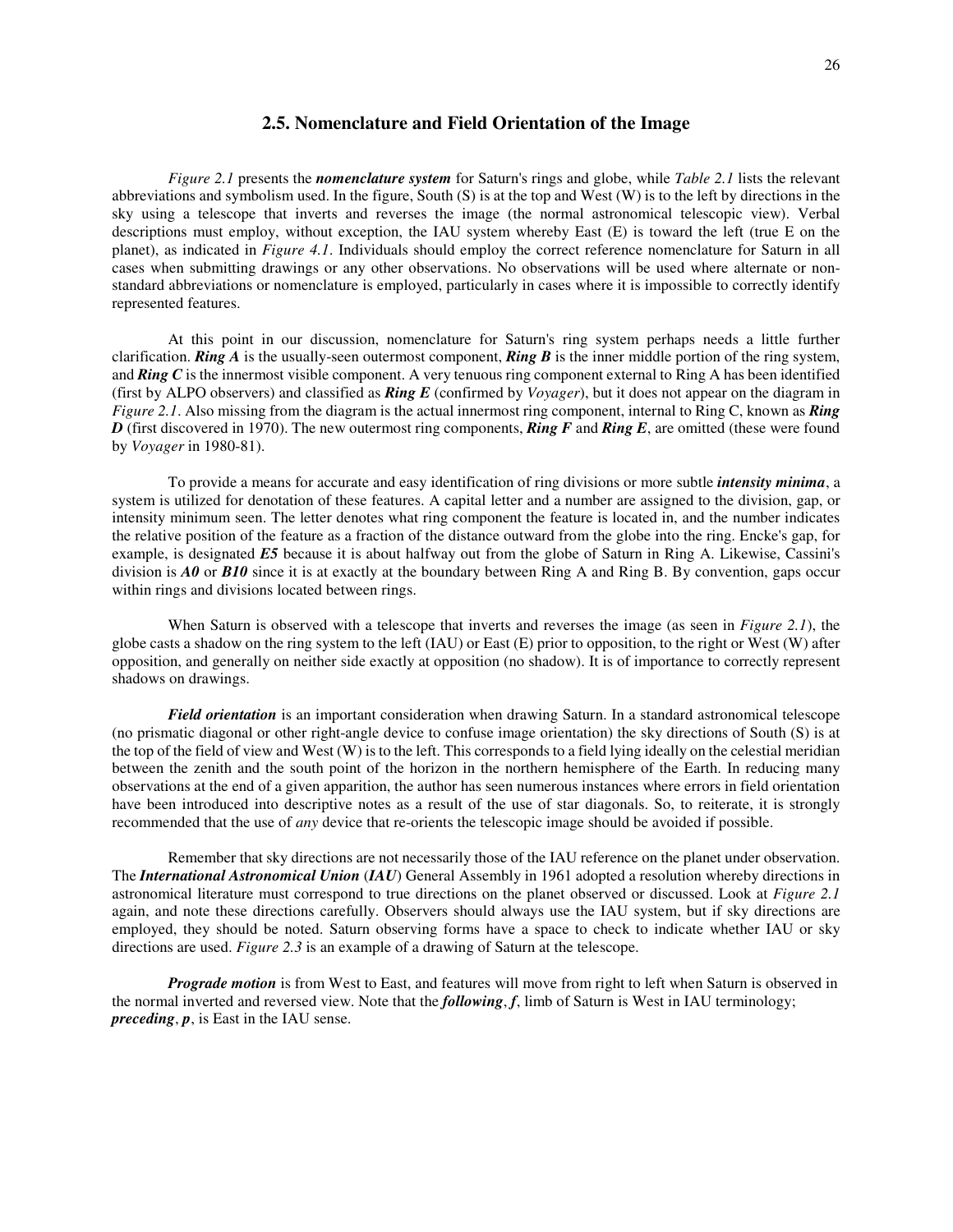

#### **Nomenclature for Saturn's Ring and Globe Features**



*Table 2.2* 

#### **Abbreviations and Symbolism Used in** *Figure 4.1* **(other than N, S, E, W directions):**

| в  | Belt       | D  | Polar           |
|----|------------|----|-----------------|
|    | Zone       | n  | North component |
| E  | Equatorial | S  | South component |
| R  | Region     |    | preceding       |
| C  | Cap        |    | following       |
| Te | Temperate  | Tr | Tropical        |

 *Example:* NEBn is North Equatorial Belt, N component; STeZ is South Temperate Zone; EZn is Equatorial Zone, N half.

#### *Figure 2.3*

#### **Sample Drawing of Saturn**

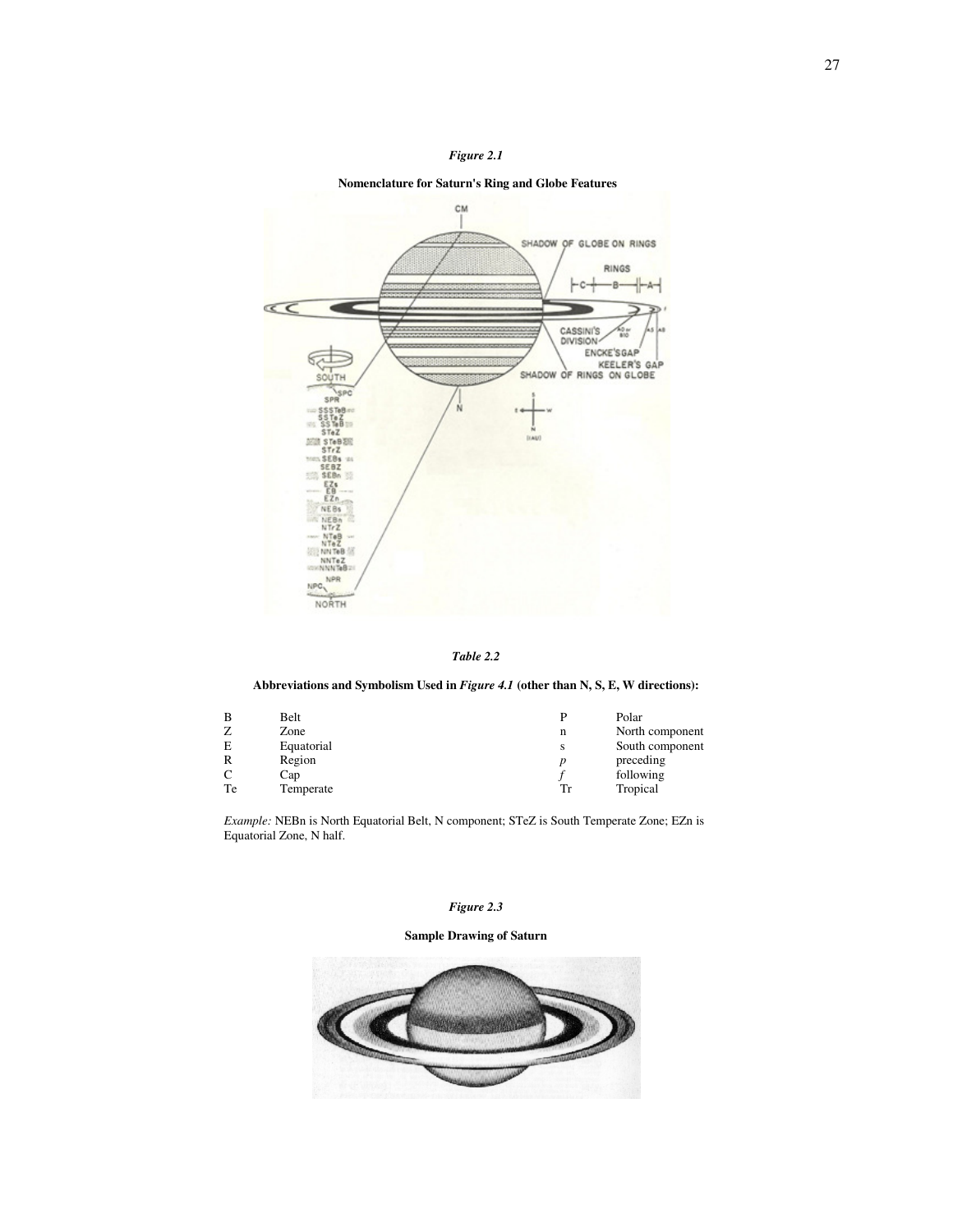## **CHAPTER 3: VISUAL PHOTOMETRY AND COLORIMETRY**

## **3.1. Visual Numerical Relative Intensity Estimates: Visual Photometry**

 A complete and continuous record of variations in the relative intensities of different belts, zones, and ring components of Saturn is a valuable data source on any seasonal phenomena and other fluctuations over time. All observers should carry out regular intensity estimates, since there is a definite and rather uniform relationship between relative intensities and the real albedo values of Saturnian features.

 The intensities of the different belts and zones on the globe of Saturn generally vary from one apparition to another, and there exists evidence to support the contention that the relative intensities of these features seldom remain constant from one Saturnian season to the next. The planet affords us with perhaps the best example in the solar system for determination of possible seasonal effects on belts and zones, because Jupiter has virtually no seasons at all. Forasmuch as the seasons on Saturn are so long by terrestrial standards, a project such as this is a very long enduring enterprise. Even so, observational data accumulated over a span of several years points to what might be a marked seasonal effect, despite the fact that many more observations are clearly needed.

 For making *visual numerical relative intensity estimates* or *visual photometry* at the telescope, it is important for all observers to utilize, without exception, the *ALPO Standard Intensity Scale*. The scale is composed of a numerical sequence from 0.0 (totally black or shadow condition) to 10.0 (most brilliant white condition). Intermediate values are assigned to features on Saturn to the nearest 0.1, whenever possible, using the scale. For the purpose of observing Saturn, it has been necessary to modify this scale to what is known as the *ALPO Saturn Section Intensity Scale*. It is identical to the aforementioned scale except that the outer third of Ring B has been adopted (for most apparitions when Ring B can be seen) as the *standard* on the numerical sequence. The outer third is the brightest part of Ring B, and it has a stable intensity of 8.0 in integrated light (no filter). All other features on the globe and in the rings are estimated using this standard of reference. With practice, a very consistent, fairly objective, and accurate series of intensity estimates can be generated, but the key to success and reliability is regular usage of the scale in routine observations. *Table 3.1* gives the numerical intensity values established for the planet Saturn and its ring system as a *mean* indication of what can be expected for intensities of belts and zones.

 Lengthy verbal descriptions of intensities should be avoided. So, make it a practice to rely on the numerical value assigned to features as an indication of their relative intensities. Room is provided on the standard observing forms for entering intensity values.

 The procedure for carrying out visual numerical relative intensity estimates is quite simple in actual practice. At the eyepiece, one lists down all of the features seen (e.g., belts, zones, ring components, shadows, etc.) in integrated light (no filter) in order of decreasing brightness. The brightest feature is then compared with the standard of reference (outer third of Ring B), and it is assigned a relative numerical intensity. The same procedure is followed down the rest of the list, taking care to make relative comparisons as accurately as possible until the darkest features have been exhausted.

 Localized spots and features are given attention in the same manner as are the principal belts, zones, and ring components. Several belts near the equatorial regions of Saturn show multiplicity on occasion, and belt components must be assigned individual intensities. Divisions or intensity minima in the rings must also be identified and estimated in accordance with the same technique.

 If clear interpretations of relative numerical intensity estimates is to occur, one must try to optimize contrast sensitivity and perception using methods described earlier in this book. One must minimize psychophysical effects associated with small image size and low surface brightness through the use of appropriate apertures and magnifications, all under the best seeing conditions possible.

 Systematic errors, which are likely to occur, may be corrected by the recognition and quantification of personal equations. Observers should try to ascertain what differences exist between their work and that of others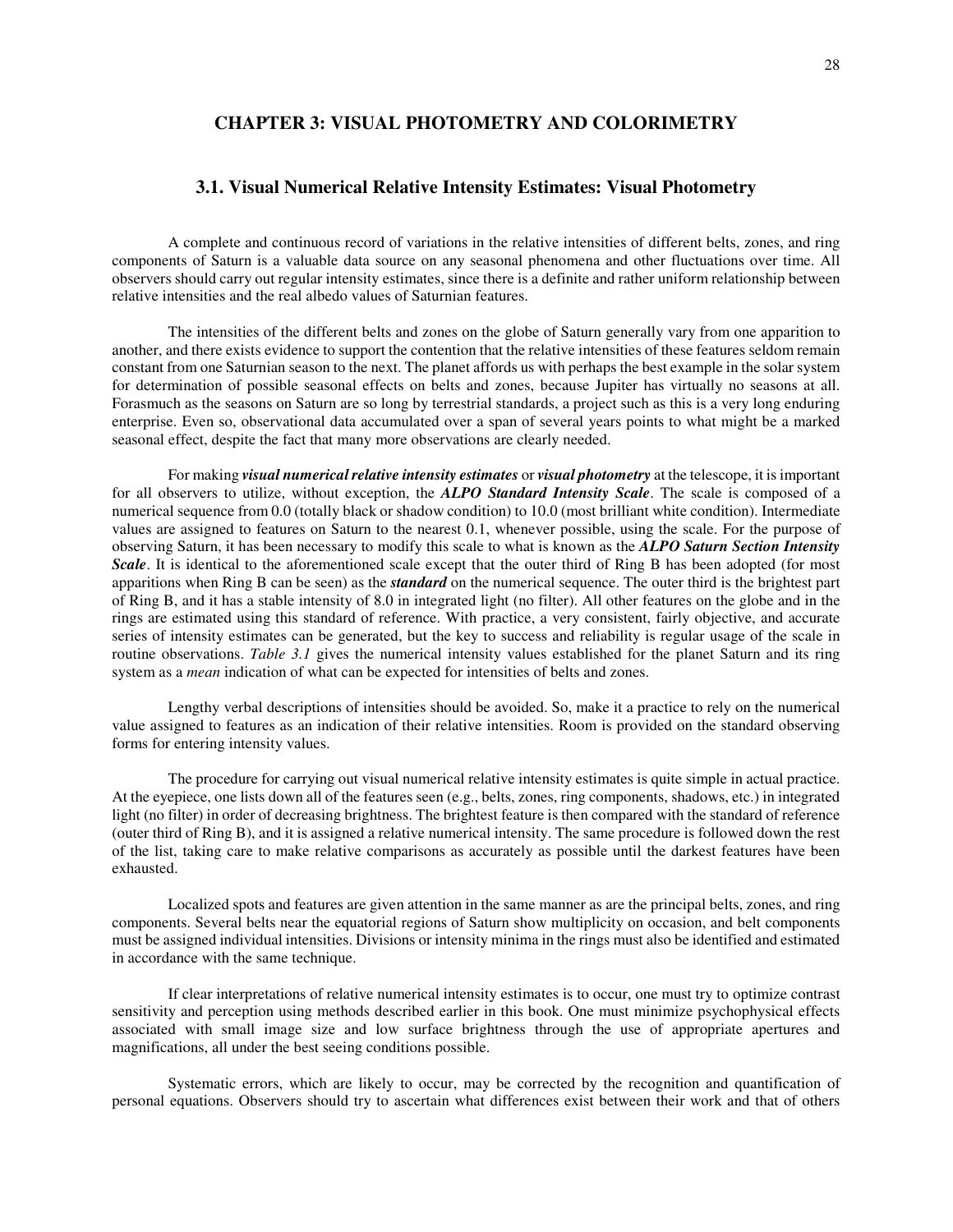(which might emerge from a simultaneous observing program), with the recognition of how "high" or how "low" personal estimates may be in reference to those gathered by experienced observers (using similar equipment and observing under analogous conditions). Random errors are much harder to detect and alleviate by correction, although the law of averages has a way of reducing these to a minimum.

#### *Table 3.1*

#### **Standard Visual Numerical Relative Intensity Scale for Saturn in Integrated** L**ight**

|      | <b>Numerical Value</b> | <b>Descriptive Interpretation</b> | <b>Representative Saturnian Features</b> |
|------|------------------------|-----------------------------------|------------------------------------------|
| 10.0 |                        | <b>Brilliant White</b>            | Brightest features of all                |
| 9.0  |                        | Extremely bright                  | Very brightest objects                   |
| 8.0  | <b>STANDARD</b>        | Very bright                       | Very bright zone or ring (outer          |
|      |                        |                                   | $1/3$ of Ring B)                         |
| 7.0  |                        | <b>Bright</b>                     | Ordinary bright zone or ring             |
| 6.0  |                        | Slightly shaded                   | dull zone                                |
| 5.0  |                        | Dull                              | Dull zone; typical polar regions         |
| 4.0  |                        | Dusky                             | Polar regions; dusky belt                |
| 3.0  |                        | Dark                              | Ordinary dark belt                       |
| 2.0  |                        | Very dark                         | Very dark belt                           |
| 1.0  |                        | Extremely dark                    | unusually dark features                  |
| 0.0  |                        | Completely black                  | <b>Shadows</b>                           |
|      |                        |                                   |                                          |

 When the rings of Saturn are near or precisely at edgewise orientation, Ring B is not always visible and useful as our intensity standard. Consequently, we must utilize another standard in such instances, which may be the Equatorial Zone (EZ) or some other feature. Careful attention is paid to any fluctuations in intensity that may occur with time for a feature to be temporarily chosen as a standard, and tradition has it that the EZ is the logical selection, despite the fact that this feature varies more widely than the outer third of Ring B does from apparition to apparition (e.g., white spots have occurred in this region from time to time). Announcements are made in the *Journal of the ALPO* prior to minimal ring inclinations so that observers know what area will be used as an intensity standard (as well as what numerical value will be assigned to this feature).

 Many of our contributing observers live in other countries, and some organizations (e.g., *British Astronomical Association*) use intensity scales that differ fundamentally from the one in use by the ALPO Saturn Section. While efforts have been underway to standardize scales all over the world, there has only been limited success in coming up with a scale that suits everyone. Whenever possible, all observations contributed by observers who participate in the programs of the ALPO Saturn Section should use the ALPO scale. Data reduction is tedious and rather cumbersome when trying to convert from one scale to another, although computer programs exist which accomplish this task reasonably well.

#### **3.2. Visual Color Estimates: Visual Colorimetry**

 Comparisons of the reflectivity of various regions on a particular planet at different wavelengths of light (visual) constitutes one of the more important methods of studying these bodies available to the planetary specialist. The way in which light is reflected from the visible surface of a planet or from its atmosphere can provide valuable information as to the chemical and physical composition of the planet.

 Given that a specific color filter will afford transmission in only a very definite range of the visual spectrum, preventing at the same time the passage of other wavelengths, the most useful and readily available means with which to attempt *visual colorimetry* of the planets is by employing color filters of precisely determined wavelength transmissions. Such color filters can be of tremendous importance to the observer by helping him differentiate between light that is reflected from various levels of the planetary atmosphere, they may aid him in providing a means of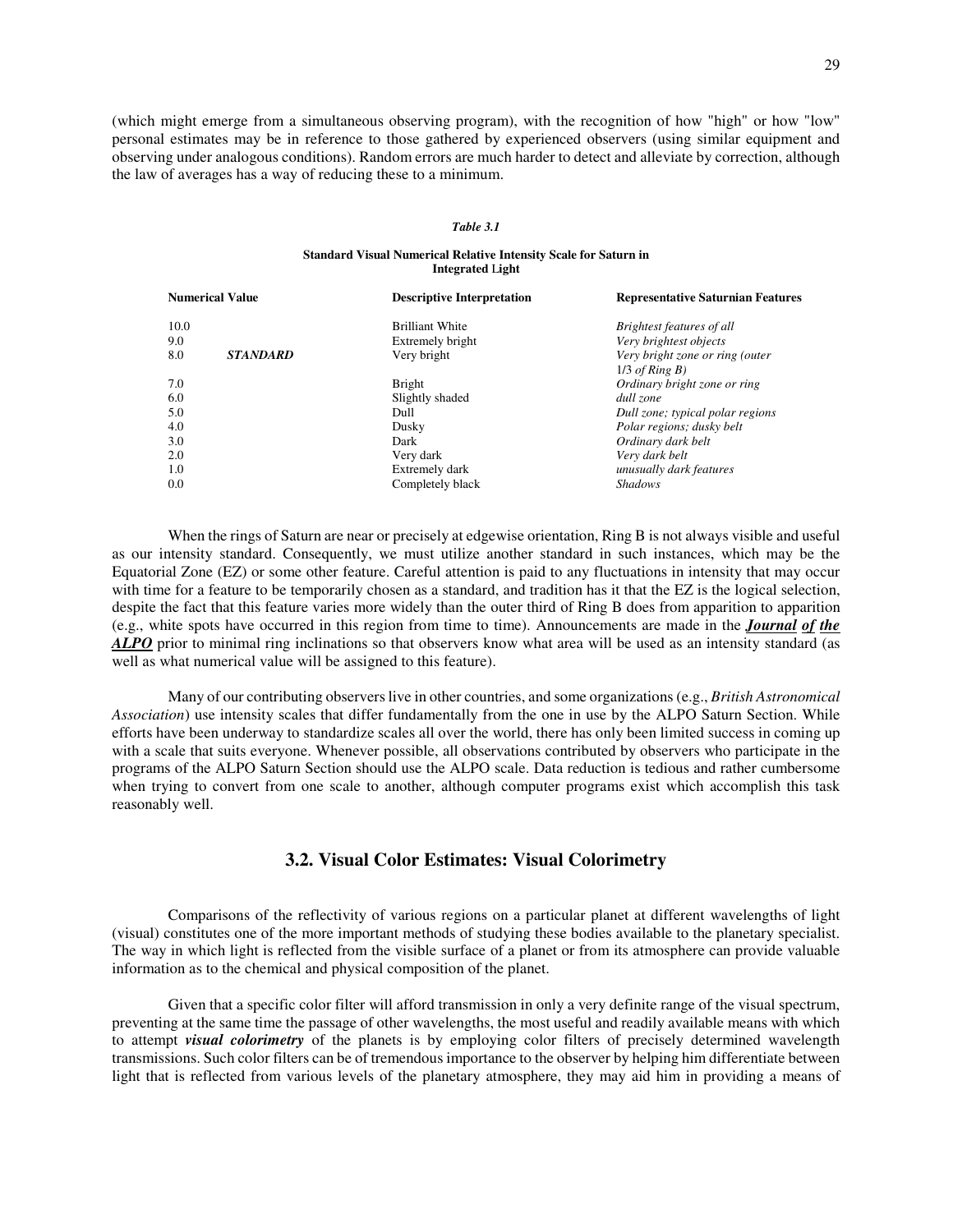improving contrast between regions of dissimilar hue, and they are useful in minimizing image deterioration resulting from atmospheric scattering of light and dispersion.

*Wratten color filters*, which are manufactured and distributed by *Eastman Kodak*, are especially recommended. These filters (available in a variety of forms) are inexpensive, have accurate wavelength characteristics, and color stability persists a long time. *Table 3.2* lists the more frequently encountered Wratten filters, while *Figure 3.1* graphically represents the individual transmission characteristics.

 As is generally known, the retina of the eye consists of two basic types of nerve endings that are light sensitive, the rods and cones. The *rods* are responsive only to variations in the intensity of illumination, and they are responsible for one's night vision. Daylight vision, therefore, may also be attributed to the activity of the rods in relation to differences in light intensity. The *cones*, however, are specifically responsive to color sensations, and they are responsible for color vision. The rods and cones are active simultaneously under a variety of light conditions, but their functions clearly are not the same.

 The normal range for visual sensations of the human eye is from 3900Å to 7100Å. Although it is well to remember that this range may vary among people. Maximum visual sensitivity is attained at ∼5550Å (yellow-green light), but as the brightness level diminishes, the optimum sensitivity point shifts toward shorter wavelengths (i.e., toward the blue end of the spectrum). This peculiar effect is called the *Purkinje phenomenon*.

 One's color sensitivity is also affected by various physical conditions existing within the eye itself, with the color or wavelength of light, and with image brightness. As the aperture of the instrument is increased, there will be a corresponding increase in the apparent image brightness with respect to a given magnification. Thus, the color response of the cones is improved. Since it appears that color sensations are produced by composite reactions of the red, green, and blue-sensitive cones, it is possible for one to observe on one of the three cone-sensitive wavelengths by employing a single filter that has a dominant wavelength close to the natural response of the cone. The color of any visible feature on the planet being observed may be determined by comparing its intensity as viewed separately with red, green, and blue filters. The importance of using color filters in making visual relative numerical intensity estimates of planetary features is, therefore, recognized.

 Color filters, as mentioned earlier, are extremely useful in reducing the effects produced by scattered light in planetary atmospheres. It is known that blue wavelengths are scattered more than others, and when the observer attempts to look for a feature deep in planetary atmospheres, he encounters difficulties. Because the eye is particularly sensitive to shorter wavelengths when it is dark adapted, it is useful to filter out the atmospheric violet and blue light with a red or yellow filter when attempting to see surface details on a planet. In the case of Saturn, which has a relatively dense atmosphere, observations with blue filters will tend to show features that lie a bit higher in the atmosphere of the planet than could be detected with red or yellow filters.

 Color filters are also helpful in reducing the effects of atmospheric dispersion, and when a planet is to be observed near the horizon, the use of a red or yellow filter will minimize the spurious color inherent in the image.

 *Irradiation*, a contrast effect between areas if significantly different brightness levels, usually impairs resolution when the image is fairly bright. An increase in magnification will frequently improve the quality of the image, but employment of a low transmission filter or perhaps a good *variable-density polarizer* is often preferred over an indiscriminate use of magnification.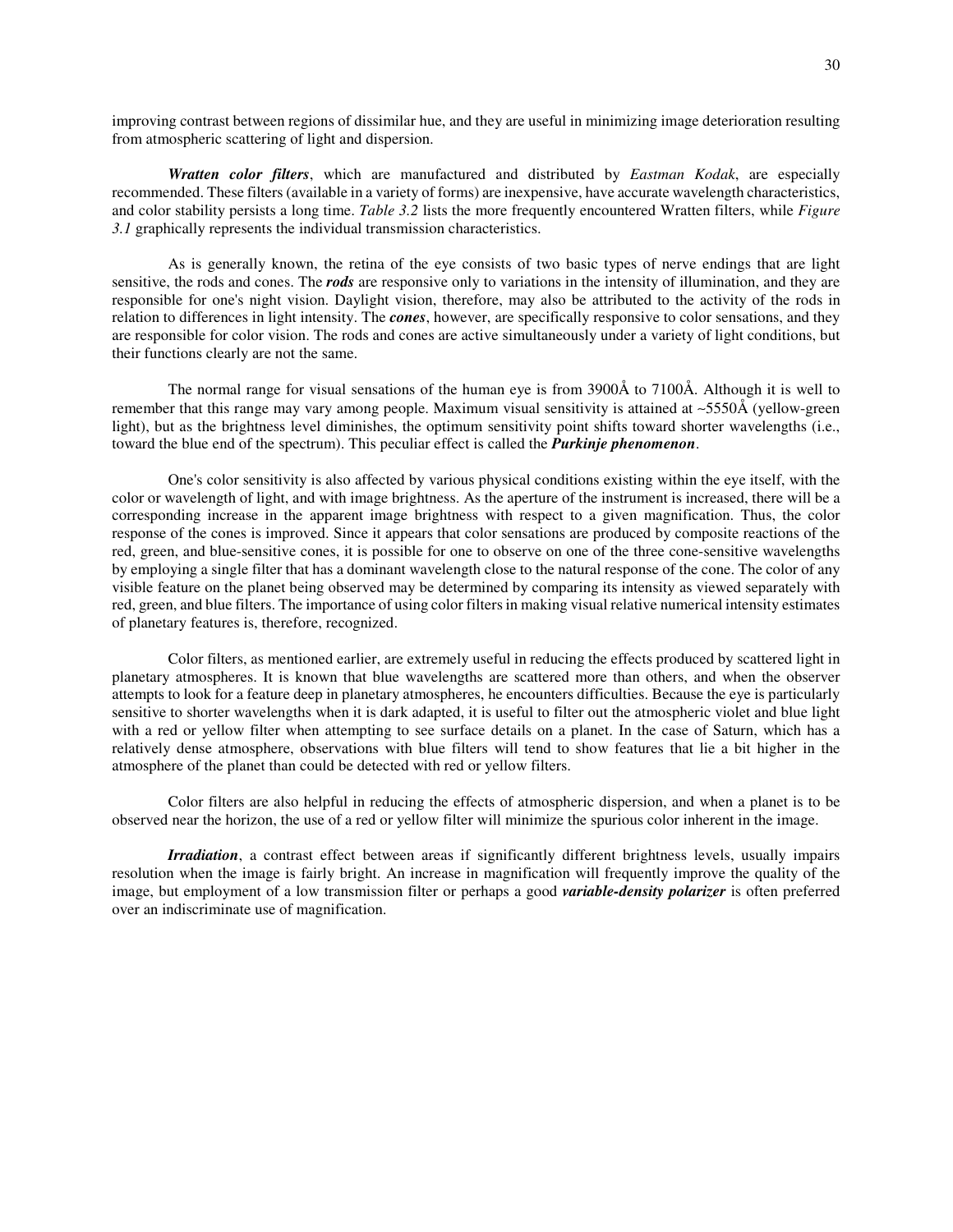#### *Table 3.2*

#### **Characteristics of Wratten Color Filters**

| Wratten # | <b>Filter Color</b> | % Visual Light<br><b>Transmission</b> | Dominant A<br><b>Transmission</b> | Range of Wavelength A<br>Transmission $(10\%)$ |
|-----------|---------------------|---------------------------------------|-----------------------------------|------------------------------------------------|
| 87        | Infrared $(90\%)$   | 0.0001%                               | 7570Ă                             | 7600Å - 9500Å                                  |
| 88A       | Infrared            | 0.002                                 | 7480                              | 7250 - 9500                                    |
| 89B       | Infrared            | 0.013                                 | 7180                              | 7000 - 9500                                    |
| 70        | Deep Red            | 0.300                                 | 6760                              | $6600 - 7000$                                  |
| 29        | Deep Red            | 6.000                                 | 6320                              | $6150 - 7000$                                  |
| 25        | Red Tricolor        | 14.000                                | 6150                              | 5900 - 7000                                    |
| 23A       | Red-Orange          | 25.000                                | 6030                              | 5700 - 7000                                    |
| 106       | Orange-Red          | 34.000                                | 5893                              | $5200 - 7000$                                  |
| 21        | Orange              | 46.000                                | 5890                              | 5410 - 7000                                    |
| 15        | Deep Yellow         | 66.000                                | 5790                              | 5190 - 7000                                    |
| 12        | Yellow              | 74.000                                | 5760                              | 5050 - 7000                                    |
| 8         | Light Yellow        | 83.000                                | 5720                              | 4750 - 7000                                    |
| 4         | Light Yellow        | 88.000                                | 5690                              | $4620 - 7000$                                  |
| 58        | Yellow-Green        | 24.000                                | 5403                              | 4958 - 5800                                    |
| 57        | Yellow-Green Tri    | 33.000                                | 5363                              | 4758 - 5900                                    |
| 57A       | Yellow-Green        | 37.000                                | 5338                              | $4752 - 5900$                                  |
| 60        | Green               | 26.000                                | 5257                              | 4770 - 5750                                    |
| 40        | Green               | 34.000                                | 5162                              | $4620 - 5800$                                  |
| 64        | <b>Blue-Green</b>   | 25.000                                | 4973                              | 4390 - 5700                                    |
| 82        | Light Blue          | 81.000                                | 4778                              | 3690 - 5600                                    |
| 38        | Light Blue          | 43.000                                | 4835                              | 3410 - 5550                                    |
| 38A       | Blue                | 17.000                                | 4790                              | 3610 - 5650                                    |
| 39        | Dark Blue           | 1.000                                 | 4510                              | $3150 - 4800$                                  |
| 47        | Deep Blue Tri       | 3.000                                 | 4638                              | $4050 - 5000$                                  |
| 47B       | Dark Blue           | 1.000                                 | 4494                              | 3900 - 4650                                    |
| 48        | Dark Blue           | 2.000                                 | 4665                              | $4230 - 4950$                                  |
| 35        | Magenta             | 0.400                                 | 5669                              | 3400 - 4500 & 6600 - 7000                      |
| 30        | Light Magenta       | 27.000                                | 4200 & 6020                       | 3000 - 9000                                    |
| 18A       | Ultraviolet (80%)   | 0.0004                                | 3500                              | 3200 - 3900                                    |

*Most of the filters listed above are available as optical glass mounted filters from various suppliers. All are standard Eastman Kodak filters, although the listing is subject to modification. Current filter offering can be found in specific Eastman Kodak publications, and these may be ordered through local camera supply stores or dealers. Filters manufactured by other companies which list no wavelength transmissions should never be used for observing the planets!* 

 The technique of *visual planetary colorimetry* involves attempting relative numerical intensity estimates using color filters of known transmission and density. The standard intensity scale (introduced earlier) should always be used. Estimates should, without exception, be made first in integrated light (no filter), with the outer third of Ring B having an assigned intensity of 8.0 as before. Filter observations follow those in integrated light, all at the same magnifications, and the following Wratten filters are recommended as the *tricolor series* with specific aperture ranges:

| Apertures $<$ 15.2 cm $(6.0 \text{ in})$ :                                          | W23A (red-orange)  |
|-------------------------------------------------------------------------------------|--------------------|
|                                                                                     | $W57$ (green)      |
|                                                                                     | W38A (blue)        |
| (Filters listed above have less density and are more useful with smaller apertures) |                    |
| Apertures $\geq 15.2$ cm (6.0 in):                                                  | $W25$ (red)        |
|                                                                                     | W57 (yellow-green) |

 *W47 (deep blue)* 

 *(Filters listed above are more dense and useful with low powers or larger apertures)* 

When planetary surface brightness is low, the filters useful with smaller apertures may be employed with larger instruments.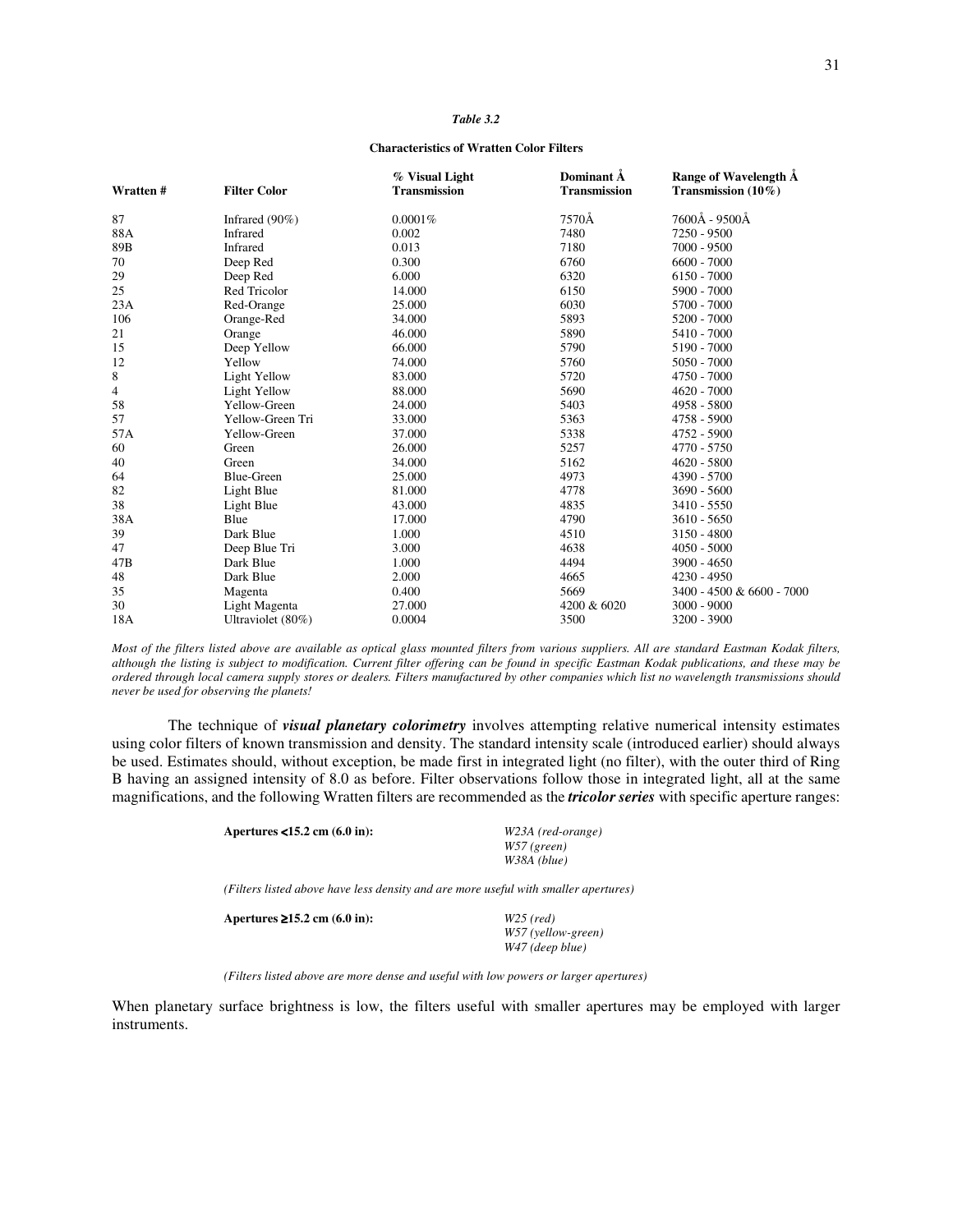*Figure 3.1*  **Wratten Filter Transmissions**



 The *W23A* (red-orange) filter will enhance red and yellow features, while darkening bluish areas. Crosschecking with the *W38A* (blue) filter will reveal a reversal of the effect noted with the W23A (red-orange) filter, whereby reddish and yellowish belts and zones are darkened. The *W57* (yellow-green) filter improves contrast by darkening both bluish and reddish belts and zones. Comparative studies with all three tricolor filters should prove interesting.

 The *W30* (light magenta) filter is often called the *universal color filter* because it increases the threshold detection of low contrast markings on Saturn. It transmits both red and blue wavelengths, yet it suppresses green light. Meaningful results have been obtained on other planets as well because of the versatility of this filter.

 A *W82* (light blue) color filter is extremely useful in visual latitude work on Saturn. It increases image contrast and sharpens boundaries between reddish and bluish features on the planet. At the same time, it does not appreciably reduce image brightness nor does it affect to any degree the visibility of the limb of Saturn.

 A very interesting, yet poorly understood phenomenon associated with the rings of Saturn is the *bicolored aspect of the rings*, whereby the West and East (IAU) ansae exhibit unequal brightness when viewed in integrated light (no filter), then alternately with red (W23A or W25) and blue (W38A or W47) filters. Observers have recorded this phenomenon when Saturn has been near the zenith where prismatic dispersion effects are minimal, simultaneous observations have been received which confirm this unequal brightness effect of the ring ansae, and the bicolored aspect has even been photographed successfully on a few occasions (see Chapters 1 and 2). One is tempted to believe that it is a real occurrence, and although not fully explained, this very curious phenomenon merits further serious study by Saturn observers.

 Refractors, unless they are apochromatic, should be used with caution because of the spurious color introduced, especially those of large aperture and/or short focal length. Reflectors and catadioptrics are generally better for colorimetry, but the alignment and optical quality must be very good. Larger apertures are recommended when the seeing permits, and the apparent surface brightness of the planet must be as high as possible. Observations should be carried out when seeing and transparency conditions are good, and Saturn should be viewed when it is more than about 30° above the horizon to minimize atmospheric dispersion effects. The eye should be dark-adapted, and vision should be shifted frequently across the field of view and across the planetary disk. The standard data forms provided by the ALPO Saturn Section should be employed when recording observations.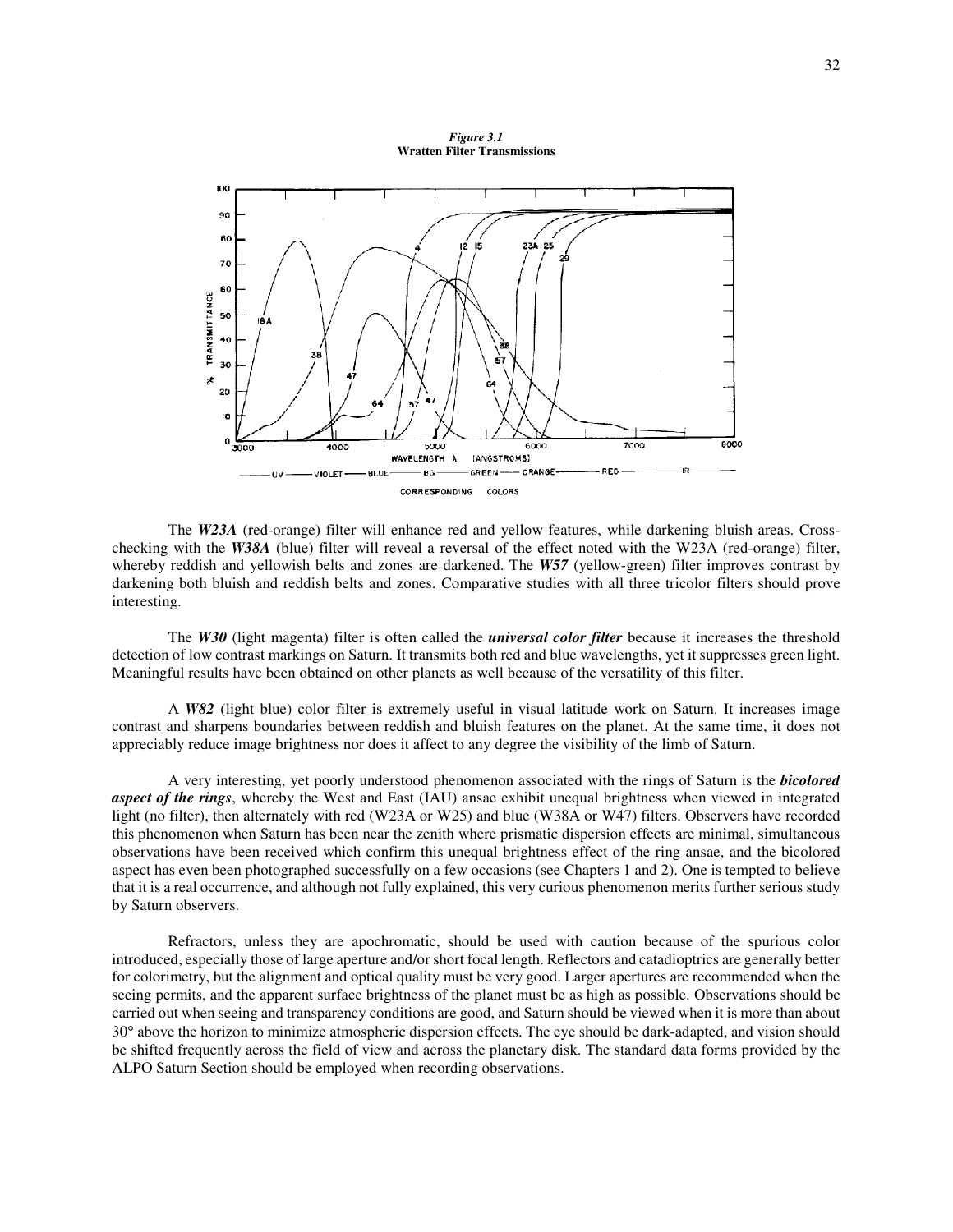*Absolute color estimates* made visually should be carried out by comparing Saturn with a satisfactory color standard. Estimates of absolute color have to be made with instruments in integrated light (no filter). A suitable color standard has been carefully investigated by the ALPO Saturn Section, and it employs some 500 colored paper wedges for comparative use. One should have normal color vision for this type of work, and the color standard should (ideally) be illuminated by a tungsten lamp filtered with a *W78* color filter. Simplicity in the descriptive notes is stressed, and the abbreviations introduced in *Table 3.3* should be entered on the standard observing forms. Where non-standard colors are to be entered, it is essential that the abbreviations or terminology be defined appropriately. Because of changing availability of reliable *color standard wedges*, interested observers should request information on suppliers from the ALPO Saturn Section.

#### *Table 3.3* **Standard Color Abbreviations for Saturn Observations**

| Br | <b>Brown</b> | W     | White                | $Gv-Bk$ | Grevish-Black |
|----|--------------|-------|----------------------|---------|---------------|
| B1 | Blue         | Bk    | Black                | Y-W     | Yellow-White  |
| Gy | Grey         | Or    | Orange               | $R-Br$  | Reddish-Brown |
| R  | Red          | Bl-Gy | <b>Bluish-Grey</b>   | $Or-R$  | Orange-Red    |
| Gr | Green        | Y-Or  | <i>Yellow-Orange</i> | $Or-Br$ | Orange-Brown  |
|    | Yellow       | Bl-Br | Bluish-Brown         | $Gv-W$  | Grevish-White |

 One point should be mentioned in concluding this section. Some beginning observers have felt that, rather than making absolute color estimates (or to supplement such estimates), drawings with colored pencils could be useful. These have artistic appeal, but they should not be attempted for submission as observational data, chiefly because there is no satisfactory way to standardize such methods.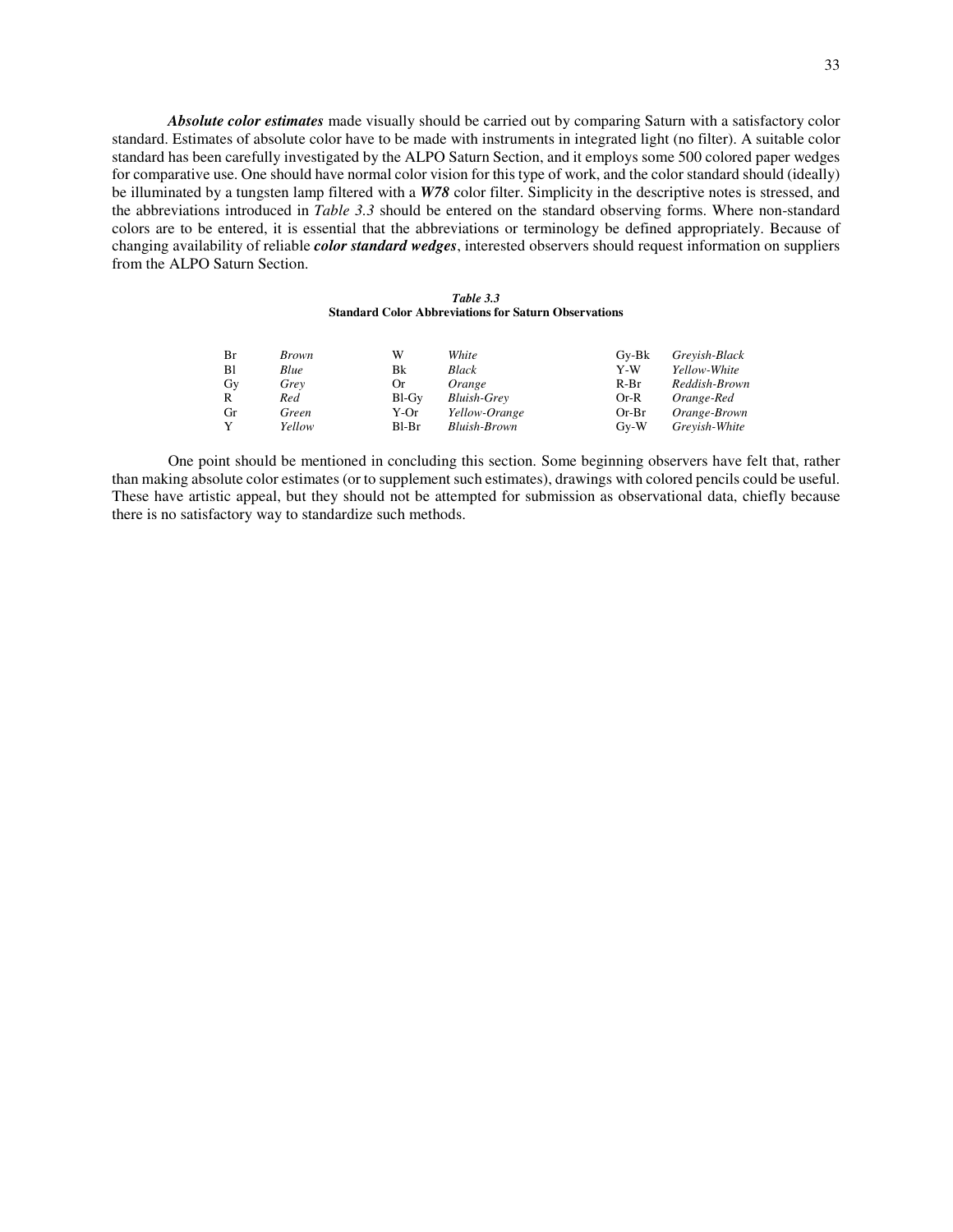# **CHAPTER 4: LATITUDES OF SATURNIAN GLOBAL FEATURES**

# **4.1. Measurement of Saturnian Latitudes**

 One of the most important quantitative research programs that can be conducted on the planet Saturn by visual means involves precise determination of latitudes of different belts on the globe of the planet. The measured latitude positions of these features may change periodically, and observational evidence indicates that the widths of belts and zones vary with time.

 Four basic methods are available for the determination of Saturnian latitudes, but the procedure that will be most suitable will depend upon the sophistication of one's instrumentation. These methods are given brief consideration in the next few paragraphs, and they are presented in order of increasing reliability.

 *Measurement of latitudes from drawings* of Saturn constitutes a rather large portion of the mass of data accumulated over the years by observers. Essential, of course, to the success of this method is the correct positioning of features relative to each other on the drawing blank provided, as well as the selection of the appropriate blank (driven by the value of **B**). Subsequent measurements can be made with some precision, although the level of subjectivity inherent in any drawing can be fairly high. Even so, experienced observers are capable of production of reliable sketches of Saturn, and as long as this is the case, the utilization of this technique will undoubtedly continue.

 *Measurement of latitudes from photographs* of Saturn will tend to yield more accurate results when compared with the preceding technique, but this procedure was traditionally limited by the sparsity of detail ordinarily visible on photographs of the planet, even with fairly large telescopes. Good quality photographs often showed the more conspicuous belts, but their outlines tended to be indistinct due to the long exposures required or perhaps as a result of the grainy characteristics of the film emulsion. Consequently, positions of features on photographs in the past were often difficult to measure with any degree of consistency.

 *Measurement of latitudes from CCD or digital images* of Saturn constitutes better method than the older procedure in the past of measuring photographs. Digital images can frequently show a wealth of detail, including belts and zones whose edges might not otherwise be clearly defined on photographs. Observers who have the capability of doing digital imaging are encouraged to submit their work for latitude measurement and analysis.

 *Measurement of latitudes with a filar micrometer* is without question the most reliable technique, but the method requires a rigid mounting and a reliable, accurate clock drive with variable speed tracking adjustments. Of course, a good filar micrometer is essential, but the acquisition of one has become nearly impossible in recent years. If an observer is fortunate enough to have a filar micrometer, no opportunity should be missed to make latitude measurements when seeing conditions permit. The ALPO Saturn Section should be consulted on where filar micrometers may be procured.

# **4.2. Latitude Derivation from Measurements**

 Once the initial measurements have been obtained, regardless of the method, one must utilize the appropriate computations to provide the eccentric (mean), planetocentric, and planetographic latitudes of features on the central meridian (CM) of longitude of Saturn.

If  $X_n$  denotes the measured distance of the feature from the north (N) end of the CM (on the limb) and if  $X_s$ is its distance from the south (S) end (on the opposite limb) of the CM, in arbitrary units, then one may use equation (31) below:

$$
y = \frac{1}{2} (X_s - X_n)
$$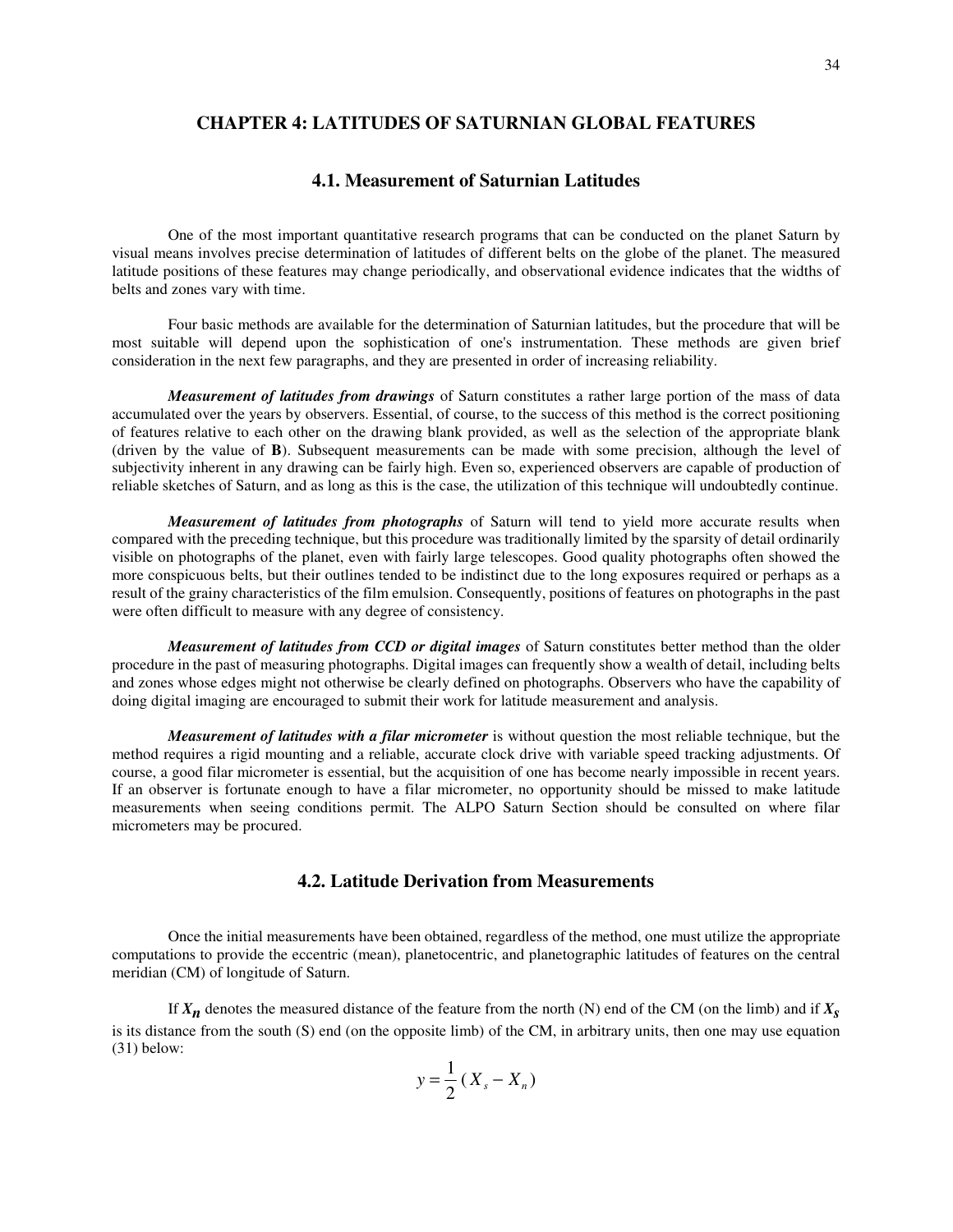where it will be noted that,  $\bf{v}$ , is positive (+) for features north of the center of the disk and negative (-) for features south of the center. Let,  $r$ , be the measured polar radius of Saturn in the same units as  $X_n$ ,  $X_s$ , and  $y$ . Let,  $R$ , be the ratio of the equatorial radius of the planet to its polar radius, which is about 1.12 for the planet Saturn. Let, **B**, denote the Saturnicentric latitude of the Earth, or the tilt of the axis of Saturn toward the Earth. **B** may be found in an appropriate ephemeris, as noted previously in this book. **B**′ is the saturnicentric latitude of the Sun referred to the ring plane.

The *eccentric (mean) latitude*, *E*, of the feature is computed by means of equation (32) below:

$$
\tan B' = R \tan B
$$

where **B** and **B'** are positive  $(+)$  when north, and equation  $(33)$  below:

$$
\sin(E - B') = \frac{y}{r}.
$$

The *planetocentric (Saturnicentric) latitude*, *C*, of the feature is derived from equation (34) below:

$$
\tan C = \tan \frac{E}{R}.
$$

The *planetographic (Saturnigraphic) latitude*, *G*, of the feature may be determined using equation (35) as:

$$
\tan C = R \tan E.
$$

The *eccentric (mean) latitude*, *E*, will always be near the arithmetic mean of the planetocentric and planetographic latitudes, and this numerical rule is illustrated by equation (36) as follows:

$$
\frac{C+G}{2}=E.
$$

 For many years, only planetocentric latitudes had been computed for Saturn, chiefly as a result of the common belief that these numerical values were more relevant to the observer on the Earth's surface. Planetographic latitude is perhaps more familiar to the observer of Jupiter, but it is just as easily applied to Saturnian features by using the appropriate formulas. It has even been pointed out that eccentric (mean) latitudes are actually more convenient that the other two types of latitude measure. It has been shown that the sine of the eccentric (mean) latitude is the fraction of the polar semidiameter of Saturn when the Earth is overhead at the equator of the planet. Furthermore, the product of the cosine of the eccentric latitude and the equatorial radius of the planet is the radius of rotation in that specific latitude.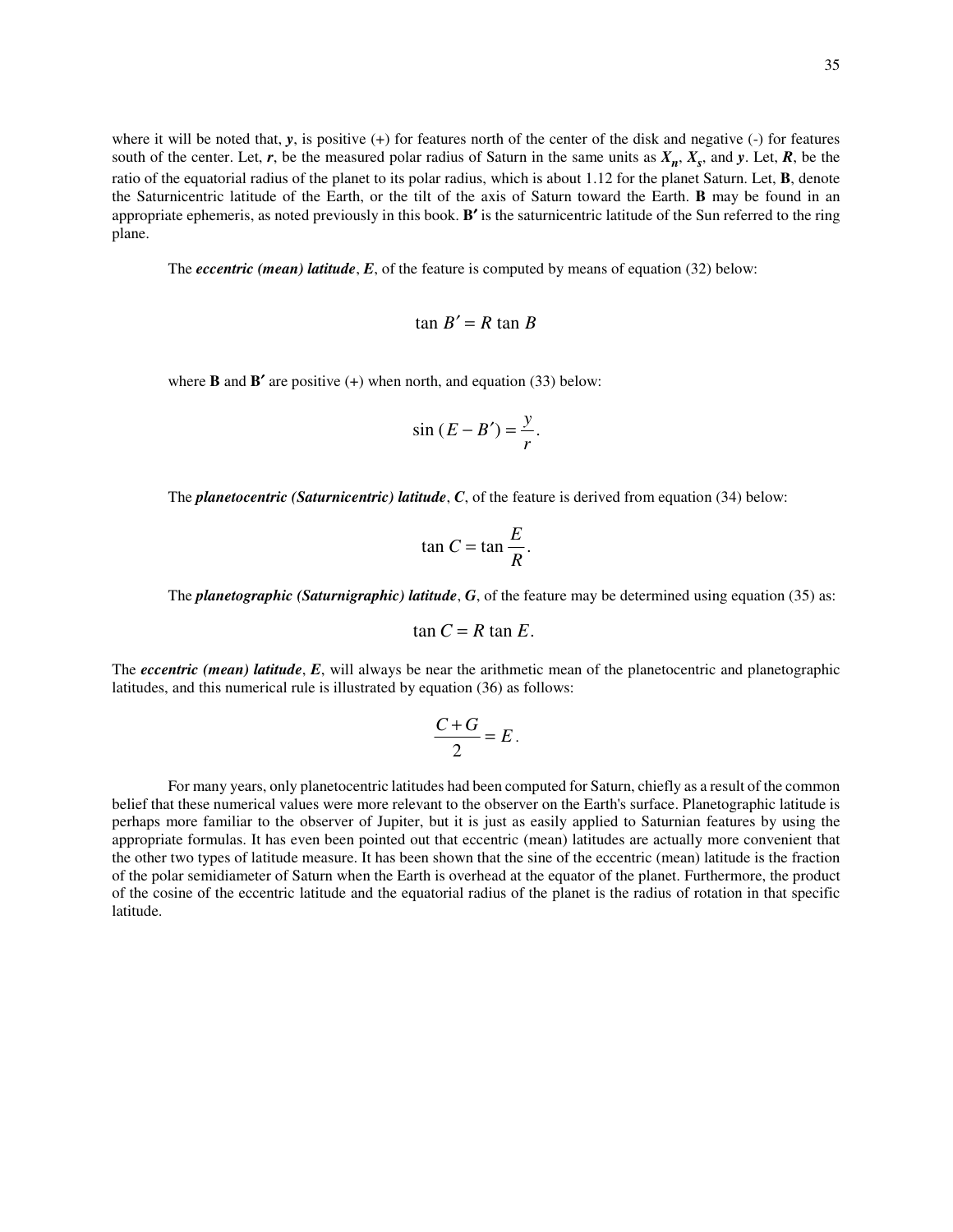#### **4.3. A Visual Method for Estimating Latitudes**

 The four methods described in the preceding paragraphs have their particular advantages and disadvantages, and one observer might prefer one of the methods while another individual may desire to use a different one, largely driven by equipment and observing experience. A fifth technique, however, for determining Saturnian latitudes has been adopted by the ALPO Saturn Section in the last twenty years, sometimes referred to as the *Haas technique*, after the observer who introduced and perfected the method, Walter H. Haas (Director Emeritus of the ALPO).

 The fifth method is purely visual and can be employed directly at the eyepiece. *Direct visual latitude estimates* are made of the fraction of the polar radius subtended on the CM of the planet by the belt whose latitude is desired, and the value, *y*, is measured along the CM of Saturn as the distance from the center of the disk to the feature being observed (+ when north), divided by the distance, *r*, from the center of the disk to either the N or S limb. The center of the disk may be located fairly precisely by reference to the symmetry of the ring system, and it should be obvious that *y/r* is equal to 1.0 at best. The *ratio*, *y/r*, is estimated to the nearest 0.01 whenever possible, and once this ratio has been determined visually, it is a simple procedure to compute the latitude of the feature using the equations introduced earlier. The ALPO Saturn Section has developed computer programs that enable quick computation of the various latitudes, and observers who desire a copy of the program (available on IBM-format diskettes) should contact the author.

 Latitude estimates obtained by the visual technique are considerably reliable once the method is fully understood and used for several apparitions. A *personal equation* may be applied after one has mastered the visual procedure, and it is possible to know how accurate one's work is when compared with that of others. The technique is very easy to use, and it is possible to generate a large number of accurate, reliable estimates in a short span of time. Further, the method can be successfully applied to faint global features that frequently do not photograph well. To enhance visual contrast of those features being estimates, use of a W82 filter is highly recommended. Belt edges will be sharpened with this filter, and bluish and reddish features can be distinguished better when they lie adjacent to one another.

The ratio,  $v/r$ , obtained in this visual procedure may be recorded on the standard observing forms provided by the ALPO Saturn Section, along with intensity and colorimetric estimates, already presumably entered on the form.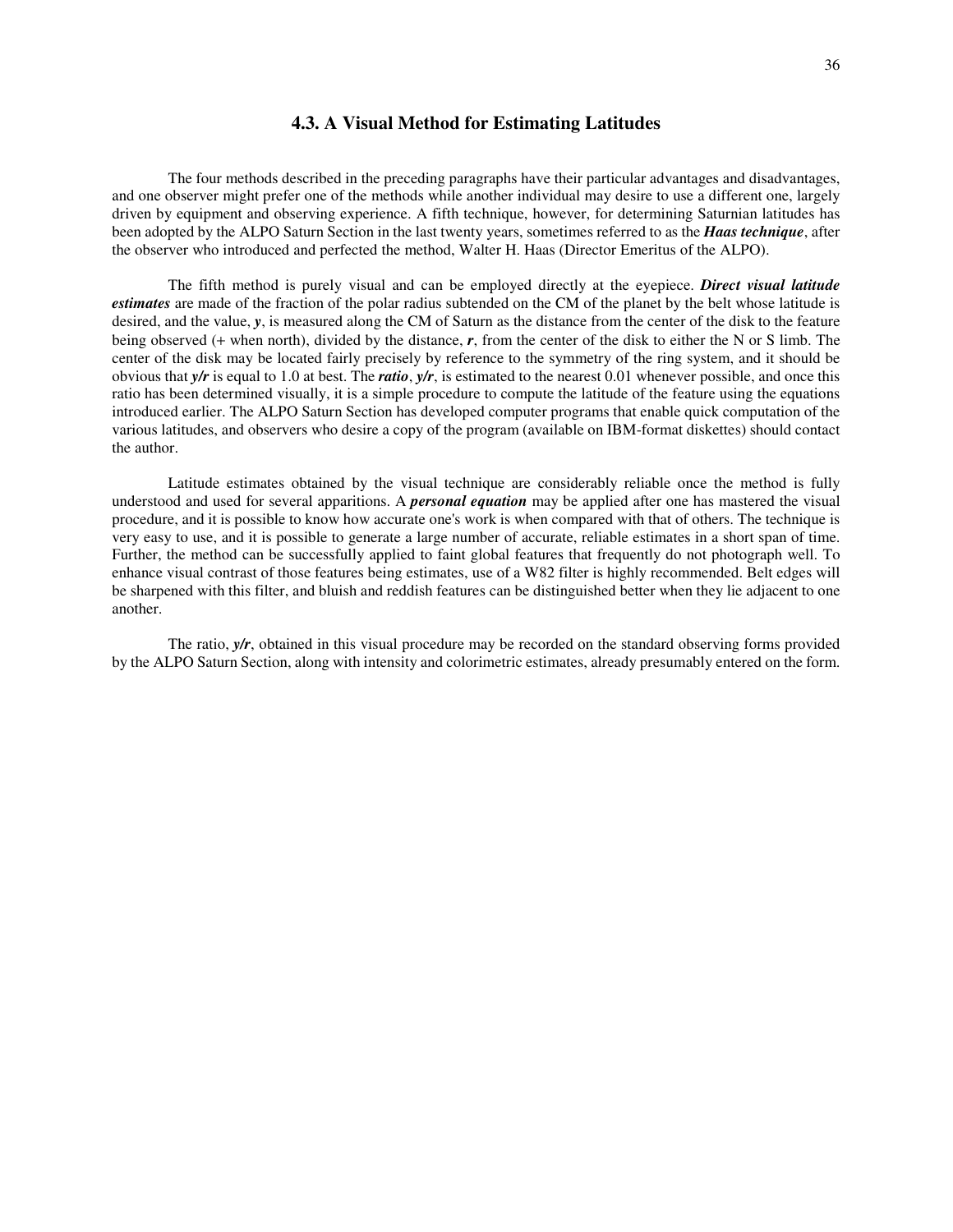#### **CHAPTER 5: CENTRAL MERIDIAN (CM) TRANSIT TIMINGS**

 On occasion, discrete detail is visible in the belts and zones on the globe of Saturn, and such phenomena is similar in form although much less distinct than are such markings seen in the atmosphere of Jupiter. Projections or appendages from the belts sometimes leading into extended festoons, or bright spots in the zones, comprise the most frequently recorded types of atmospheric phenomena on Saturn. Such fine detail is quite rare, and even when present, it is often accessible only to moderately large apertures. Thus, it is inadvisable for any individual with instruments smaller than about 15.2 cm (6.0 in) to adopt the recording of such features as a sole observing program. Nonetheless, when particularly prominent and long-enduring spots or disturbances on the globe become visible, CM transits are immensely important. Rotation rates at different belt or zone latitudes on Saturn are not well enough established due to the sparsity of detail for transit timings, especially at higher latitudes.

 As the planet rotates in a prograde fashion (W to E in the IAU sense), whereby features are progressively carried across the globe from right to left in the simply inverted view (from the northern hemisphere of the Earth), markings become situated on the CM at different times. It is of interest to record the time of each CM event precisely. Furthermore, there is strong evidence that Saturn rotates in at least two systems like Jupiter, although more objective, confirmed evidence of differential rotation is desired.

 Any feature that can be followed for a month, even if the CM transit timings are off by a minute or so, can yield some valuable results. Research reveals that the rotation of the equatorial region of Saturn takes place in  $10<sup>h</sup>14<sup>m</sup>13.0<sup>s</sup>$ , which means that 7 rotations of the globe occur in about 71.5<sup>h</sup>, and further transit timings can be attempted for the same feature (if it persists) within about 3.0h of the initial time. This rotation rate seems to be fairly well established for short-lived phenomena, which seems to be a characteristic of Saturn, and we will refer to this region as *System I*, which includes the NEB (North Equatorial Belt), SEB (South Equatorial Belt), and the EZ (Equatorial Zone), inclusive of the often ill-defined EB (Equatorial Belt).

Regions north or south of System I show rotation rates of  $10h38m25.0s$ , and one can predict subsequent returns to the CM of features in about  $3.0<sup>h</sup>$  of the first transit after a period of some 74.3<sup>h</sup> elapses. These areas are called *System II*, in accordance with the nomenclature system adopted by the ALPO Saturn Section. Saturn's internal rotation rate of 10<sup>h</sup>30<sup>m</sup>39.0<sup>s</sup> is based on the periodicity of radio emissions, and is defined *System III*, but this radio rate has little importance for visual observers.

*Saturn CM longitude ephemerides* have been published by the ALPO Saturn Section on an annual basis on the ALPO website at **<www.lpl.arizona.edu/alpo>** for the convenience of observers. Observers can use these data to predict subsequent returns of features to the CM of Saturn on any given night of observation, provided that the phenomena last long enough for recovery. The *ALPO Saturn CM longitude ephemerides* for System I and System II give longitudes of Saturn's geocentric CM for the illuminated (apparent) disk  $0.0<sup>h</sup>$  UT for each day of the year. Incorporating corrections for phase, light-time, and the planetocentric longitude of the Earth, the ALPO System I longitudes were originally based on a precise sidereal rotation rate of 844.0° per day (or  $10^h14^m13.08^s$ ). Later, this value was changed to agree with the IAU rate of  $844.300^{\circ}/day$  ( $10^{\text{h}}14^{\text{m}}00.00^{\text{s}}$ ). System I is intended for use with features in the NEB, SEB, and EZ. System II, which is intended for the rest of the globe of Saturn, excluding the NPR and SPR (North Polar Region and South Polar Region, respectively), assumes a sidereal rotation rate of precisely  $812.0^\circ$  per day (or  $10^\text{h}38^\text{m}25.42^\text{s}$ ). As before, the accuracy of these rates is governed by latitude-dependent factors that are not well established. Yet, longitudes derived from the tables should give conveniently small drift rates in most cases.

 Although the proper choice of one of these two systems will usually give small drift rates for most shortlived features, observers should note that the rotation rates of Saturn's features are highly variable. Periods observed have ranged from  $10^{h}02^m$  (at the equator) to  $11^{h}03^m$  (57.0° planetocentric latitude). Thus, it is only coincidence that the recently-discovered radio rotation rate of  $10^{h}39.4^m \pm 0^m.15$  (810.76°  $\pm$  0.19°/day) is close to the ALPO System II. Also, the *Astronomical Almanac 1981* adopted a Saturnian System I rotational rate of 841.558°/day (10<sup>h</sup>16<sup>m</sup>00°) and a System III radio rate of  $822.000^{\circ}/day$  ( $10^{\circ}/30^{\circ}/39.4^{\circ}$ ).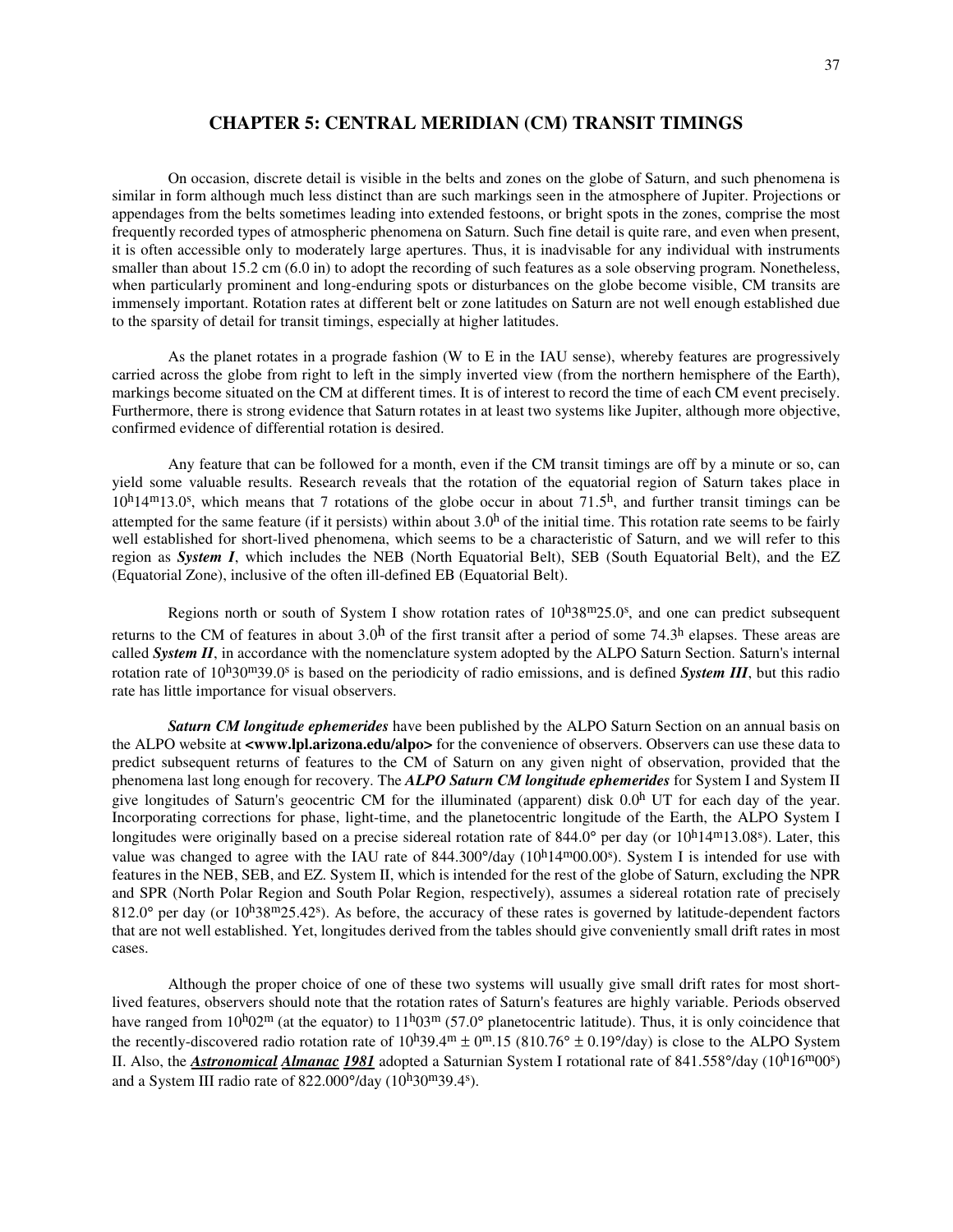In 1980, a change took place in System I, such that the *International Astronomical Union* (*IAU*), in apparent ignorance of the ALPO system that had been in use for many years, adopted a sidereal rotation rate of 844.300°/day (10h14m00.00s ) for System I for use in the annual *Astronomical Almanac*. As discussed, the ALPO system used 844.000°/day (10<sup>h</sup>14<sup>m</sup>13.08°). In recent years, the two System I rates were synchronized by the ALPO, resulting in the adoption of the IAU period of 844.300°/day (10<sup>h</sup>14<sup>m</sup>00.00°) for use in the **Saturn CM longitude ephemerides**.

 System III, as noted earlier, refers to Saturn's internal rotation rate, but it is possible to convert System II longitudes to System III by equation (37) below:

$$
System III = System II - 1.2061^{\circ} (JD - 2447908)
$$

where *JD* is the Julian Day with an accuracy of about  $\pm 0.1^{\circ}$ .

 Recall that there is convincing evidence for a multiplicity of rotation rates for Saturn, so observers should make every effort to obtain CM transit timings of long-lived features (combined with latitude estimates or measurements) so that the pattern of Saturn's atmospheric rotation and circulation can be better understood.

 Making reference to the aforementioned ephemerides, it is perhaps worthwhile to consider an example of the usage of these tables. Assume that a bright spot in the NEBs is observed to transit the CM at 09h57<sup>m</sup> UT on 1995 May 15d. Since the NEBs falls in System I, we may extract the following values from an ephemeris (in this instance, the older formerly published *ALPO Solar System Ephemeris* was used):

| System I CM $\omega$ O <sup>h</sup> UT on 1995 May 15 <sup>d</sup>                   |                 | $356.16^{\circ}$ |
|--------------------------------------------------------------------------------------|-----------------|------------------|
| + Motion of System I CM in:                                                          | $\omega$        | 316.61           |
|                                                                                      | 50 <sup>m</sup> | 29.32            |
|                                                                                      | 7 <sub>m</sub>  | 4.10             |
| System I CM $\otimes$ 09 <sup>h</sup> 57 <sup>m</sup> UT on 1995 May 15 <sup>d</sup> |                 | 706.19°          |
| Subtract $360^\circ$                                                                 |                 | $360.00 -$       |
|                                                                                      |                 |                  |
| Solution                                                                             |                 | $346.19^{\circ}$ |

 Note that one should always subtract 360° from values greater than 360°. To be realistic, the results should be rounded off in visual timings to the nearest whole degree. Given a feature of known longitude, the ephemerides may be used to work backward to predict when the feature will next transit. Here it helps to bear in mind that System I longitudes repeat in close to 3 terrestrial days, while System II longitudes repeat in close to 4 terrestrial days.

 The simplest procedure for timing CM transits is to estimate to the nearest whole minute the time when the feature is considered to be exactly midway between the E and W limbs of the planet. Times should always be given in Universal Time (UT), obtained by listening to (or synchronizing an accurate digital watch to) WWV or CHU time signals. An even more accurate procedure involves making CM transit timings in the form of three separate estimates:

1. the last minute when the feature is definitely on the *following*, *f*, side of the CM.

2. the last minute when the feature is exactly centered on the CM.

3. the last minute when the feature is definitely on the *preceding*, *p*, side of the CM.

 All transits of CM features should be accompanied by a full description of the seeing and transparency conditions using the procedures discussed earlier in this book, instrumental factors, etc. It is essential to include a description of the feature observed, the measured or estimated latitude of the marking (or the belt or zone in which it is located), and a sectional drawing to emphasize the morphology of the feature. Forms are available from the ALPO Saturn Section to facilitate effective recording of the above data.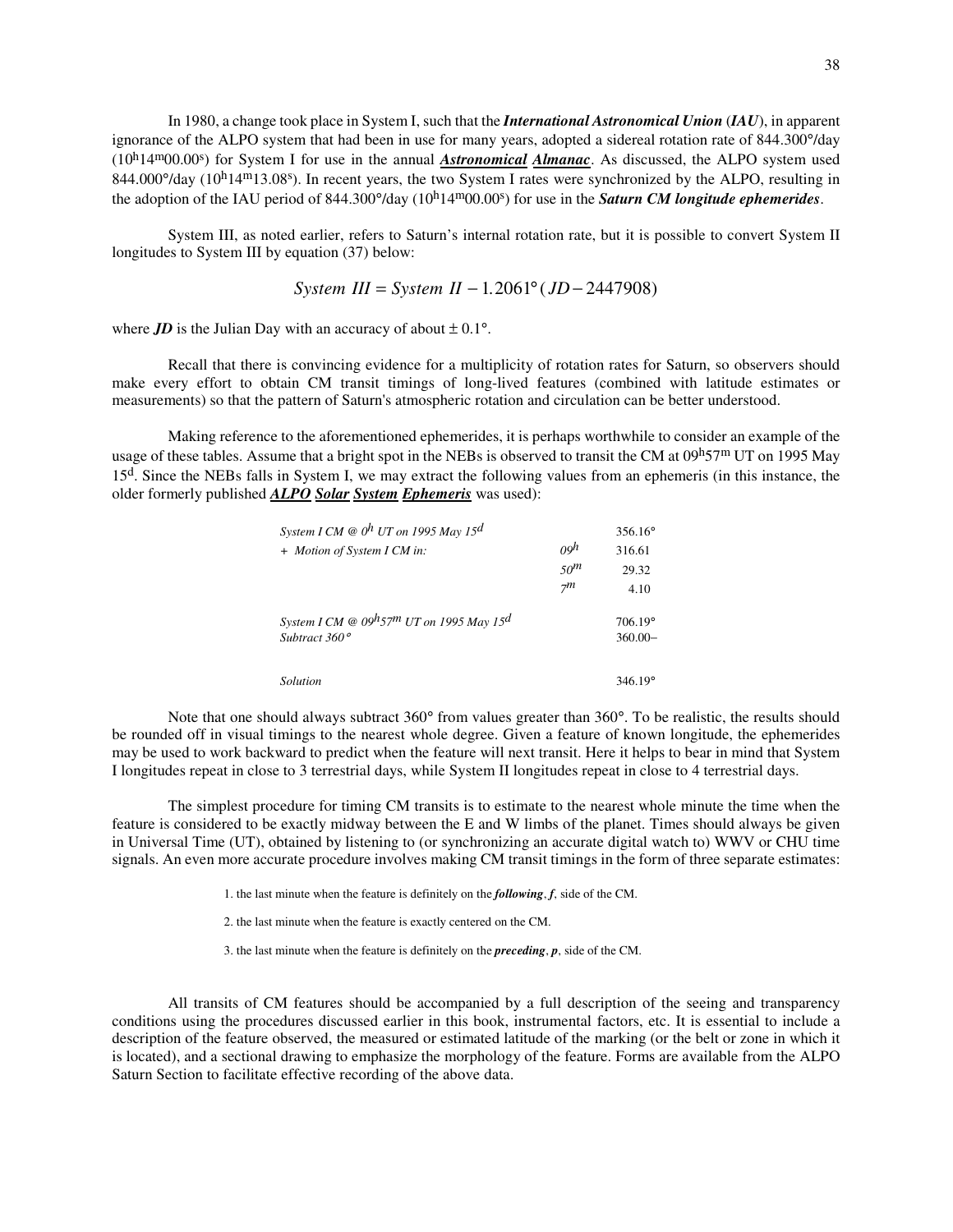Once transit timings are received by the ALPO Saturn Section for a particular feature, providing that a useful minimum number of transit timings are submitted, it is possible to ascertain the rotation period of any individual spots or disturbances by developing drift charts. Only on rare occasions, however, does discrete detail appear on the globe of Saturn that persists long enough to allow derivation of rotation rates in a given latitude. When such recurring spots or disturbances appear on the planet, CM transits are, therefore, extremely valuable.

 Observers should refer to *Appendix A* which contains a sample form for recording observations of CM transits of features detected on Saturn's globe. A blank, adjacent to the space for recording CM transit data, is provided on the form for strip- or sectional-sketches of the observed feature which is crossing the CM.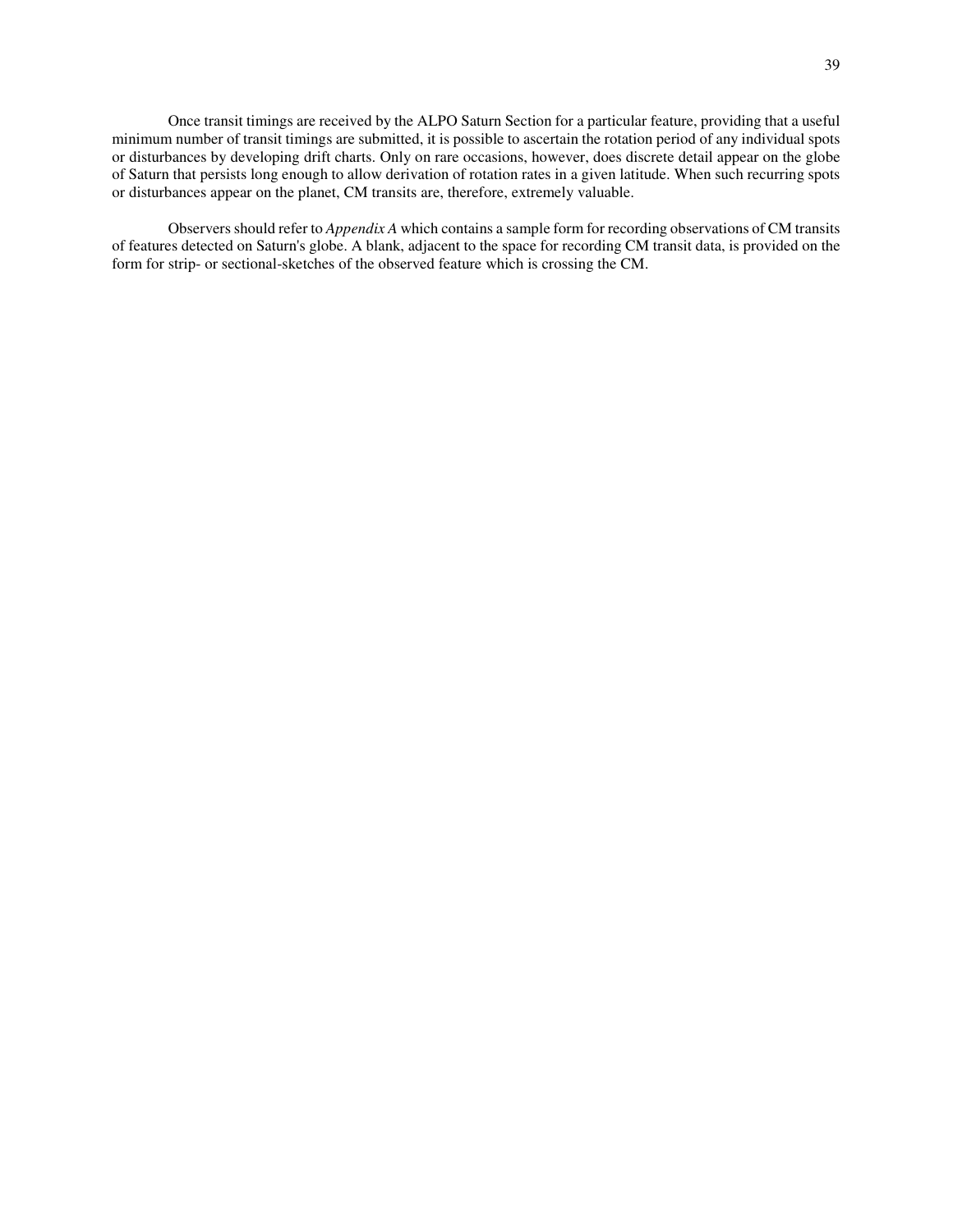## **CHAPTER 6: STUDIES OF SATURN'S RING SYSTEM**

### **6.1. Ring Components, Divisions, and Intensity Minima**

 In our previous discussions, we learned that there are three major, or classical, ring components making up the ring system of Saturn, at least for most observers on Earth. Without the ring system, Saturn would undoubtedly be classed as rather dim, unimpressive, and tranquil planet in comparison with neighboring Jupiter. As we mentioned in earlier chapters, the rings are responsible for much of Saturn's brightness, and there is nothing comparable to them, at least in terms of prominence and extent, anywhere in the solar system.

 The *three major or classical ring components*, as depicted earlier in *Figure 2.1*, are *Ring A* (the usually seen outermost component), *Ring B*, (the central, broader ring), and *Ring C* (the inner dusky Crape ring). Ring A and Ring B are separated by a dark division called *Cassini's division* (*A0* or *B10*) in keeping with the terminology introduced previously. Cassini's division is visible with ease in a 6.0 cm (2.4 in) refractor when the rings are fully open to our line of sight.

 Halfway out from the globe of Saturn in Ring A is a gap, although less well defined as Cassini's division, is known as *Encke's gap* (*A5*). It is seen readily in large telescopes in good seeing, and some observers have described it as being multiple on occasion, resulting in the designation "Encke's complex." Further out from the globe of Saturn in Ring A is the narrow *Keeler's gap (A8)*. Ring C is by far the faintest of the ring components described, but it still may be seen in a fairly small telescope (at the ansae) when seeing and transparency conditions are excellent.

 As we saw in Chapter 2, in addition to the three major ring components described above, there is a very elusive innermost *Ring D*, located just internal to Ring C. Some individuals have suggested that they have seen Ring D visually in front of the globe on occasion (or perhaps the shadow of Ring D), but confirmation of these sightings is lacking. External to Ring A is a very tenuous, broad *Ring E*, the initial observations of which date back to the 1907- 08 apparition when the rings were edgewise to the Earth. Ring E was also confirmed by the *Voyager* missions of 1980- 81 along with the discovery of two other components. These are *Ring F*, just outside Ring A, and a more tenuous *Ring G*, extending outward from Ring F. Both components F and G are within the confines of Ring E, however, so Ring E remains the outermost of the known ring components. Ring F and Ring G have very little importance to visual observers on Earth except perhaps when occultations of stars occur by the rings. Even then, it is very uncertain whether amplitude data caused by Ring F or Ring G can be monitored from Earth.

 Aside from the clearly defined Cassini's division and Encke's gap, observers have reported for many years various *intensity minima* in the rings that interrupt the otherwise continuous ring components. These fine, elusive "divisions" were found by the *Voyager* spacecraft to definitely exist in great multitudes, thus the rings are hardly continuous across their breadth. Those intensity minima that are conspicuous in the photos taken by *Voyager* probably could be detected from Earth when seeing cooperates, but the very largest instruments are usually necessary for such observations. The characterization and positioning of such observed intensity minima is of great importance, particularly because they vary both in prominence and in position with time (as firmly established by the *Voyager* missions). Because of the actual myriad abundance of these features, there is little hope that the observer on Earth will discover any new intensity minima in the rings. Even so, it would be meaningful to record suspected or confirmed intensity minima and compare the results with those of *Voyager*, particular with respect to the positions of the more prominent features.

 Studies have revealed that there have been about 10 recognized intensity minima in addition to Cassini's division, Encke's gap, and Keeler's gap that have been recorded from Earth. As noted, large telescopes are required to view these elusive features with any real success, and measurements of their positions relative to the component they occur in, as well as to each other, are important. Use of the previous accepted method of assigning nomenclature to the intensity minima in each ring component should be adhered to (e.g., B2, B3, etc.).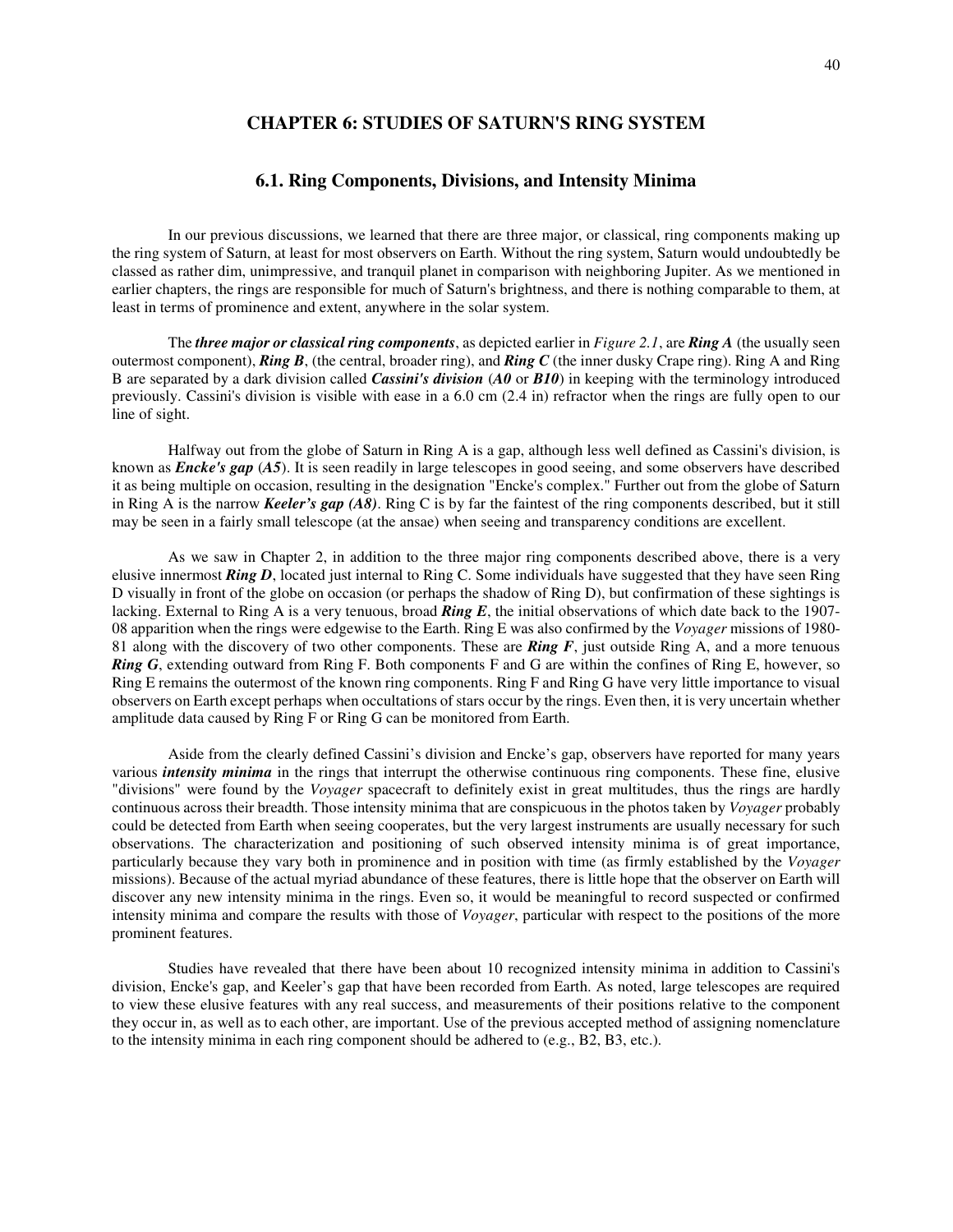#### **6.2. Visual Photometry and Colorimetry of the Rings**

 *Relative numerical intensity estimates* of the rings and their inclusive details are made in much the same manner as those for global features, as we discussed in the previous treatment of visual photometry and colorimetry. It is generally known that, with instruments in excess of 7.5 cm (3.0 in), the rings will not appear uniform in intensity. The outer portion of Ring B is significantly brighter than the inner two-thirds of the component on most occasions. Thus, the ALPO Saturn Section has assigned the outer third of Ring B an arbitrary intensity of 8.0 as the *standard* of comparison. Ring A, usually dimmer than Ring B throughout, has been shown to exhibit intensity variations across its breadth. *Radial or "spoke" features* in Ring B (substantiated as real phenomena by *Voyager* cameras), as well as various bright spots in some ring components, have been reported on rare occasions. These were all characteristically short-lived, poorly-defined features. Some observers have suggested a possible relationship between the curious bicolored aspect of the rings and these non-uniform intensity features, but no confirming evidence has been received. The *Terby white spot*, resulting undoubtedly from a contrast phenomenon, has been frequently recorded adjacent to the shadow of the globe on the rings.

 In making relative numerical intensity estimates of the rings, it is customary to list the components down in order of conspicuousness from brightest to darkest, assigning them numerical values on the scale. Spots and other localized phenomena may be shown to advantage on sectional sketches with accompanying intensity values listed alongside. Space is provided on the standard report forms supplied by the ALPO Saturn Section for such observations.

 Descriptive notes and intensity estimates of the shadow of the rings on the globe of Saturn and of the shadow of the globe on the rings should not be overlooked as part of the data accumulated in the course of an observation. The *shadow of the rings on the globe* will depend entirely upon the planetocentric latitude of the Earth and Sun, which does not necessarily change over at opposition. This is a function as to when the Earth passes through Saturn's orbital plane.

It is important to recognize that the *shadow of the globe on the rings* changes with time. Prior to opposition, the shadow of the globe on the rings is seen to the E (IAU) of the globe or to the left in the simply inverted view. After opposition, the shadow shifts to the W or to the right of the globe (IAU) in the same telescopic field.

 *Visual colorimetric studies* of the rings of Saturn are of tremendous importance as a regular endeavor, and of particular interest is the controversial *bicolored aspect of the rings*, which refers to a definite variation in brightness that is reported from time to time with regard to the E and W ansae (IAU). This brightness difference is sometimes detected in integrated light (no filter) and more frequently through the alternating usage of color filters (see our previous discussion on this topic).

 Relative numerical intensity estimates, attempted initially in integrated light, can be of additional value if consistently pursued with filters of known wavelength transmissions. Such filters should transmit mutually exclusive visual spectral regions, and the results of such color filter work can be entered on the observing forms along with integrated light estimates.

 *Absolute color work* on the rings of Saturn is not of much real value unless a standard of reference is employed regularly (refer to our previous discussion on colorimetry).

#### **6.3. Occultations of Stars and Other Bodies by the Rings**

 Every observing session should be preceded by a preliminary survey of the sky in the immediate vicinity and direction of Saturn's orbital motion (apparent) for stars that might be occulted by the ring system of by the globe of the planet. Occultation predictions are usually issued in standard astronomical ephemerides or periodicals so that the observation of *occultations of stars by the rings or globe* can be planned.

 Occultations of stars by the rings present unusual opportunities for detection from Earth the positions of intensity minima in the ring components. Variations in the brightness of the star during its passage behind the ring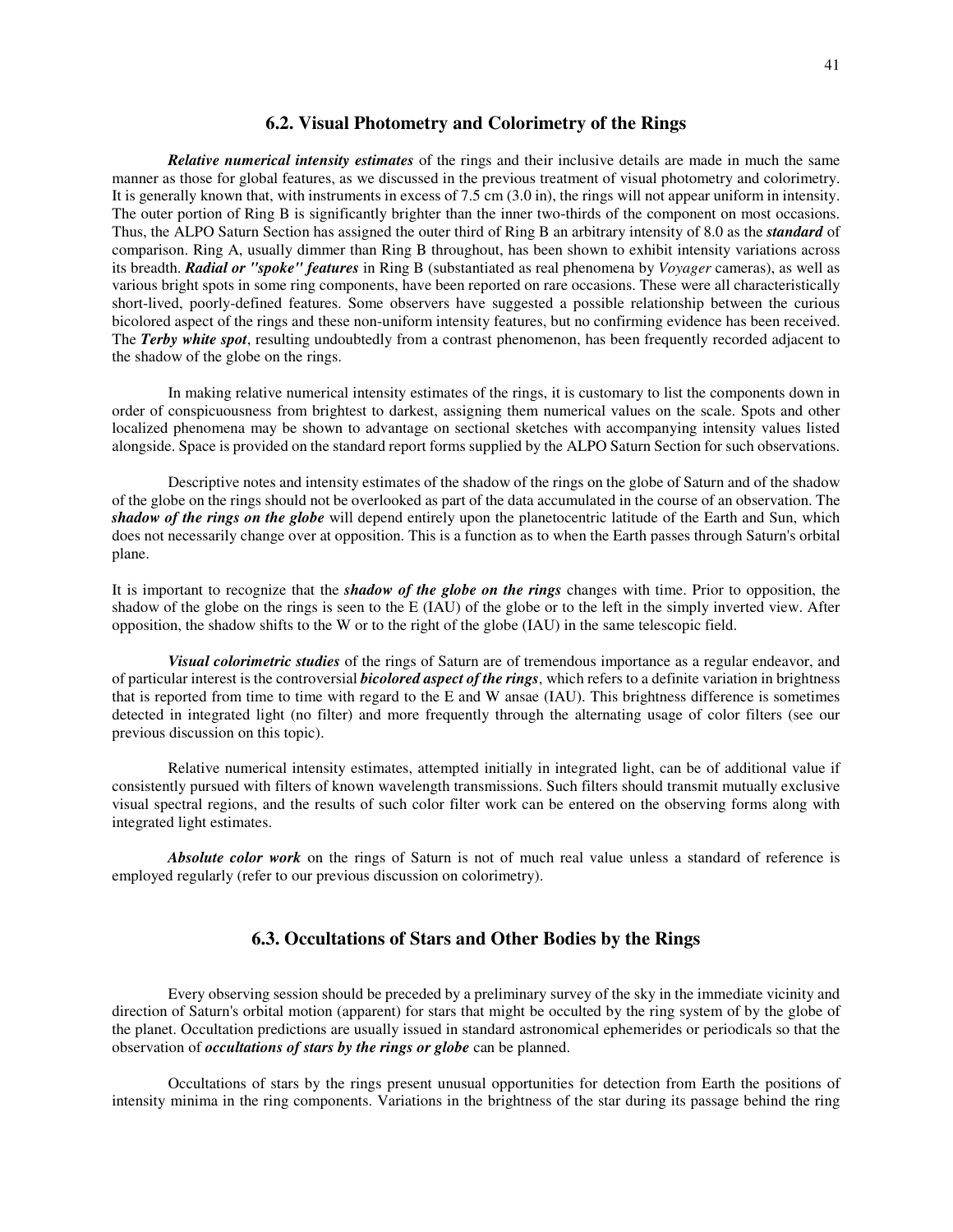system can reveal intensity differences that would not otherwise be perceptible with the same aperture. Unfortunately, only reasonably large instruments are useful in this kind of program. For instance, a 15.0 cm (6.0 in) refractor will reveal a 7<sup>th</sup> magnitude star in occultation behind Ring A, while a 25.0 cm (10.0 in) instrument will be challenged by an 8th magnitude star. Ring A, on the whole, is much less dense than Ring B. This is not intended to imply that observers with smaller apertures should not attempt such observations, but work with any small instrument should be limited to brighter stars (which are, unfortunately, all too rarely occulted by Saturn). Indeed, even observations where one determines the times of contact with the planet's limb or ring edges are of great value. Although the star may be hidden most of the time while it is behind the rings, it may suddenly appear when behind an area of lesser density and be visible in the smaller telescope.

 When reporting observations of occultations of stars by the rings, accurate determination of one's geographic coordinates is important. This derivation is facilitated by using a topographic map or global positioning system (GPS) to ascertain geodetic positions. In addition, the timing of events should be made to the nearest whole second or better. Proper identification of the star in occultation, its visual magnitude, and its spectral classification is essential, with reference made to the sources that provided the accompanying data. Running a tape recorder simultaneously with WWV or CHU time signals, making verbal responses in order to identify events of the occultation, is a very useful and versatile method. All occultation observations should be communicated to the ALPO Saturn Section immediately. When an occultation is expected, the Section will alert interested observers in advance. Many astronomical periodicals carry such predictions, but not all possible occultations will always be forecasted.

#### **6.4. Edgewise Ring Presentations**

 All observations of the ring system must include an accurate determination of the numerical value of **B** on the date of observation. Note that **B** is the planetocentric latitude of the Earth referred to the ring plane, and **B** is positive (+) when the northern portions of the rings are seen and negative (−) when the south face of the rings is inclined toward our line of sight. **B** is equal to 0.0° when the rings are edgewise to our line of sight. Recall that **B** can be found in a suitable ephemeris for any date of the year, and it is required that one refer to values of **B** when selecting drawing blanks. Over a span of about 14 years, **B** values will vary from 0.0° (edgewise presentation of the rings) through  $\pm 27^{\circ}$  (maximum inclination to our line of sight).

 Throughout the sidereal revolution period of 29<sup>y</sup> .5 for Saturn, the intersection of the orbit of the Earth and the plane of the ring system takes place only twice, at intervals of 13<sup>y</sup>.75 and 15<sup>y</sup>.75. The two periods are of unequal length because of the ellipticity of Saturn's orbit about the Sun, and the rings are edgewise to our line of sight at these times  $(**B** = 0<sup>o</sup>)$ . Astronomically speaking, such events are considered quite rare and particularly noteworthy.

During the 13<sup>y</sup>.75 period, the south (S) face of the rings and the southern hemisphere of the globe is inclined toward the Earth, and Saturn passes through perihelion during this interval. In the larger 15<sup>y</sup>.75 period, Saturn passes through aphelion, and the north (N) face of the rings and northern hemisphere of the globe is exposed to observers on Earth.

 At times of edgewise orientation of Saturn's rings, it is of considerable importance for individuals to determine just how close to the theoretical edge-on positions the rings can actually be seen with a given telescope. The apparent disappearance of the ring system (see *Figure 8.1*), which often occurs a number of times during a short interval, can be ascribed to one or more of the geometric circumstances as follows:

> *1. The Earth may be in the plane of the rings so that only their edge is presented to viewers, and since the rings are quite thin, they may be temporarily lost to even the largest telescopes.*

 *2. The Sun may be in the plane of the rings so that only their edge is illuminated.* 

 *3. The Sun and Earth may be on opposite sides of the ring plane, so that what observers see on Earth are regions that are illuminated only by light that is passing through the rings (forward scattering).*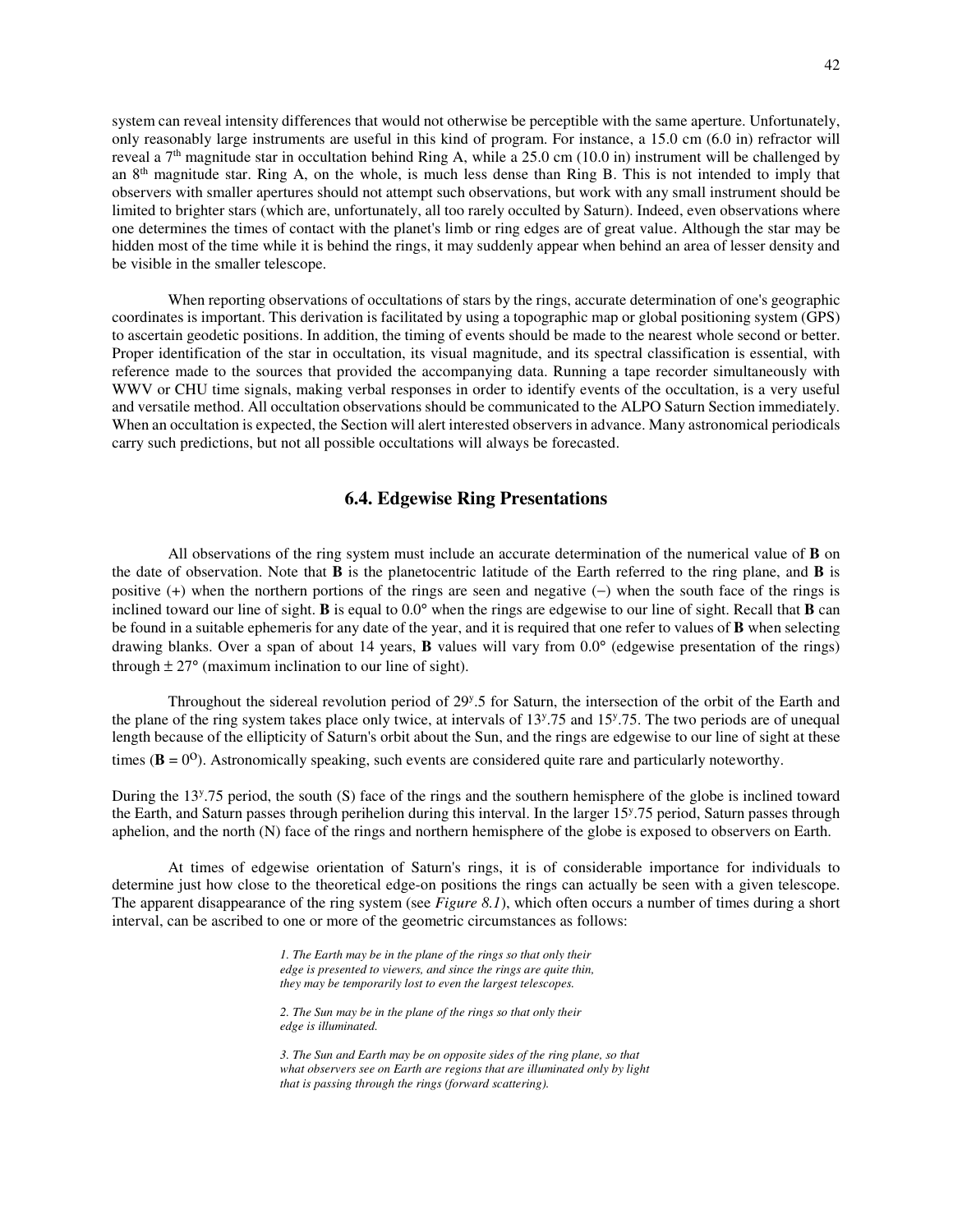

Edgewise Presentation of Saturn's Rings in 2009 Shadow of the Rings on the Globe is visible, plus a few major belts and zones

Larger instruments, in the range of 30.0 cm (12.0 in) through 41.0 cm (16.0 in), have traditionally permitted observations of the sunlit side of the ring system up to within a few days or even hours of the dates and times of theoretical edgewise presentation. With regard to the dark side, the visibility may elude observers for several days or even weeks prior to and following edgewise presentations. Thus, there is a general asymmetry with respect to the extent, appearance, and brightness of the rings of Saturn at such times. For instance, especially near the precise edgewise orientation of the ring system, a lack of uniformity in brightness might be exhibited as one or more condensations of light along the otherwise dark ring surface.

 A meaningful endeavor is to measure the surface brightness of the illuminated and dark ring surfaces throughout the apparition at various distances from the globe of Saturn. One uses the globe as the reference point for visual numerical relative intensity estimates (employing the ALPO scale as described earlier). The outer third of Ring B at an assigned value of 8.0 cannot be used when the rings are edgewise, and one must refer instead to the EZ as a possible standard at such times. The EZ is usually assigned the arbitrary value of 7.0 for comparison purposes.

 It has been discussed variously among Saturn observers that the intensity of the ring system at different positions might be proportional to the particle density (confirmed by *Voyager*). The light passing through the ring from the illuminated surface is, therefore, complementary. In other words, the intensity of the dark side is opposite that of the sunlit side. Thus, the outer third of Ring B, instead of being the brightest portion of the rings under sunlight conditions, would be the darkest area. Ring A would, in the same scenario, be significantly brighter, and Ring C would be the brightest component of all. Complications will obviously result from light being reflected onto the rings by the planet's globe. Yet, such illumination should vary essentially as the inverse square of the distance from the planet.

 The very elusive, vast, and dusky Ring E has elicited some mixed impressions during the past edgewise apparitions, times when Ring E is presumably easier to see from Earth. The question of the existence of Ring E has been answered by the *Voyager* missions, but controversy persists in some circles as to the visibility of the component in Earth based telescopes.

 Anytime the dark side of the ring system is presented to Earth, bright stellar-like points of light may be seen along the extent of the ring. Such a phenomenon is characteristically obvious when the rings are nearly edgewise, as was pointed out before. If present, satellites will normally look like beads of light along the linear extent of the ring, and because of atmospheric turbulence above the Earth's surface, the star-like points may scintillate or twinkle, a very beautiful spectacle. It should be emphasized, however, that beads of light are seen *without* known satellites contributing to their visibility. Their cause has been attributed to sunlight passing through major ring divisions, illuminating adjacent ring particles. It is worthwhile for observers to show on drawings the specific locations of such phenomena, the times that they are seen, and their relative intensities. It has also been suggested that comparisons of the brightness of these condensations could be made using Saturn's satellites as brightness reference standards. Finally, extra-planar ring particles (suspected over the years in Earth-based observations and detected by *Voyager*) are more likely to be seen from Earth at edgewise presentations of the rings. Extra-planar particles would resemble a faint "haze" above or below the plane of the rings, but the glare from globe or the rings themselves will often complicate matters.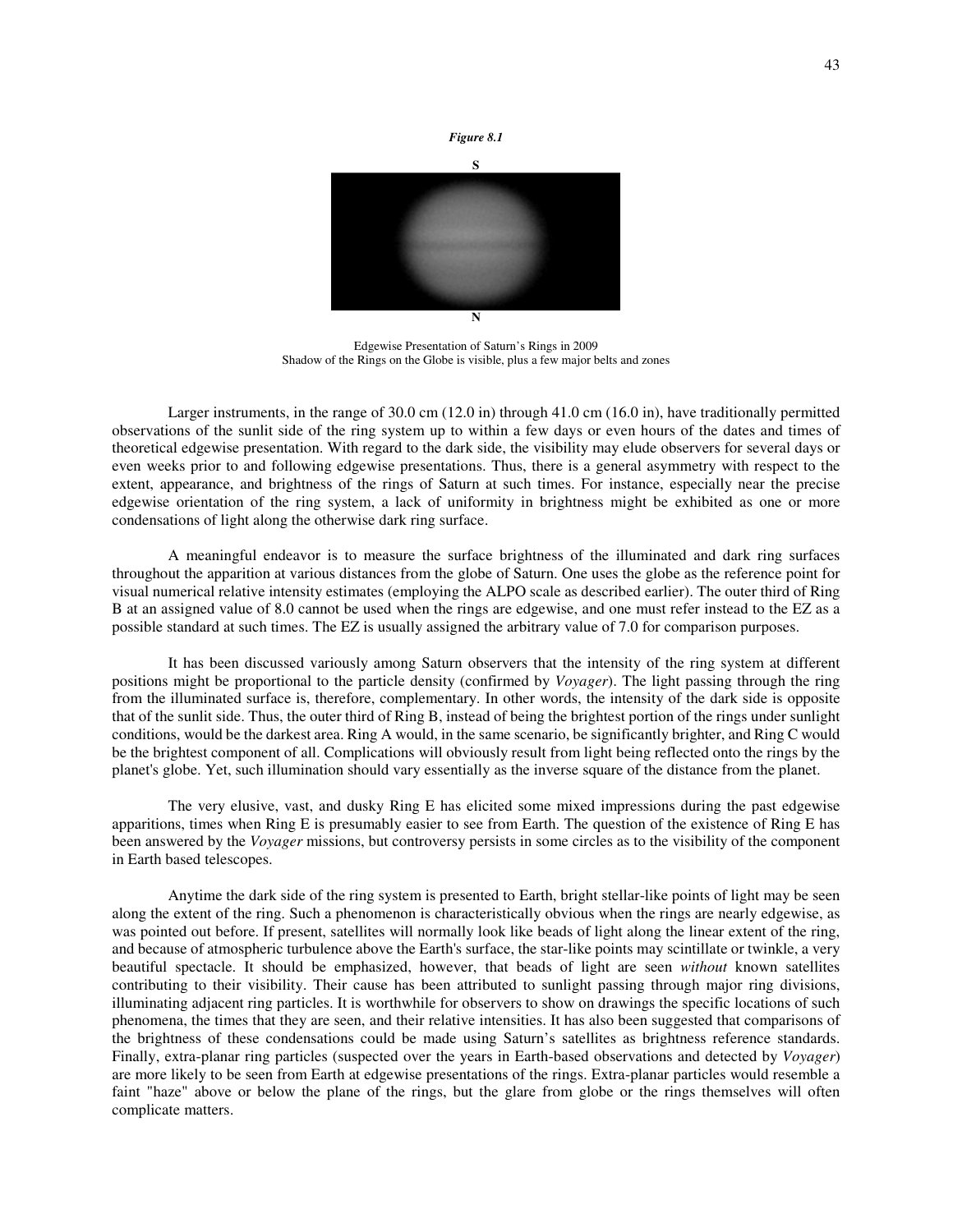When the ring plane passes through the Sun, the best opportunity arises for observation of transits, occultations, shadow transits, and eclipses of those satellites within or near the equatorial plane of Saturn (see *Figure 8.2*).





Titan visible to the left of Saturn's globe, with shadow of Titan in transit across the planet on April 17, 1980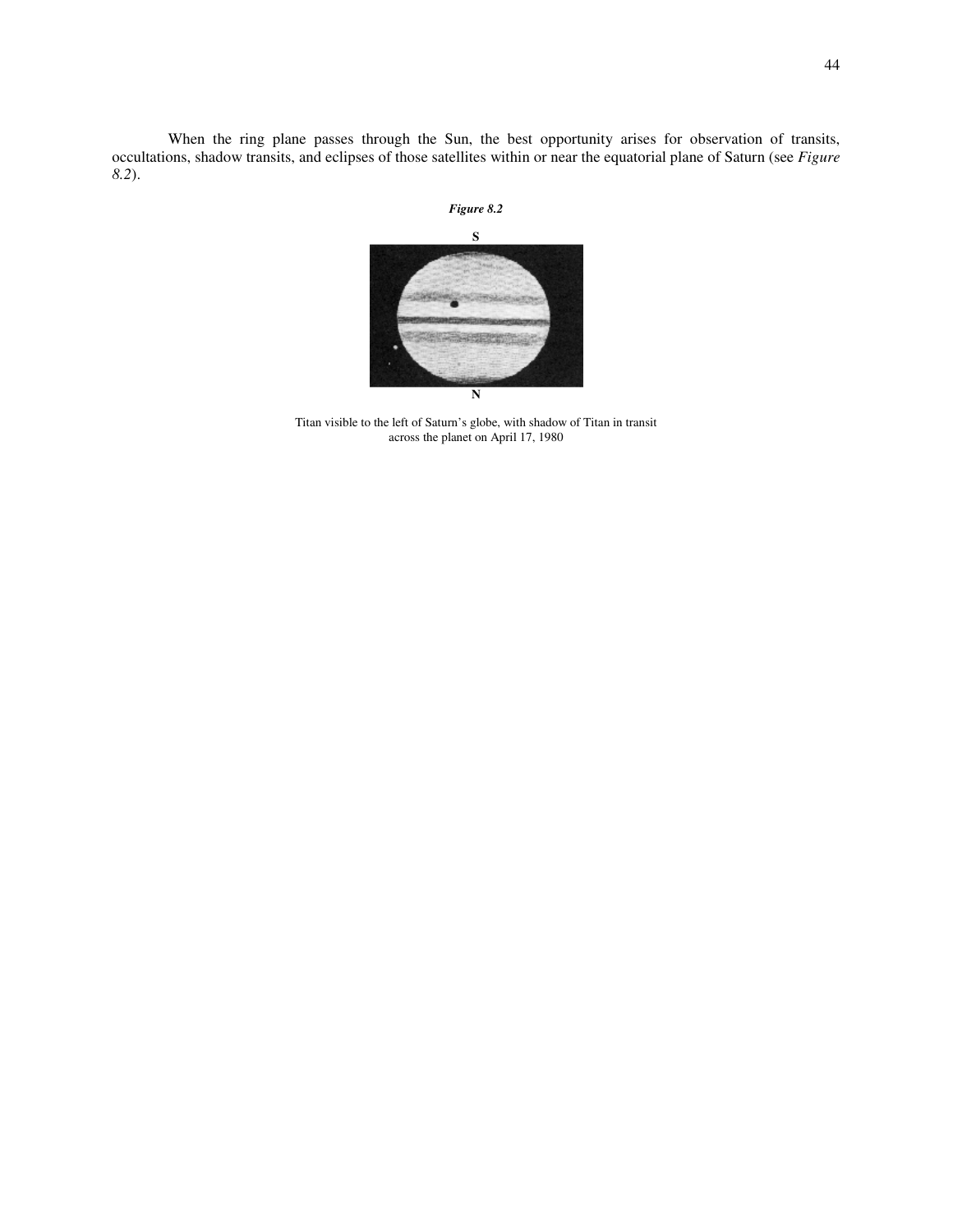## **CHAPTER 7: VISUAL STUDIES OF THE SATELLITES OF SATURN**

 The planet Saturn is attended by eighteen or so satellites, eight of which may be observed with most telescopes normally available to the amateur astronomer. Visual observations of the satellites of Saturn are made more difficult owing to their intrinsic faintness combined with their proximity to the brilliant globe and rings of the planet. In addition, the visibility of the satellites is affected by the changing inclination of the ring plane to our line of sight and their distance from the primary, which also varies.

 In terms of magnitude, most of the Saturnian satellites have fairly small amplitudes, although the nature and extent of any observable brightness variations is still not fully understood, even following the Voyager flybys. *Table 9.1* lists the satellites of Saturn that have any importance to the observer on Earth, including some fundamental data on the more accessible ones to instruments of moderate aperture. A standard form for recording data appears in *Appendix A*.

 Perhaps the most significant contribution that planetary observers can make concerning Saturn's satellites is a long, systematic, and accurate series of *visual magnitude estimates*. The only truly reliable means by which visual magnitudes of the satellites can be estimated involves utilization of standard stars of calibrated brightness, such as might be the case when Saturn passes through a star field in which magnitudes have been precisely determined. One possible source of reliable star charts is the *American Association of Variable Star Observers (A.A.V.S.O.)*. Unfortunately, Saturn is seldom located in variable star fields that are covered by A.A.V.S.O. star charts, and individuals must use conventional star atlases and catalogues that go faint enough and which have reliable magnitudes. The *ALPO Solar System Ephemeris* occasionally plots background stars for comparative magnitude estimates.

 Even though the satellite *Titan* (S7) has been shown to have a variable magnitude, its amplitude is not appreciable and can serve as a last-resort comparison standard (assuming that the magnitude of Titan is fairly stable at 8.4). Data show that the amplitude of Titan is less well-established, but it does not appear to show the amplitude fluctuations like the other satellites which have measured magnitude changes (see *Table 7.1*).

 Using a computer program, the ALPO Saturn Section has adopted the practice of plotting the path of Saturn through the background stars during any given apparition of the planet. This procedure can also be attempted manually using any number of reliable star atlases with suitable faintness thresholds. The Saturn Section will alert observers when the planet crosses a star field of appropriate calibrated stars.

 So, visual photometry of the satellites when Saturn can be effectively attempted when the planet crosses a suitable star field. At least two stars of well-established visual magnitudes are selected, having also about the same color and brightness of the satellite to be estimated. One of these stars should be slightly fainter and the other slightly brighter than the satellite in question. The differences in brightness should exceed 1.0 magnitude, however, and the difference in brightness between the two comparison stars is divided into 10ths. The brightness of the given satellite is placed between the two within the scheme. For example, suppose that a given satellite is only slightly fainter than a star, *X*, but quite a bit brighter than a star, *Y*. If the satellite is, say, about 0.3 fainter than *X*, and hence 0.7 brighter than *Y*, we would write the observation as:

# $X(0.3)V$ <sub>os</sub>  $Y(0.7)$

where *Vos* denotes the visual magnitude of the satellite, yet underived. If the magnitudes if the stars *X* and *Y* are found to be, from an appropriate star atlas and catalogue, respectively 9.2 and 10.5, the reduction takes the form:

| Given:         | Star <b>X</b> has a visual magnitude, $m_v$ , of 9.2                                                                                                 |
|----------------|------------------------------------------------------------------------------------------------------------------------------------------------------|
|                | Star Y has a visual magnitude, $m_v$ , of 10.5                                                                                                       |
| Find:<br>Find: | $X - Y$ or (9.2) - (10.5) = 1.3<br>Product of 1.3 and the fraction by which the satellite<br>is fainter than <b>X</b> ; that is, $(1.3)(0.3) = 0.39$ |
| Add:           | 0.39 and the value of <b>X</b> ; that is, $(0.39) + (9.2) = 9.59$                                                                                    |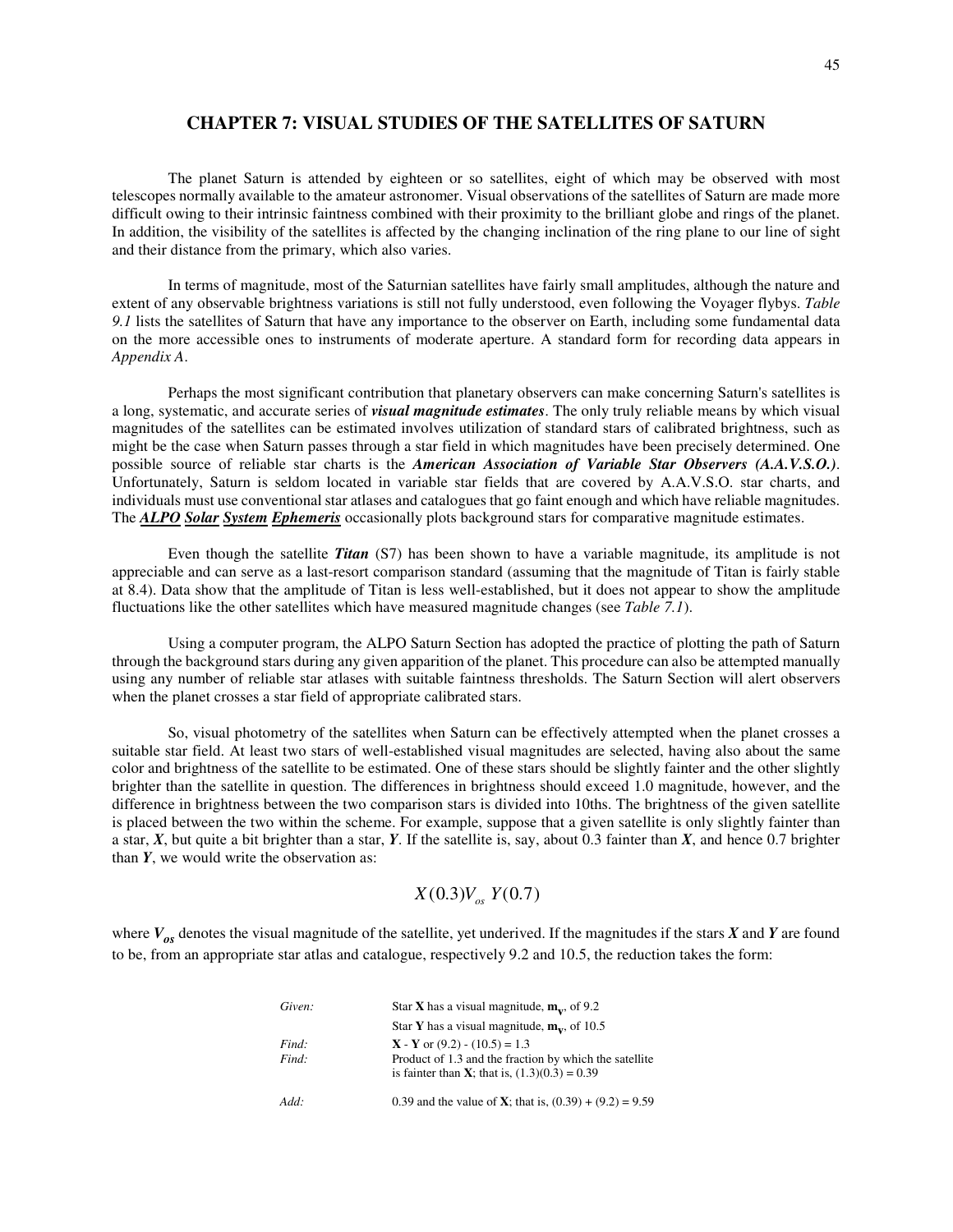|         | or $9.60$ (rounding off)                |
|---------|-----------------------------------------|
| Answer: | 9.6 (visual magnitude of the satellite) |

 When using comparison stars, it is essential that proper identifications be made of the stars employed as reference objects. Furthermore, proper identification of the satellite in question is necessary. Accompanying information, as recorded on the specific observing forms, should include:

| 1. Satellite being estimated.                  |
|------------------------------------------------|
| 2. Comparison stars and related data on them.  |
| 3. UT of the estimate.                         |
| 4. Altitude of Saturn from the horizon.        |
| 5. Seeing and transparency.                    |
| 6. Instrument information.                     |
| 7. Observer and location of observing station. |

 Identification of satellites is a somewhat easy task employing the appropriate ephemeris and tabulated data. Again, care must be taken to insure that the satellite positions are accurate for the date and time in question. Proper identification of the satellite in the eyepiece must also be carefully accomplished. Following instructions outlined in publications like the *Astronomical Almanac* will facilitate this process. Fortunately, *Sky and Telescope* has started publishing finder charts to help observers identify Saturn's satellites (similar to those that have appeared in that magazine for Jupiter).

 Observers who have photoelectric photometers may contribute measurements of Saturn's satellites, but sophisticated techniques are required to correct for scattered light surrounding Saturn and its rings.

When the plane of the rings passes through the Sun, the best opportunity exists for observing transits, shadow transits, occultations, and eclipses of those satellites which are near the planet's equatorial plane. Small apertures are usually insufficient to produce good views of most phenomena of Saturn's satellites, except perhaps with the case of Titan. Larger telescopes generally make observations of events involving the satellites more worthwhile. Yet, controversy still persists as to whether shadow transits of any of the satellites other than Titan are visible from Earth with large instruments. Nearly all of the satellites are presumed to be too small to cast umbral shadows onto the globe of the planet Saturn.

#### *Table 7.1* **Satellites of Saturn for Visual Observation**

|                | <b>Name and Designation</b><br>of Saturnian Satellite | Average<br><b>Apparent Diameter</b> | <b>Visual Magnitude</b><br>@ Mean Opposition | Amplitude      |
|----------------|-------------------------------------------------------|-------------------------------------|----------------------------------------------|----------------|
| S <sub>1</sub> | <i>Mimas</i>                                          | 0.15''                              | $12.10 \text{ m}$ <sub>y</sub>               | 9              |
| S <sub>2</sub> | Enceladus                                             | 0.13                                | 11.77                                        | $\Omega$       |
| S <sub>3</sub> | Tethys                                                | 0.28                                | 10.27                                        | $0.25 - 0.50$  |
| S <sub>4</sub> | Dione                                                 | 0.27                                | 10.44                                        | $0.25 - 0.50$  |
| S <sub>5</sub> | Rhea                                                  | 0.35                                | 9.76                                         | $0.25 - 0.50$  |
| S6             | Titan                                                 | 0.70                                | 9.39                                         | $0.24 - 0.60?$ |
| S7             | Hyperion                                              | 0.10                                | 14.16                                        | 9              |
| S8             | <i>Iapetus</i>                                        | 0.28                                | $9.5 - 11.0$                                 | $1.50 - 2.00$  |

 Those individuals who can obtain precise timings (UT) to the nearest second of ingress, CM passage, and egress of a satellite or its shadow across the globe of the planet at or near edgewise presentations of the rings should immediately dispatch such data to the ALPO Saturn Section. The belt or zone on the planet crossed by the shadow or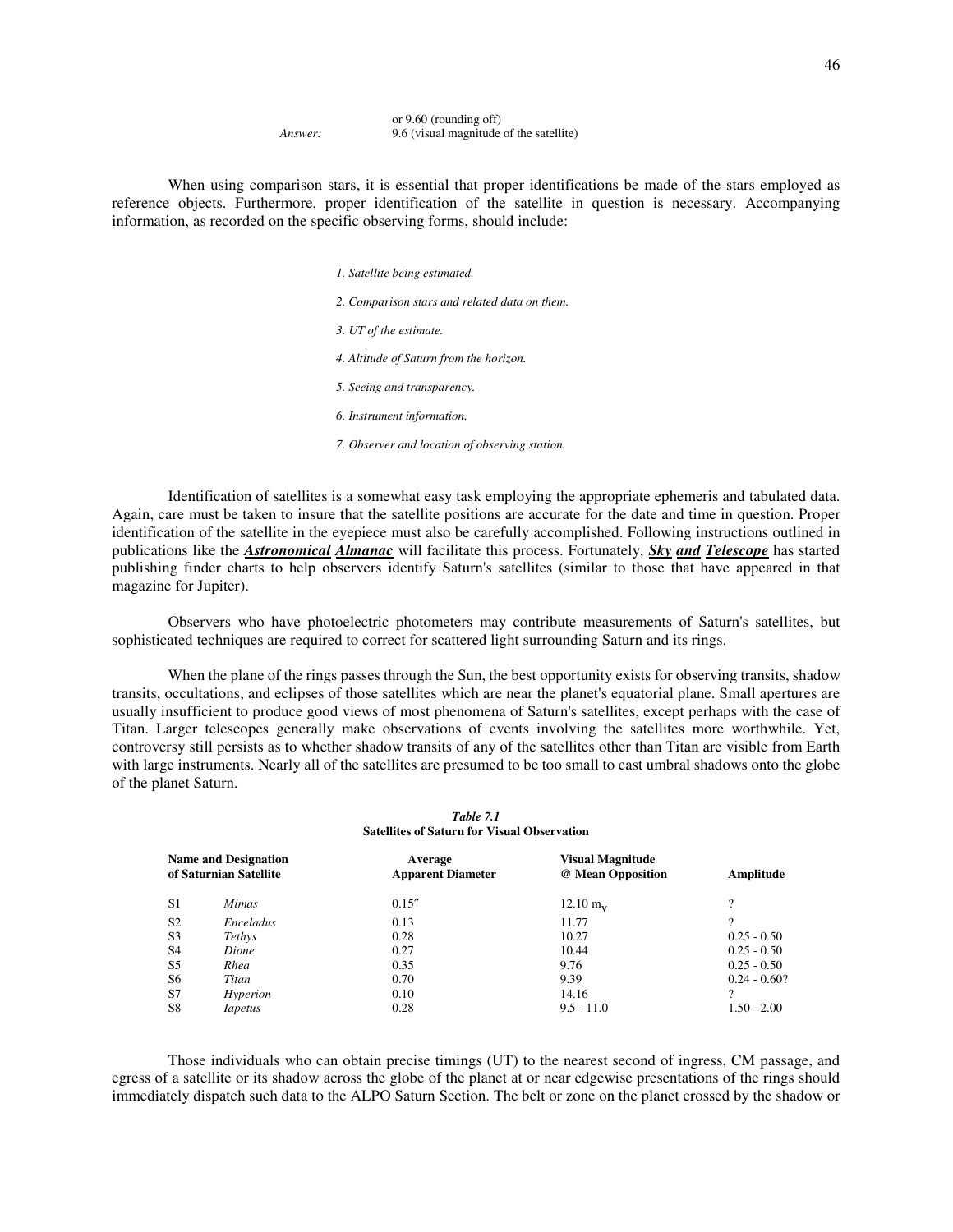satellite should be included in the reported data. Intensity estimates of the satellite, its shadow, and the belt or zone it is in front of can be very useful as well, and drawings of the immediate area at a given time during the event can be especially valuable.

 Finally, at edgewise presentations, it is interesting to note that satellite magnitudes are easier to estimate because of the reduced glare. Brightness corrections that must be made are then generally a function of the apparent distance of the satellite from the planet.

 Visual observations of any markings on Saturn's satellites are beyond the scope of our efforts, except perhaps in the case of Titan. Large instruments are clearly dictated, along with nearly perfect seeing conditions, for resolution of Titan as a disk. Few observers, using very large apertures, have submitted observations of phenomena on Titan, and those who have examined the *Voyager* and *Cassini* images of this satellite can easily understand why!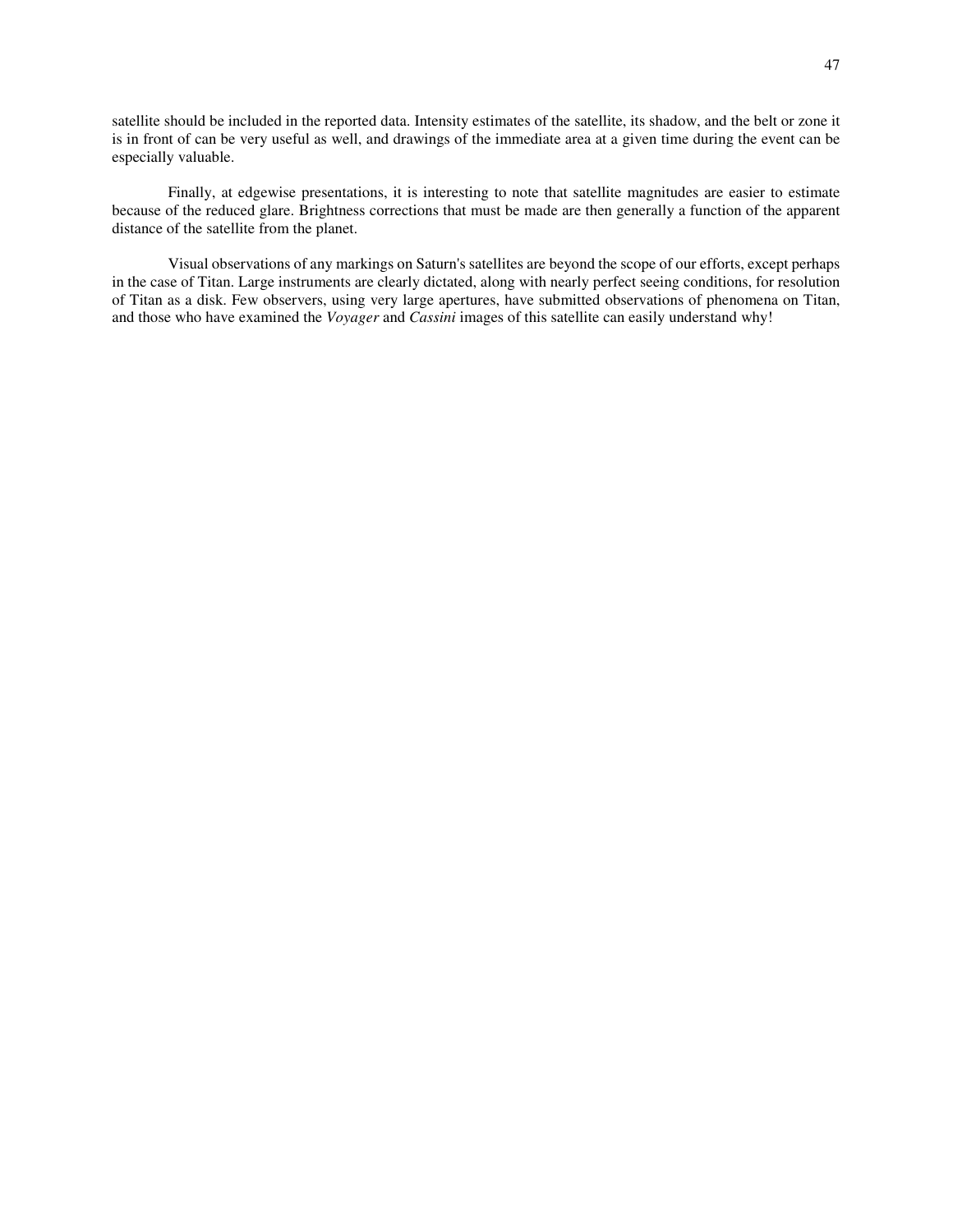### **CHAPTER 8: SIMULTANEOUS OBSERVATIONS**

 The *Saturn Simultaneous Observing Program*, hereinafter referred to as the *SSOP*, was organized in recent years in an effort to reduce substantially the number of observational variables and the level of subjectivity that is inherent in visual studies of the planet.

 There are many areas in which improvements can be made in the way that observations are executed to increase the incidence of supporting and confirmed data. The purpose of the SSOP is to provide a means for data acquisition by way of systematic, simultaneous efforts on the part of a large number of experienced observers over a long period of time.

 Observations should take the form of full-disk drawings of Saturn using standard forms, sectional sketches to emphasize regions of special interest, visual numerical relative intensity estimates in integrated light and using color filters of known wavelength transmission, investigations of ring phenomena, and studies of the brighter satellites. One might also include latitude estimates and measurements. Detailed descriptions of each of these programs were already discussed in detail in preceding chapters of this book, and those who wish to participate and be effective in the SSOP should master the observational theory and applications presented.

 A major underlying impetus for organizing the SSOP is the relatively frequent problem encountered when one must ascertain whether or not any detail shown on drawings of Saturn are real or illusory. The individual who must carefully examine and analyze the mass of data submitted each apparition must make critical decisions often based upon very subjective and often scanty data, and for the sake of scientific accuracy, it is essential that methods and techniques become more objective, systematic, and reliable by virtue of confirmation by many observers. Observers with at least some practical experience at the eyepiece looking at Saturn, and those who have carefully studied the material in this book, are invited to participate in the SSOP. By *simultaneous observations* we mean independent, systematic studies of Saturn using the same methods, similar equipment, and standardized reporting techniques, all taking place at the same time on a given date of observation. Instrumentation should conform to the criteria outlined in this manual, and telescopes should be well-adjusted, as similarly equipped as possible, and of the highest optical and mechanical quality.

 After familiarization with the general observing techniques and programs of the ALPO Saturn Section, the observer should contact the Section for a copy of the *SSOP Monthly Observing Schedule* (prepared periodically for each apparition). Observers, working independently, should follow the basic format as presented below in an attempt to carry out simultaneous work with everyone else in the SSOP:

|         | STEP 1: Ascertain accurate observing times $(UT)$ and dates (precise<br>times can be derived from WWV or CHU time signals) for<br>start and finish of session. |
|---------|----------------------------------------------------------------------------------------------------------------------------------------------------------------|
| STEP 2: | Evaluate seeing and transparency during observing session.                                                                                                     |
| STEP 3: | Proceed with visual numerical relative intensity estimates of<br>global and ring features (photometry and colorimetry).                                        |
| STEP 4: | Perform full-disk (using appropriate drawing blanks) and<br>sectional sketches.                                                                                |
|         | STEP 5: If possible, execute photography of Saturn following the drawing<br>(or in place of a drawing).                                                        |
|         | STEP 6: Factor in CM transits, latitude estimates, and satellite observations                                                                                  |

 *as applicable during the observing session.*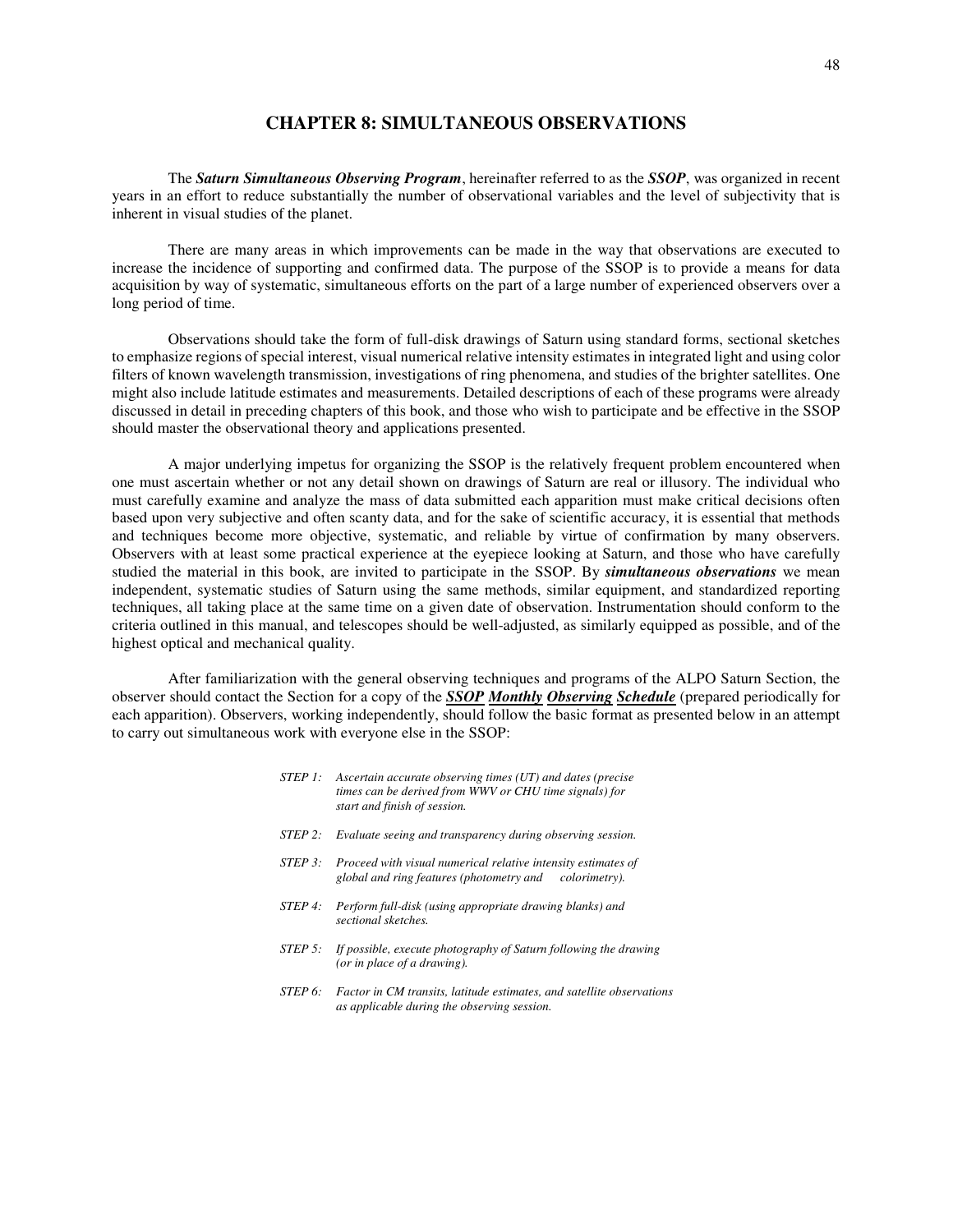Although observations are largely visual, there is no reason why those who regularly photograph the planets should not actively participate in the SSOP. Photographs of Saturn can be compared with visual work carried out at the same time.

 The time required to execute and complete observations should fall within a period of about 30 minutes, but this is only presented as a guide. Observing should simply follow the SSOP schedule so that coverage will be as thorough as possible. When anyone notes unusual phenomena (e.g., long-enduring spots, belt or zone anomalies, ring phenomena of uncommon variety, etc.), an alert can be issued to other observers in the program. Dispatch of such information can be accomplished by telephone, e-mail, etc.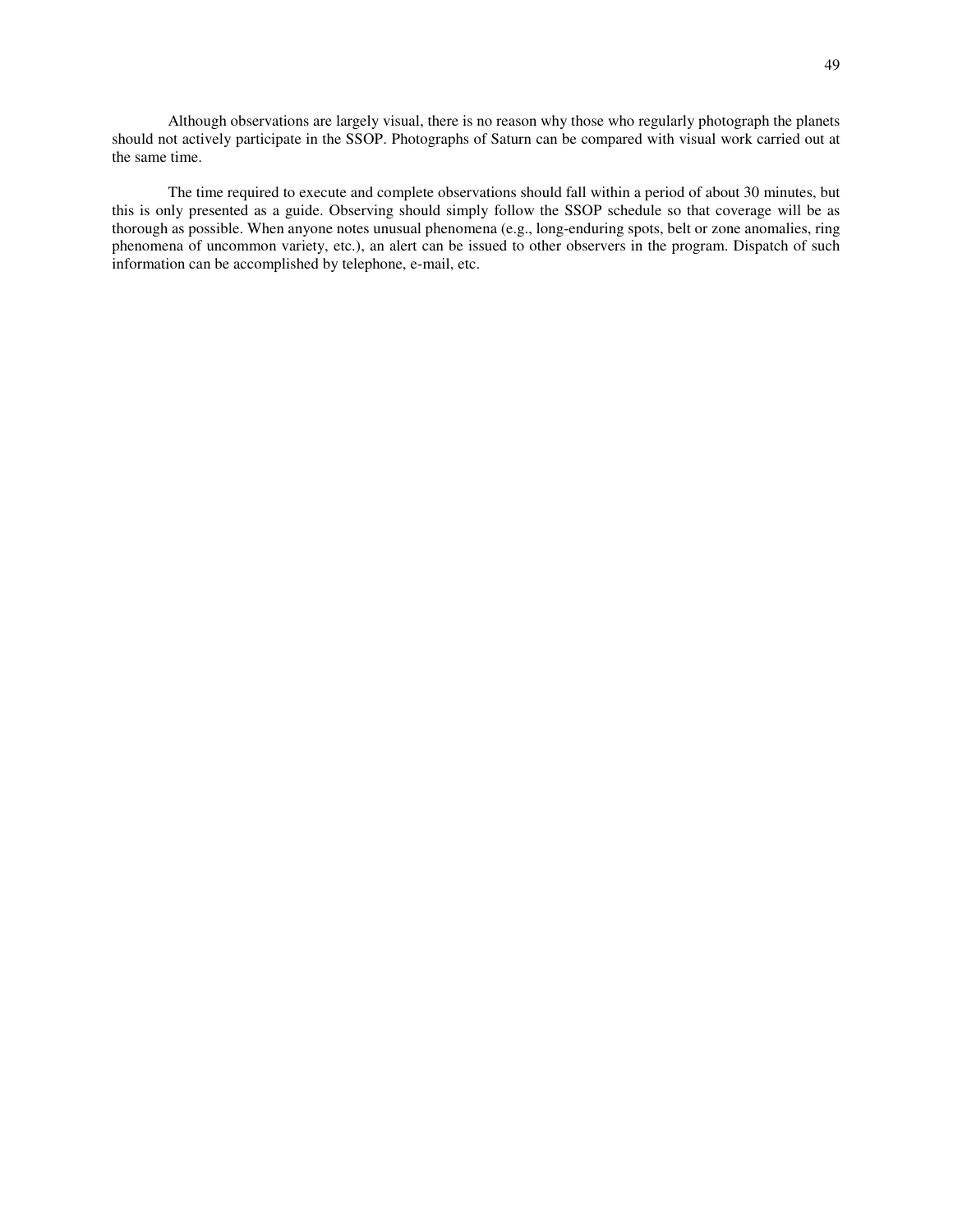#### **REFERENCES**

- *Benton, J.L., Jr., A Handbook for Observing the Planet Saturn. Savannah: Review Publishing Co., 1971. -----------------Saturn and How to Observe It. London: Springer-Verlag., 2005.*
- *Blanco, V.M., and McCuskey, S.W., Basic Physics of the Solar System. Boston: Addison and Wesley, 1961.*
- *Chapman, C.R., and Cruikshank, D.P., Observing the Moon, Planets, and Comets. (original unpublished manuscript).*
- *Eastman Kodak Co., 1966, "Kodak Wratten Filters for Scientific and Technical Use," Pamphlet, 22nd. Edition. Rochester: Kodak (Revised).*
- *Gehrels, T., and Matthews, M.S., Ed., Saturn. Tucson: University of Arizona Press, 1984.*
- *Gordon, R.W., 1979, "Resolution and Contrast," J.ALPO, 27, (9-10): 180-189.*
- *Haas, W.H., 1967, "Latitudes on Saturn: A Note on Comparing Methods," J.ALPO, 20, (7-8): 133-135.*
- *Haynes, K.H., Flasar, M., Krupp, N., Stallard, T., Ed., Saturn in the 21st Century. Cambridge: Cambridge University Press, 2019.*
- *Le Grand, Y. Light, Color, and Vision. New York: Wiley, 1957.*
- *OSA, 1963, The Science of Color. Ann Arbor: Committee on Colorimetry of the Optical Society of America, 1963.*
- *Proctor, R.A., Saturn and Its System. London: Longmans, 1865.*
- *Reese, E.J., Measurements of Saturn in 1969. Las Cruces: NMSU Observatory Publications, 1970.*
- *Roth, G.D., Handbook for Planetary Observers. London: Faber and Faber, 1971.*
- *----------, Tashenbuch für Planetenbeobachter. Mannheim: Bibliographisches Institut, 1966.*
- *Sidgwick, J.B., Amateur Astronomer's Handbook. London: Faber and Faber, 1971 (3rd Edition).*
- *--------------, Observational Astronomy for Amateurs. London: Faber and Faber, 1971 (3rd Edition).*
- *Stevens, S.S., Ed., Handbook of Experimental Psychology. New York: Wiley, 1951.*
- *Van de Hulst, H.C., Light Scattering by Small Particles. New York: Wiley, 1957.*
- *Vaucouleurs, G. de, Physics of the Planet Mars. London: Faber and Faber, 1954.*
- *Vitous, J.P., 1962, "Observations of Planetary Color," J.ALPO, 16, (1-2): 35-37.*
- *Woodworth, R.S., and Schlosberg, H., Experimental Psychology. New York: Holt, 1954 (Revised)*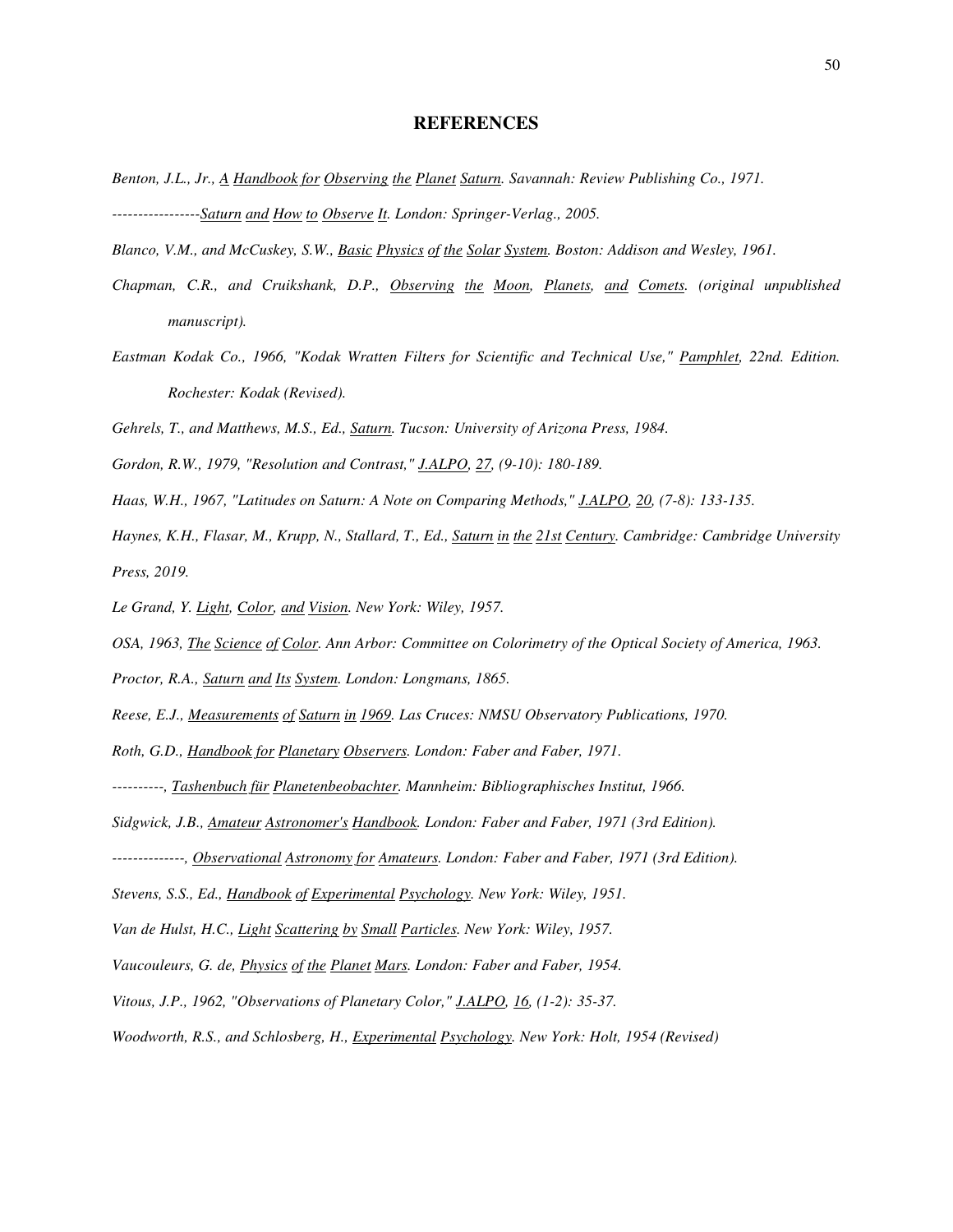# **Association of Lunar and Planetary Observers (ALPO): The Saturn Section**



**Central Meridian (CM) Transit Data and Sectional Sketches**  *(Attach this form to main observation form)*

Copyright 2002 JLB *All Rights Reserved*.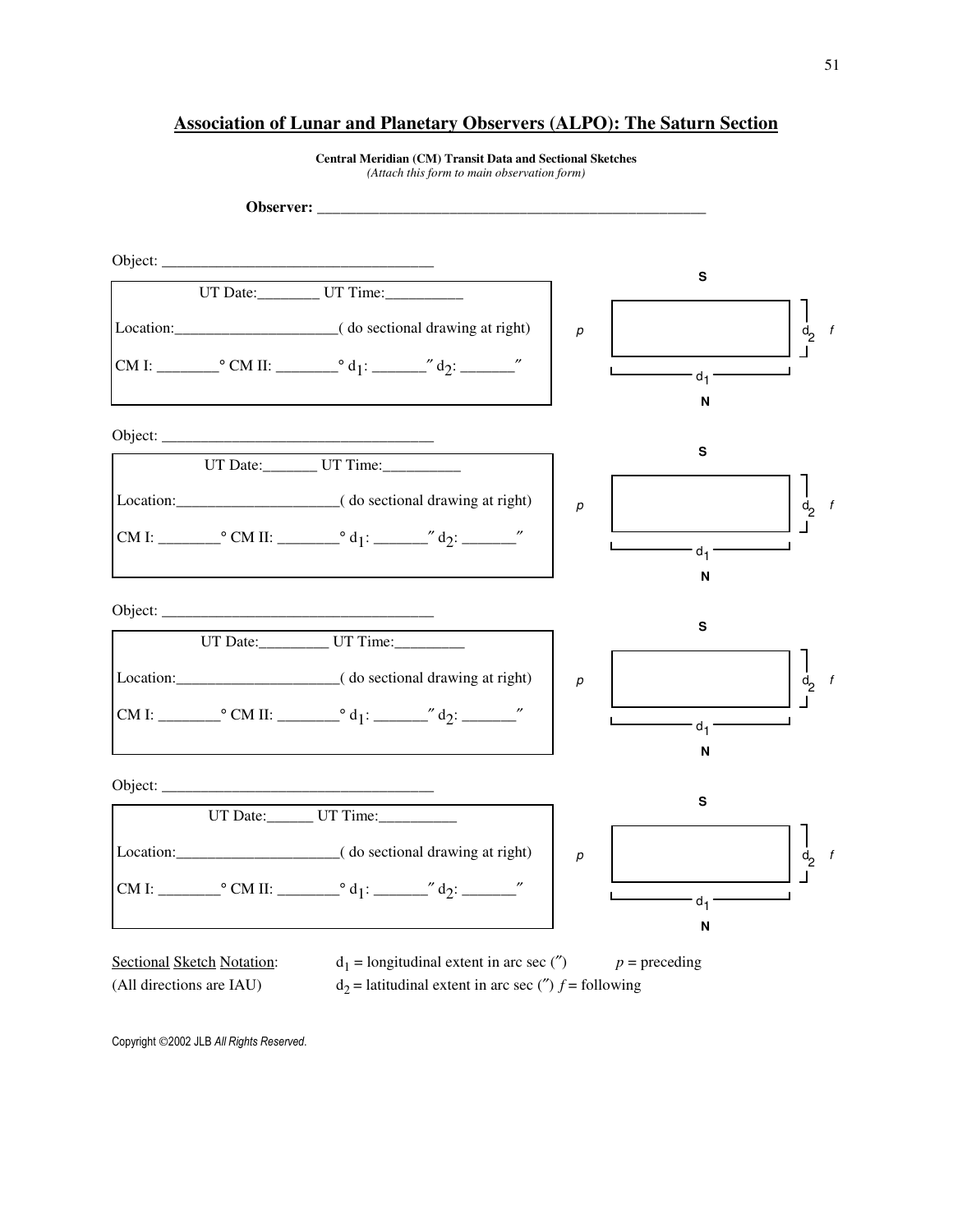# **Association of Lunar and Planetary Observers (ALPO): The Saturn Section**

**ALPO Visual Observation of Saturn's Satellites**

*(Attach this observation form to the main observing*

 *form for the same observing date)* 

| Observer:                | Date <sup>-</sup> |
|--------------------------|-------------------|
| the contract of the con- |                   |

Reference Used for Locating Satellites\_

*Basic Symbolism Employed:*  $V_{OS}$  =  $X$  =  $Y$  =

Visual magnitude of Saturn's satellite (computed from estimate)

- = Magnitude of Comparison Star (brighter reference star)<br>= Magnitude of Comparison Star (dimmer reference star)
- $Y =$  Magnitude of Comparison Star (dimmer reference star)<br>  $>$  = Brighter than<br>  $<$  = Dimmer than
	- Brighter than
	- < = Dimmer than

NOTE: *All magnitudes are visual magnitudes derived from a reliable star catalogue for comparison stars*

|                  |              |           | <b>Comparison Stars Utilized in Estimates</b> | <b>Magnitude Estimates for Satellites</b> |                            |                          |              |
|------------------|--------------|-----------|-----------------------------------------------|-------------------------------------------|----------------------------|--------------------------|--------------|
| <b>Satellite</b> |              | Star X    |                                               | Star Y                                    | Tenths $\langle X \rangle$ | $\mathbf{V}_{\text{os}}$ | Tenths $> Y$ |
| (name)           | Designation: |           | Designation:                                  |                                           |                            |                          |              |
|                  | Visual Mag   | RA<br>DEC | Visual Mag                                    | DEC<br>RA                                 |                            |                          |              |
|                  |              |           |                                               |                                           |                            |                          |              |
|                  |              |           |                                               |                                           |                            |                          |              |
|                  |              |           |                                               |                                           |                            |                          |              |
|                  |              |           |                                               |                                           |                            |                          |              |
|                  |              |           |                                               |                                           |                            |                          |              |
|                  |              |           |                                               |                                           |                            |                          |              |
|                  |              |           |                                               |                                           |                            |                          |              |
|                  |              |           |                                               |                                           |                            |                          |              |
|                  |              |           |                                               |                                           |                            |                          |              |
|                  |              |           |                                               |                                           |                            |                          |              |
|                  |              |           |                                               |                                           |                            |                          |              |
|                  |              |           |                                               |                                           |                            |                          |              |
|                  |              |           |                                               |                                           |                            |                          |              |
|                  |              |           |                                               |                                           |                            |                          |              |

Source Utilized for Comparison Stars:

Descriptive Notes:

Copyright 2002 JLB *All Rights Reserved*.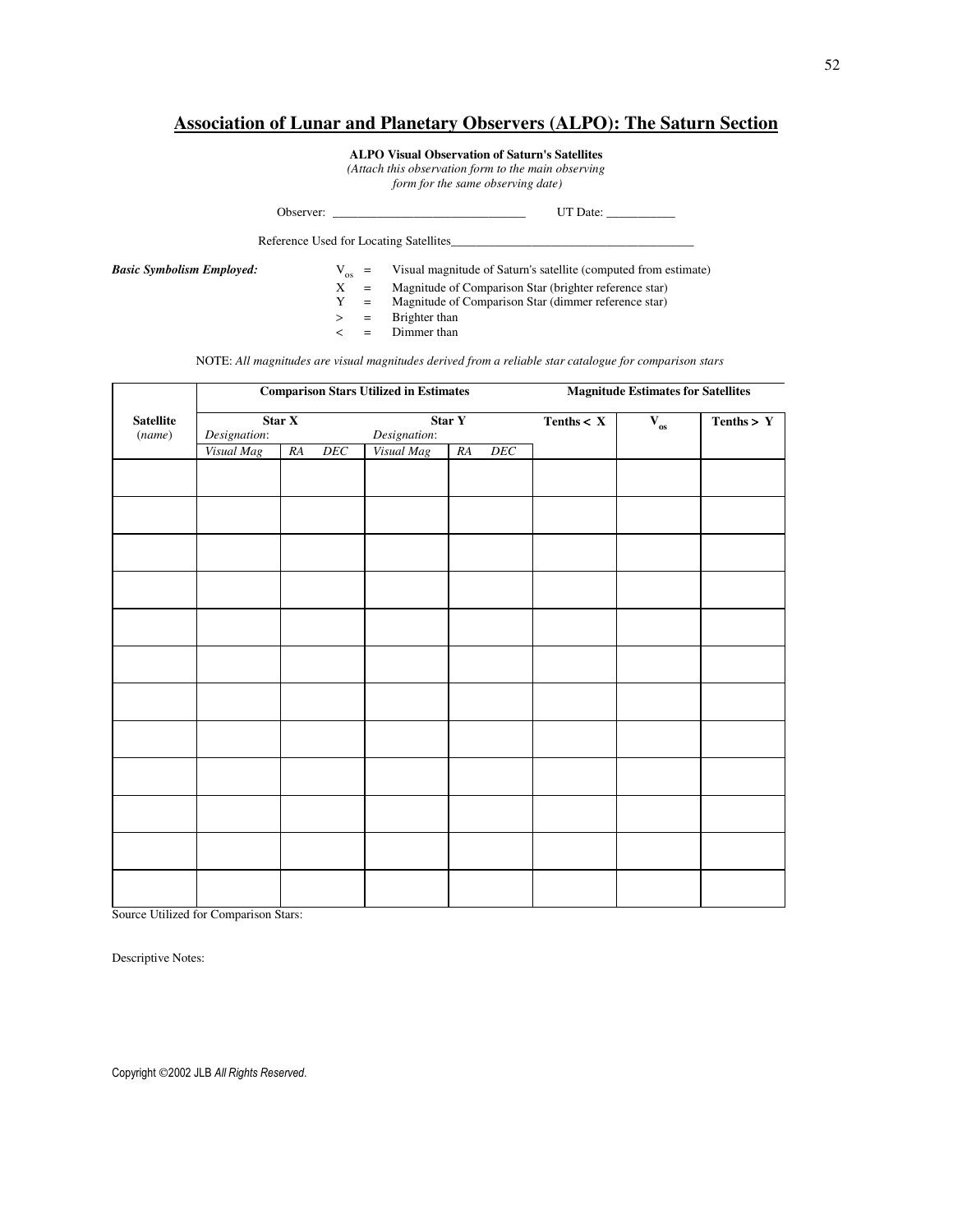# **Association of Lunar and Planetary Observers (ALPO): Saturn Section**

**ALPO Visual Observation of Saturn for B = 0**° **(edgewise rings) through B = ± 4**°



*IMPORTANT:* Attach to this form all descriptions of morphology of atmospheric detail, as well as other supporting information. Please do not write on the back of this sheet. The intensity scale employed is the *Standard ALPO Intensity Scale*, where 0.0 = completely black ⇔ 10.0 = very brightest features, and intermediate values are assigned along the scale to account for observed intensity of features. Copyright 2002 JLB *All Rights Reserved*.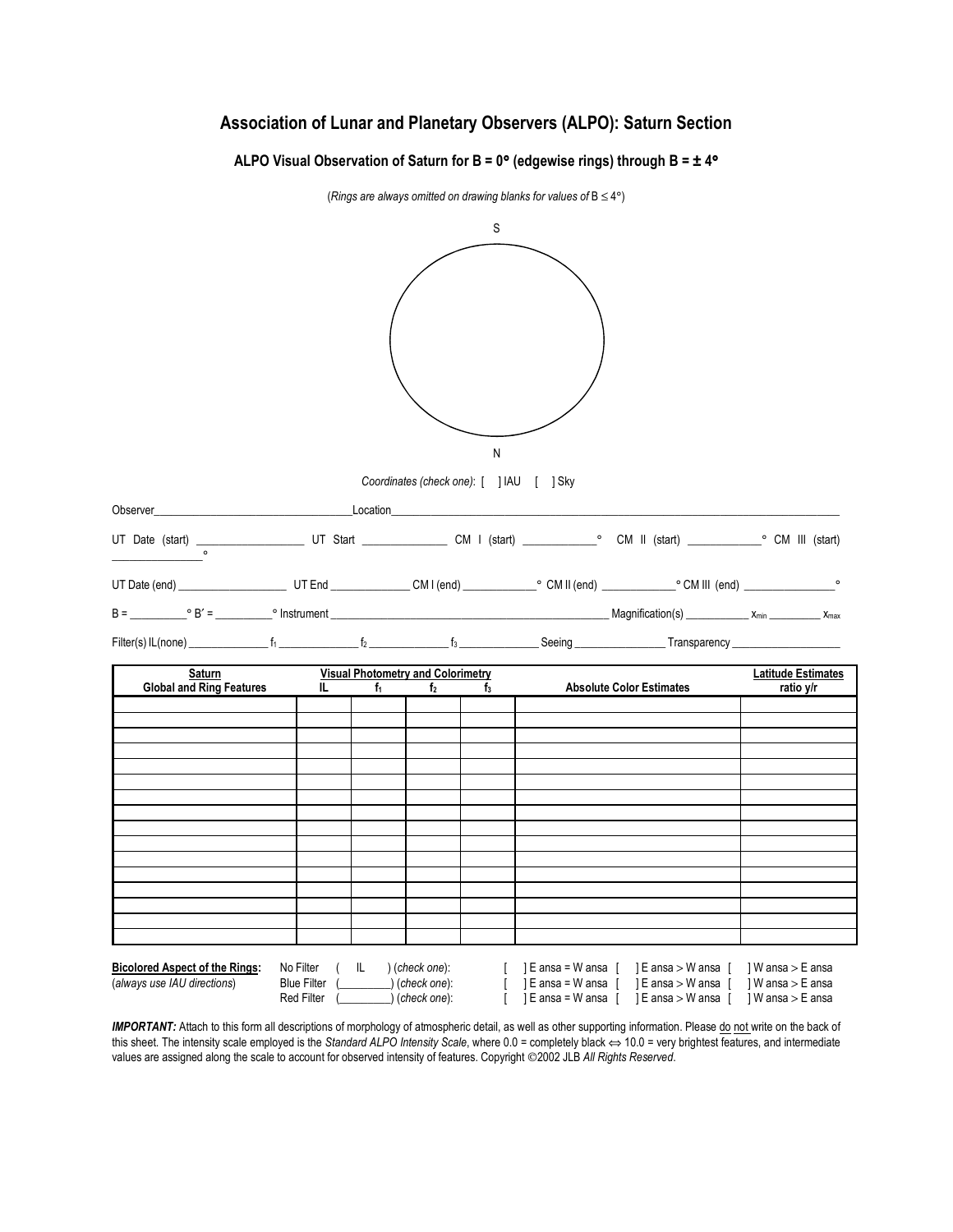

# **Association of Lunar and Planetary Observers (ALPO): The Saturn Section ALPO Visual Observation of Saturn for B = ± 6**° **to ± 8**°

IMPORTANT: Attach to this form all descriptions of morphology of atmospheric detail, as well as other supporting information. Please do not write on the back of this sheet. The intensity scale employed is the *Standard ALPO Intensity Scale*, where 0.0 = completely black ⇔ 10.0 = very brightest features, and intermediate values are assigned along the scale to account for observed intensity of features. Copyright ©2002 JLB *All Rights Reserved.*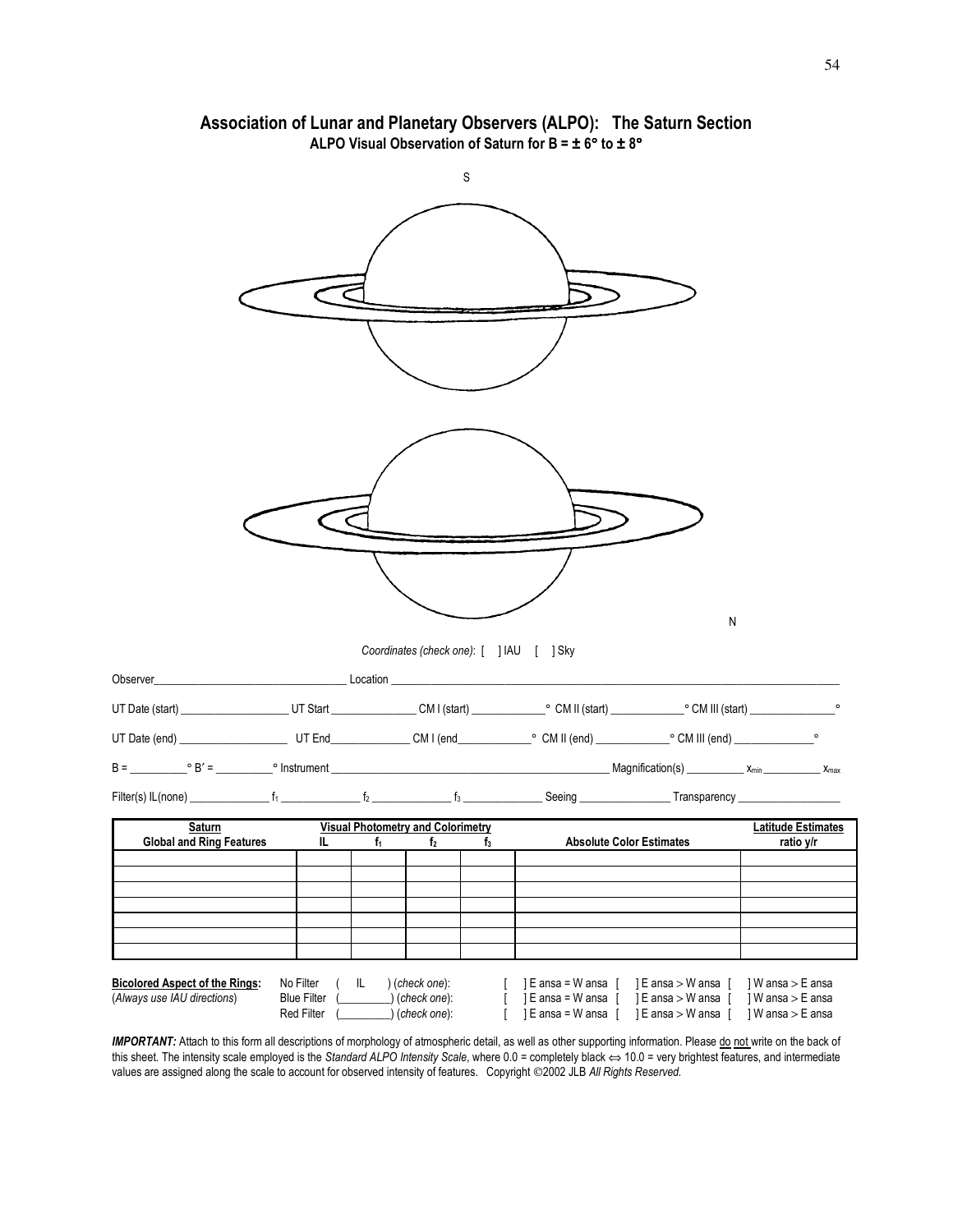|                                                                                                                 |                                                      | S                                                 | Association of Lunar and Planetary Observers (ALPO): The Saturn Section<br>ALPO Visual Observation of Saturn for B = - 10° to ± 12° |                                                             |                                                            |
|-----------------------------------------------------------------------------------------------------------------|------------------------------------------------------|---------------------------------------------------|-------------------------------------------------------------------------------------------------------------------------------------|-------------------------------------------------------------|------------------------------------------------------------|
|                                                                                                                 |                                                      |                                                   |                                                                                                                                     |                                                             |                                                            |
|                                                                                                                 |                                                      | N                                                 |                                                                                                                                     |                                                             |                                                            |
|                                                                                                                 |                                                      | Coordinates (check one): [ ] IAU [ ] Sky          |                                                                                                                                     |                                                             |                                                            |
|                                                                                                                 |                                                      |                                                   |                                                                                                                                     |                                                             |                                                            |
|                                                                                                                 |                                                      |                                                   |                                                                                                                                     |                                                             |                                                            |
|                                                                                                                 |                                                      |                                                   |                                                                                                                                     |                                                             |                                                            |
|                                                                                                                 |                                                      |                                                   |                                                                                                                                     |                                                             |                                                            |
|                                                                                                                 |                                                      |                                                   |                                                                                                                                     |                                                             |                                                            |
| <b>Example 2 Saturn Saturn Manufacture Visual Photometry and Colorimetry</b><br><b>Global and Ring Features</b> | IL<br>$f_1$                                          | f <sub>2</sub><br>$f_3$                           | <b>Absolute Color Estimates</b>                                                                                                     |                                                             | <b>Latitude Estimates</b><br>ratio y/r                     |
|                                                                                                                 |                                                      |                                                   |                                                                                                                                     |                                                             |                                                            |
|                                                                                                                 |                                                      |                                                   |                                                                                                                                     |                                                             |                                                            |
|                                                                                                                 |                                                      |                                                   |                                                                                                                                     |                                                             |                                                            |
|                                                                                                                 |                                                      |                                                   |                                                                                                                                     |                                                             |                                                            |
|                                                                                                                 |                                                      |                                                   |                                                                                                                                     |                                                             |                                                            |
|                                                                                                                 |                                                      |                                                   |                                                                                                                                     |                                                             |                                                            |
| <b>Bicolored Aspect of the Rings:</b><br>(Always use IAU directions)                                            | No Filter<br>IL.<br><b>Blue Filter</b><br>Red Filter | ) (check one):<br>_) (check one):<br>(check one): | ] E ansa = W ansa<br>] E ansa = W ansa [<br>$E$ ansa = W ansa                                                                       | E ansa > W ansa  <br>] E ansa > W ansa<br>] E ansa > W ansa | 1W ansa > E ansa<br>] W ansa > E ansa<br>] W ansa > E ansa |

**Association of Lunar and Planetary Observers (ALPO): The Saturn Section**

*IMPORTANT:* Attach to this form all descriptions of morphology of atmospheric detail, as well as other supporting information. Please do not write on the back of this sheet. The intensity scale employed is the *Standard ALPO Intensity Scale*, where 0.0 = completely black ⇔ 10.0 = very brightest features, and intermediate values are assigned along the scale to account for observed intensity of features. Copyright 2002 JLB *All Rights Reserved*.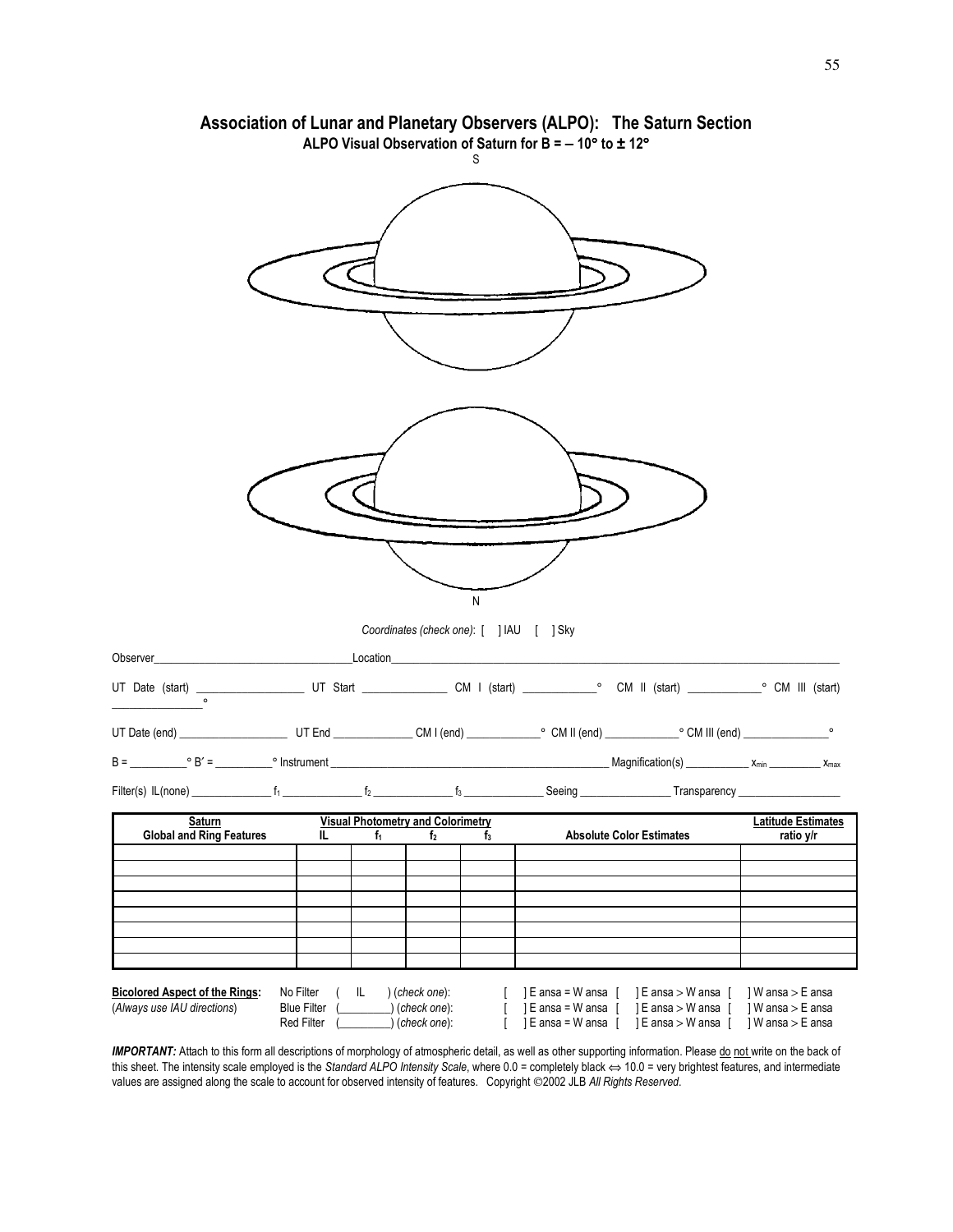|                                                                                                                                                                                                                                               | ALPO Visual Observation of Saturn for B = - 14° to ± 16°    |                                                    |           |                                                                                       | Association of Lunar and Planetary Observers (ALPO): The Saturn Section |                                                          |
|-----------------------------------------------------------------------------------------------------------------------------------------------------------------------------------------------------------------------------------------------|-------------------------------------------------------------|----------------------------------------------------|-----------|---------------------------------------------------------------------------------------|-------------------------------------------------------------------------|----------------------------------------------------------|
|                                                                                                                                                                                                                                               |                                                             |                                                    | S         |                                                                                       |                                                                         |                                                          |
|                                                                                                                                                                                                                                               |                                                             | Coordinates (check one): [ ] IAU [ ] Sky           | ${\sf N}$ |                                                                                       |                                                                         |                                                          |
|                                                                                                                                                                                                                                               |                                                             |                                                    |           |                                                                                       |                                                                         |                                                          |
|                                                                                                                                                                                                                                               |                                                             |                                                    |           |                                                                                       |                                                                         |                                                          |
|                                                                                                                                                                                                                                               |                                                             |                                                    |           |                                                                                       |                                                                         |                                                          |
|                                                                                                                                                                                                                                               |                                                             |                                                    |           |                                                                                       |                                                                         |                                                          |
|                                                                                                                                                                                                                                               |                                                             |                                                    |           |                                                                                       |                                                                         |                                                          |
| Saturn                                                                                                                                                                                                                                        | <b>Visual Photometry and Colorimetry</b>                    |                                                    |           |                                                                                       |                                                                         | <b>Latitude Estimates</b>                                |
| <b>Global and Ring Features</b>                                                                                                                                                                                                               | IL<br>$f_1$                                                 | f <sub>2</sub>                                     | $f_3$     |                                                                                       | <b>Absolute Color Estimates</b>                                         | ratio y/r                                                |
|                                                                                                                                                                                                                                               |                                                             |                                                    |           |                                                                                       |                                                                         |                                                          |
|                                                                                                                                                                                                                                               |                                                             |                                                    |           |                                                                                       |                                                                         |                                                          |
| <b>Bicolored Aspect of the Rings:</b><br>(Always use IAU directions)<br><b>IMPORTANT:</b> Attach to this form all descriptions of mombology of atmospheric detail as well as other supporting information. Please do not write on the back of | No Filter<br>IL.<br><b>Blue Filter</b><br><b>Red Filter</b> | (check one):<br>$)$ (check one):<br>) (check one): | T         | ] E ansa = W ansa [<br>$\textsf{E}$ ansa = W ansa $\textsf{E}$<br>] E ansa = W ansa [ | ] E ansa > W ansa [<br>] E ansa > W ansa [<br>  E ansa > W ansa [       | W ansa > E ansa<br>] W ansa > E ansa<br>1W ansa > E ansa |

*IMPORTANT:* Attach to this form all descriptions of morphology of atmospheric detail, as well as other supporting information. Please do not write on the back of this sheet. The intensity scale employed is the *Standard ALPO Intensity Scale*, where 0.0 = completely black ⇔ 10.0 = very brightest features, and intermediate values are assigned along the scale to account for observed intensity of features. Copyright ©2002 JLB All Rights Reserved.

**Association of Lunar and Planetary Observers (ALPO): The Saturn Section**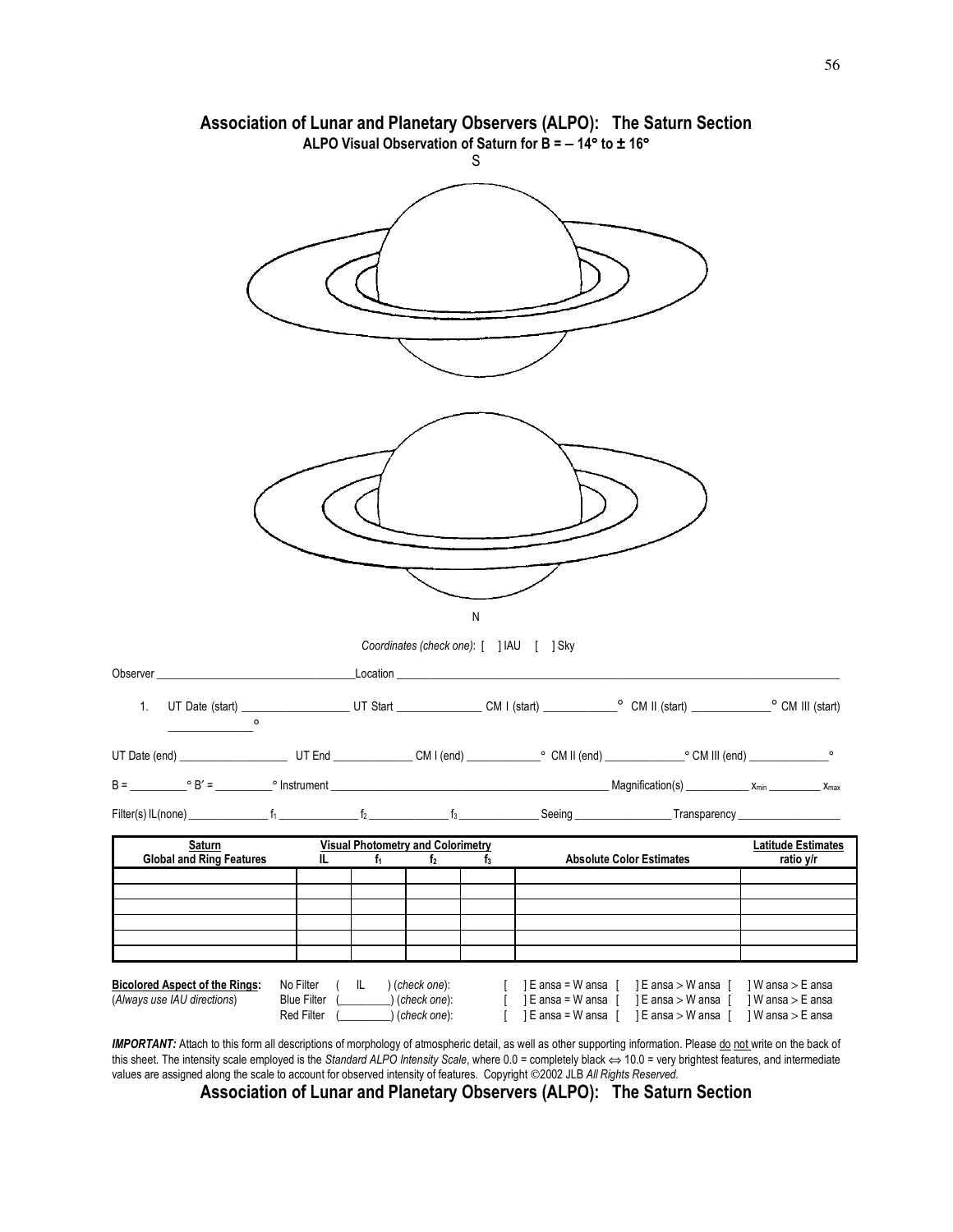|                                                  |   |                                          | S                                             | ALPO Visual Observation of Saturn for B = $-18^{\circ}$ to $\pm 20^{\circ}$ |                                        |
|--------------------------------------------------|---|------------------------------------------|-----------------------------------------------|-----------------------------------------------------------------------------|----------------------------------------|
|                                                  |   |                                          |                                               |                                                                             |                                        |
|                                                  |   |                                          | N<br>Coordinates (check one): [ ] IAU [ ] Sky |                                                                             |                                        |
|                                                  |   |                                          |                                               |                                                                             |                                        |
|                                                  |   |                                          |                                               |                                                                             |                                        |
|                                                  |   |                                          |                                               |                                                                             |                                        |
|                                                  |   |                                          |                                               |                                                                             |                                        |
| <b>Saturn</b><br><b>Global and Ring Features</b> | L | <b>Visual Photometry and Colorimetry</b> | $f_2$ and $f_3$                               | f <sub>3</sub> Absolute Color Estimates                                     | <b>Latitude Estimates</b><br>ratio y/r |
|                                                  |   |                                          |                                               |                                                                             |                                        |
|                                                  |   |                                          |                                               |                                                                             |                                        |
|                                                  |   |                                          |                                               |                                                                             |                                        |
|                                                  |   |                                          |                                               |                                                                             |                                        |
|                                                  |   |                                          |                                               |                                                                             |                                        |
|                                                  |   |                                          |                                               |                                                                             |                                        |

IMPORTANT: Attach to this form all descriptions of morphology of atmospheric detail, as well as other supporting information. Please do not write on the back of this sheet. The intensity scale employed is the *Standard ALPO Intensity Scale*, where 0.0 = completely black ⇔ 10.0 = very brightest features, and intermediate values are assigned along the scale to account for observed intensity of features. Copyright ©2002 JLB All Rights Reserved.

**Association of Lunar and Planetary Observers (ALPO): The Saturn Section**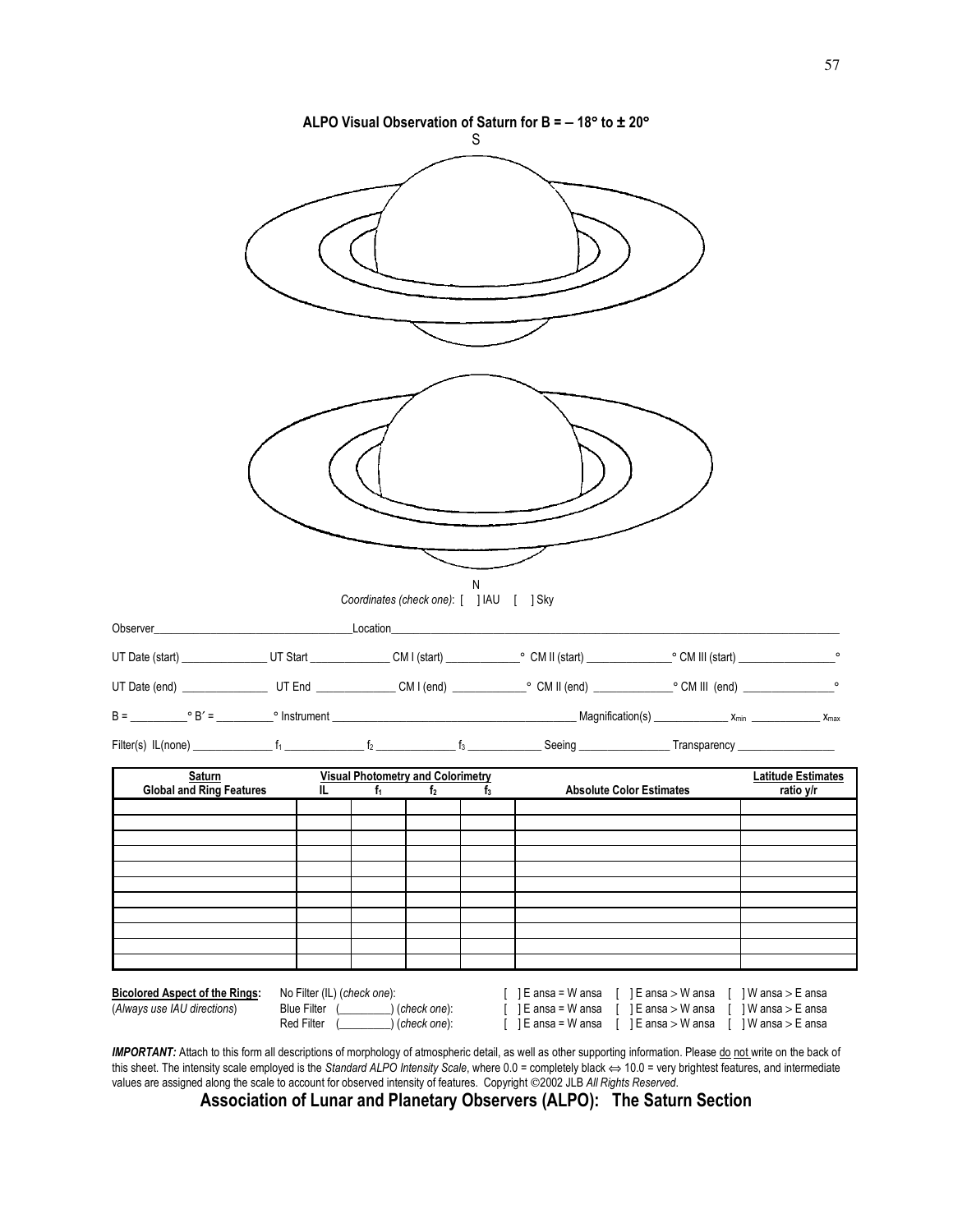|                                                                                                                                            |  |                                          | S | ALPO Visual Observation of Saturn for B = $-22$ ° to $\pm 24$ ° |                           |
|--------------------------------------------------------------------------------------------------------------------------------------------|--|------------------------------------------|---|-----------------------------------------------------------------|---------------------------|
|                                                                                                                                            |  |                                          |   |                                                                 |                           |
|                                                                                                                                            |  |                                          | N | Coordinates (check one): [ ] IAU [ ] Sky                        |                           |
| Observer_                                                                                                                                  |  |                                          |   |                                                                 |                           |
|                                                                                                                                            |  |                                          |   |                                                                 |                           |
|                                                                                                                                            |  |                                          |   |                                                                 |                           |
|                                                                                                                                            |  |                                          |   |                                                                 |                           |
|                                                                                                                                            |  |                                          |   |                                                                 |                           |
| <b>Saturn</b><br>Saturn Saturn Visual Photometry and Colorimetry<br>Global and Ring Features IL $f_1$ $f_2$ $f_3$ Absolute Color Estimates |  | <b>Visual Photometry and Colorimetry</b> |   |                                                                 | <b>Latitude Estimates</b> |
|                                                                                                                                            |  |                                          |   |                                                                 | ratio y/r                 |
|                                                                                                                                            |  |                                          |   |                                                                 |                           |
|                                                                                                                                            |  |                                          |   |                                                                 |                           |
|                                                                                                                                            |  |                                          |   |                                                                 |                           |
|                                                                                                                                            |  |                                          |   |                                                                 |                           |
|                                                                                                                                            |  |                                          |   |                                                                 |                           |
|                                                                                                                                            |  |                                          |   |                                                                 |                           |
|                                                                                                                                            |  |                                          |   |                                                                 |                           |

IMPORTANT: Attach to this form all descriptions of morphology of atmospheric detail, as well as other supporting information. Please do not write on the back of this sheet. The intensity scale employed is the *Standard ALPO Intensity Scale*, where 0.0 = completely black ⇔ 10.0 = very brightest features, and intermediate values are assigned along the scale to account for observed intensity of features. Copyright 2002 JLB *All Rights Reserved*.

**Bicolored Aspect of the Rings:** No Filter (IL) (*check one*): [ ] E ansa = W ansa [ ] E ansa > W ansa [ ] W ansa > E ansa (*Always use IAU directions*) Blue Filter (\_\_\_\_\_\_\_\_\_) (*check one*): [ ] E ansa = W ansa [ ] E ansa > W ansa [ ] W ansa > E ansa Red Filter (\_\_\_\_\_\_\_\_\_) (*check one*): [ ] E ansa = W ansa [ ] E ansa > W ansa [ ] W ansa > E ansa